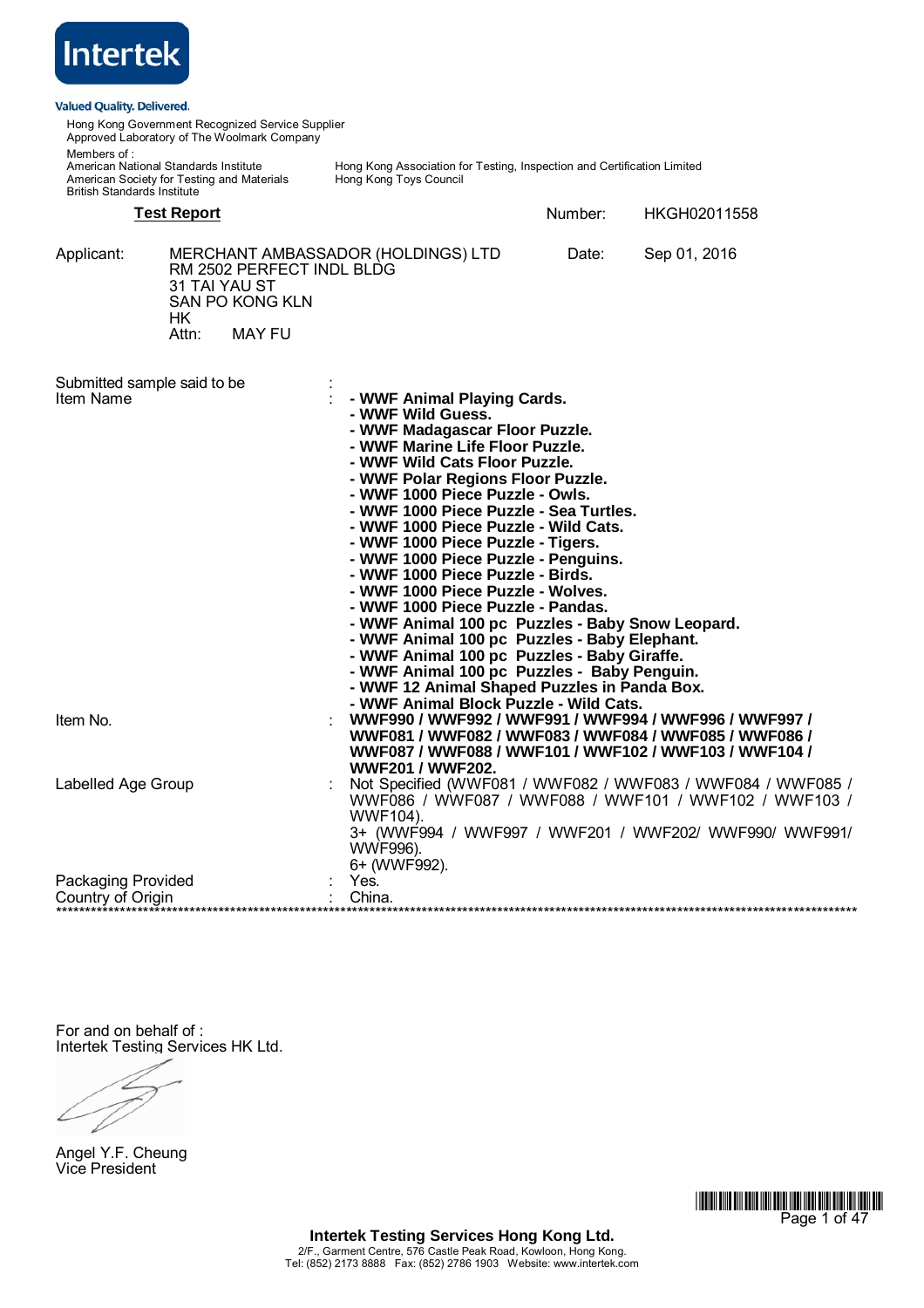

Hong Kong Government Recognized Service Supplier Approved Laboratory of The Woolmark Company Members of :<br>American National Standards Institute Hong Kong Association for Testing, Inspection and Certification Limited<br>Hong Kong Toys Council American Society for Testing and Materials British Standards Institute **Test Report** Number: HKGH02011558 Quantity : Each 1 Set (WWF081 / WWF082 / WWF085 / WWF086). Each 2 Sets (WWF991 / WWF994 / WWF996 / WWF997 / WWF083 / WWF084 / WWF087 / WWF088 / WWF101 / WWF102 / WWF103 / WWF104 / WWF201 / WWF202). Each 4 Sets (WWF990 / WWF992). \*\*\*\*\*\*\*\*\*\*\*\*\*\*\*\*\*\*\*\*\*\*\*\*\*\*\*\*\*\*\*\*\*\*\*\*\*\*\*\*\*\*\*\*\*\*\*\*\*\*\*\*\*\*\*\*\*\*\*\*\*\*\*\*\*\*\*\*\*\*\*\*\*\*\*\*\*\*\*\*\*\*\*\*\*\*\*\*\*\*\*\*\*\*\*\*\*\*\*\*\*\*\*\*\*\*\*\*\*\*\*\*\*\*\*\*\*\*\*\*\*\*\*\*\*\*\*\*\*\*\*\*\*\*\*\*\*\* Conclusion: The submitted sample was tested under the following requirements requested by the applicant, subject to the information stated in the remark and attached page(s) for details : Requirement **Result** (1) U.S. Consumer Product Safety Improvement Act 2008 Title I, Section 108 - Phthalate content Pass (2) EN71-3 : 2013 + A1:2014 - Migration of certain elements Pass (3) REACH Regulation (EC) no. 1907/2006, Annex XVII Items 51 & 52 & amendment no. 552/2009 - Phthalates content Pass (4) REACH Regulation (EC) No.1907/2006 , Annex XVII Item 23 & amendment No. 2016/217 - Cadmium content requirement Pass (5) 94/62/EC and amendment 2013/2/EU & Directive (EU) 2015/720 Directive (packaging waste) Pass - Toxic elements test (6) Canada Consumer Product Safety Act Toys Regulations SOR/2011-17 and amendment no. Pass SOR/2016-195 Section 23 - Toxic elements test (7) Canada Products Containing Mercury Regulations SOR/2014-254 - Total Mercury Content Pass (8) Canada Consumer Product Safety Act Toys Regulations SOR/2011-17 Section 27(3)(d) and Pass amendment no. SOR/2016-195 & Phthalates Regulations SOR/2016-188 Section 2 & 3(1) - Phthalate content (9) AS/NZS ISO 8124-3:2003 (Australian Trade Practice Act 1974 with Consumer Protection Notice no. 1, 2009 - Consumer Product Safety Standard for Lead and certain elements in childrenís toys.) - Toxic elements test Pass AS/NZS ISO 8124-3:2012 - Toxic elements test Pass Australian Customs Notice no. 2007/46 - amendments to the Customs (Prohibited Imports) Regulations 1956 Schedule 2 Item 2 - Toxic elements test Pass (10)CNS 4797 : 2012 no. Z7066 requirements - Phthalate Content Pass



\*\*\*\*\*\*\*\*\*\*\*\*\*\*\*\*\*\*\*\*\*\*\*\*\*\*\*\*\*\*\*\*\*\*\*\*\*\*\*\*\*\*\*\*\*\*\*\*\*\*\*\*\*\*\*\*\*\*\*\*\*\*\*\*\*\*\*\*\*\*\*\*\*\*\*\*\*\*\*\*\*\*\*\*\*\*\*\*\*\*\*\*\*\*\*\*\*\*\*\*\*\*\*\*\*\*\*\*\*\*\*\*\*\*\*\*\*\*\*\*\*\*\*\*\*\*\*\*\*\*\*\*\*\*\*\*\*\*\*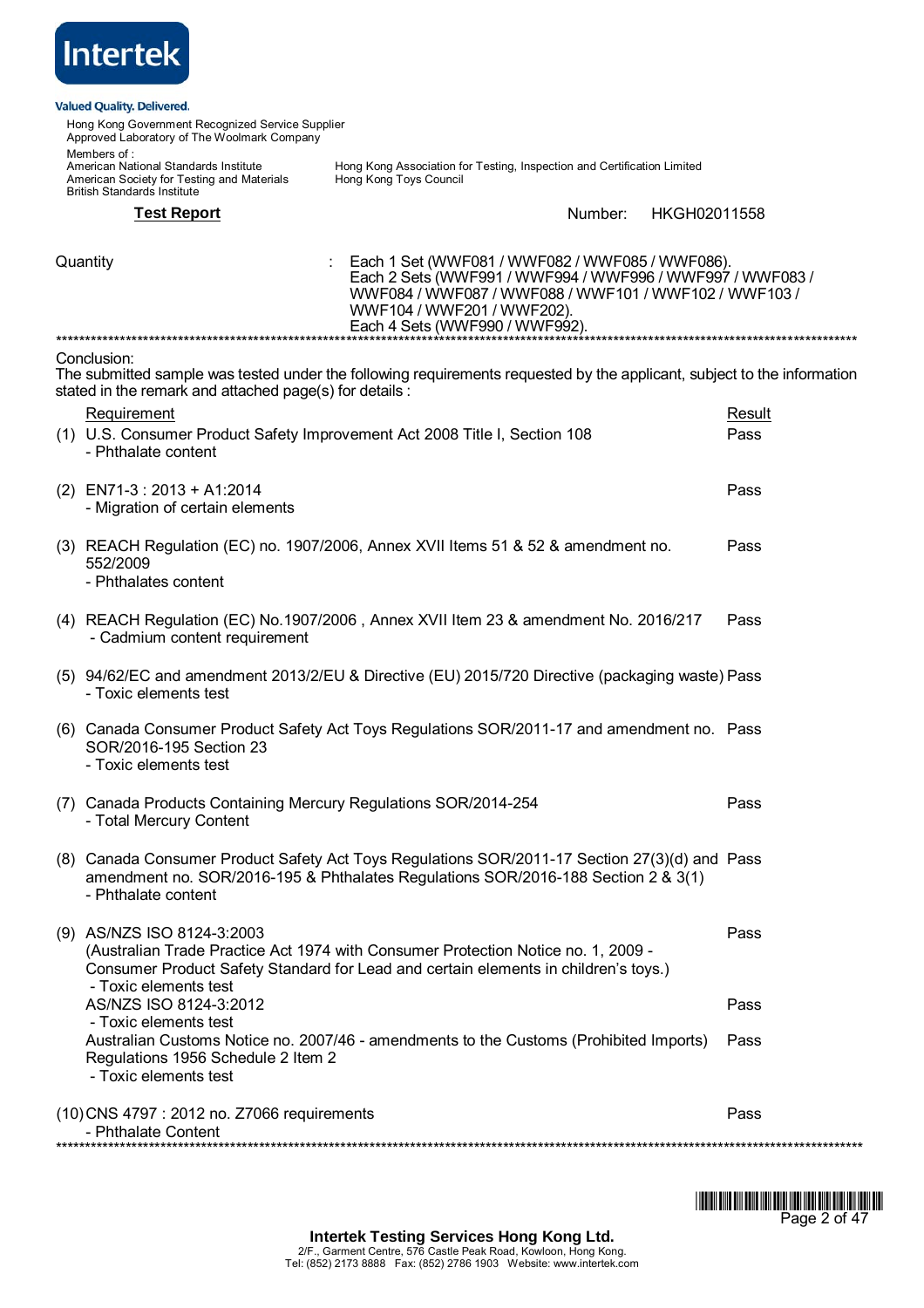| <u>Intertek</u>                                                                                                                           |                                                                                                   |              |                       |
|-------------------------------------------------------------------------------------------------------------------------------------------|---------------------------------------------------------------------------------------------------|--------------|-----------------------|
| <b>Valued Quality. Delivered.</b><br>Hong Kong Government Recognized Service Supplier<br>Approved Laboratory of The Woolmark Company      |                                                                                                   |              |                       |
| Members of :<br>American National Standards Institute<br>American Society for Testing and Materials<br><b>British Standards Institute</b> | Hong Kong Association for Testing, Inspection and Certification Limited<br>Hong Kong Toys Council |              |                       |
| <b>Test Report</b>                                                                                                                        | Number:                                                                                           | HKGH02011558 |                       |
| <b>Requirement</b><br>Amending the Toys Regulations SOR/2016-195<br>- Mechanical and Physical test                                        | (11) Canada Consumer Product Safety Act Toys Regulations SOR/2011-17 and Regulations              |              | <u>Result</u><br>Pass |
| (12) Australian / New Zealand Standard AS/NZS 8124-2:2016<br>- Flammability test                                                          |                                                                                                   |              | Pass                  |
| (13) EN71-1: 2014<br>- Mechanical and physical properties                                                                                 |                                                                                                   |              | Pass                  |
| (14) EN71-2:2011 + A1:2014<br>- Flammability test                                                                                         |                                                                                                   |              | Pass                  |
| 50                                                                                                                                        | (15) REACH Regulation (EC) no. 1907/2006 & amendment (EU) no. 1272/2013 Annex XVII Item           |              | Pass                  |
| - Polycyclic aromatic hydrocarbons content                                                                                                |                                                                                                   |              |                       |
| (16) German Chemicals Prohibition Ordinance Appendix 15<br>- Pentachlorophenol                                                            |                                                                                                   |              | Pass                  |
| and 126/2013 (formerly known as Directive 2002/61/EC)<br>- Azocolourants content requirement                                              | (17) REACH Regulation (EC) no. 1907/2006, Annex XVII Item 43 & amendment no. 552/2009             |              | Pass                  |
| (18) Free formaldehyde content                                                                                                            |                                                                                                   |              | See details enclosed  |
| (19) AS/NZS 8124-1:2016<br>- Mechanical and physical tests                                                                                |                                                                                                   |              | Pass                  |
| Regulations Amending the Toys Regulations SOR/2016-195.<br>- Cellulose Nitrate and Celluloid                                              | (20) Canada Consumer Product Safety Act Toys Regulation SOR 2011-17 section 21 and                |              | Pass                  |
| Amending the Toys Regulations SOR/2016-195<br>- Mechanical and Physical test                                                              | (21) Canada Consumer Product Safety Act Toys Regulations SOR/2011-17 and Regulations              |              | Pass                  |
| (22) Australian / New Zealand Standard AS/NZS 8124-2:2016<br>- Flammability test                                                          |                                                                                                   |              | Pass                  |
| (23) EN71-1 : 2014<br>- Mechanical and physical properties                                                                                |                                                                                                   |              | Pass                  |
| (24) EN71-2:2011 + A1:2014<br>- Flammability test                                                                                         |                                                                                                   |              | Pass                  |
| (25) EN71-9 : 2005 and amendment A1 : 2007<br>- Wood preservatives requirement                                                            |                                                                                                   |              | Not Applicable        |
|                                                                                                                                           |                                                                                                   |              |                       |

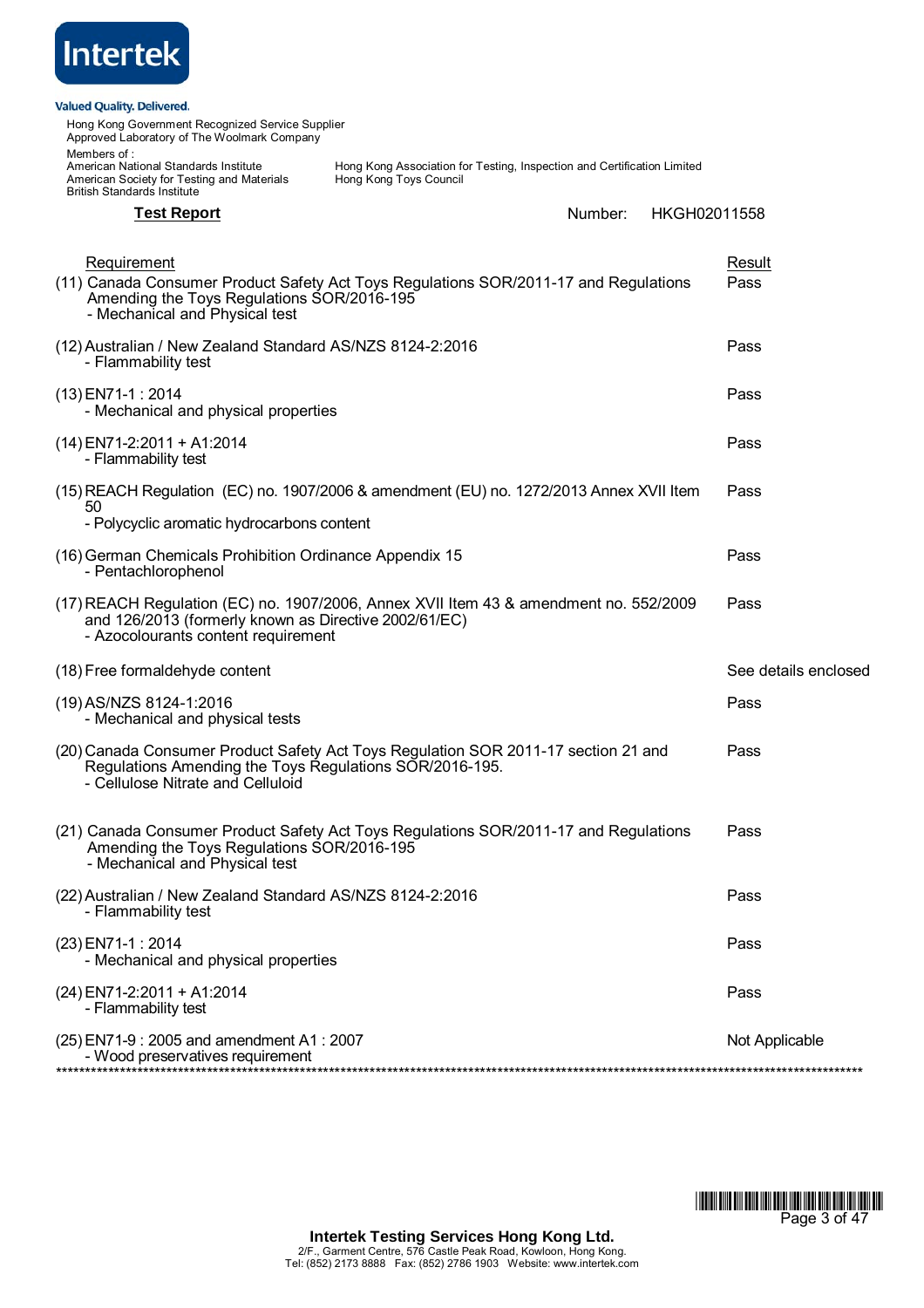

British Standards Institute

Hong Kong Government Recognized Service Supplier Approved Laboratory of The Woolmark Company Members of :<br>American National Standards Institute American Society for Testing and Materials

Hong Kong Association for Testing, Inspection and Certification Limited<br>Hong Kong Toys Council

# **Test Report** Number: HKGH02011558

# (1) Phthalate Content Test

Test Method : Standard Operating Procedure for Determining Phthalates, test method CPSC-CH-C1001- 09.3 was used and phthalate content was determined by Gas Chromatographic-Mass Spectrometric (GC-MS) analysis.

Six Phthalate content:

| Compounds                      |         | Result (%, w/w) |        |      |
|--------------------------------|---------|-----------------|--------|------|
|                                | (1/2/3) | (4/5/6)         | (7/8)  | w/w) |
| Dibutyl phthalate (DBP)        | < 0.01  | < 0.01          | < 0.01 | 0.1  |
| Diethyl hexyl phthalate (DEHP) | < 0.01  | < 0.01          | < 0.01 | 0.1  |
| Benzyl butyl phthalate (BBP)   | < 0.01  | < 0.01          | < 0.01 | 0.1  |
| Diisononyl phthalate (DINP)    | < 0.01  | < 0.01          | < 0.01 | 0.1  |
| Di-n-octyl phthalate (DnOP)    | < 0.01  | < 0.01          | < 0.01 | 0.1  |
| Diisodecyl phthalate (DIDP)    | < 0.01  | < 0.01          | < 0.01 | 0.1  |

| Compounds                      | Limit $(\%$ ,<br>Result (%, w/w) |         |     |
|--------------------------------|----------------------------------|---------|-----|
|                                | (9/10)                           | (11/12) | w/w |
| Dibutyl phthalate (DBP)        | < 0.01                           | < 0.01  | 0.1 |
| Diethyl hexyl phthalate (DEHP) | 0.02                             | < 0.01  | 0.1 |
| Benzyl butyl phthalate (BBP)   | < 0.01                           | < 0.01  | 0.1 |
| Diisononyl phthalate (DINP)    | 0.01                             | < 0.01  | 0.1 |
| Di-n-octyl phthalate (DnOP)    | < 0.01                           | < 0.01  | 0.1 |
| Diisodecyl phthalate (DIDP)    | < 0.01                           | < 0.01  | 0.1 |

The above limit was quoted according to US Consumer Product Safety Improvement Act 2008 for prohibition on sale of certain products containing specified phthalates.

\*\*\*\*\*\*\*\*\*\*\*\*\*\*\*\*\*\*\*\*\*\*\*\*\*\*\*\*\*\*\*\*\*\*\*\*\*\*\*\*\*\*\*\*\*\*\*\*\*\*\*\*\*\*\*\*\*\*\*\*\*\*\*\*\*\*\*\*\*\*\*\*\*\*\*\*\*\*\*\*\*\*\*\*\*\*\*\*\*\*\*\*\*\*\*\*\*\*\*\*\*\*\*\*\*\*\*\*\*\*\*\*\*\*\*\*\*\*\*\*\*\*\*\*\*\*\*\*\*\*\*\*\*

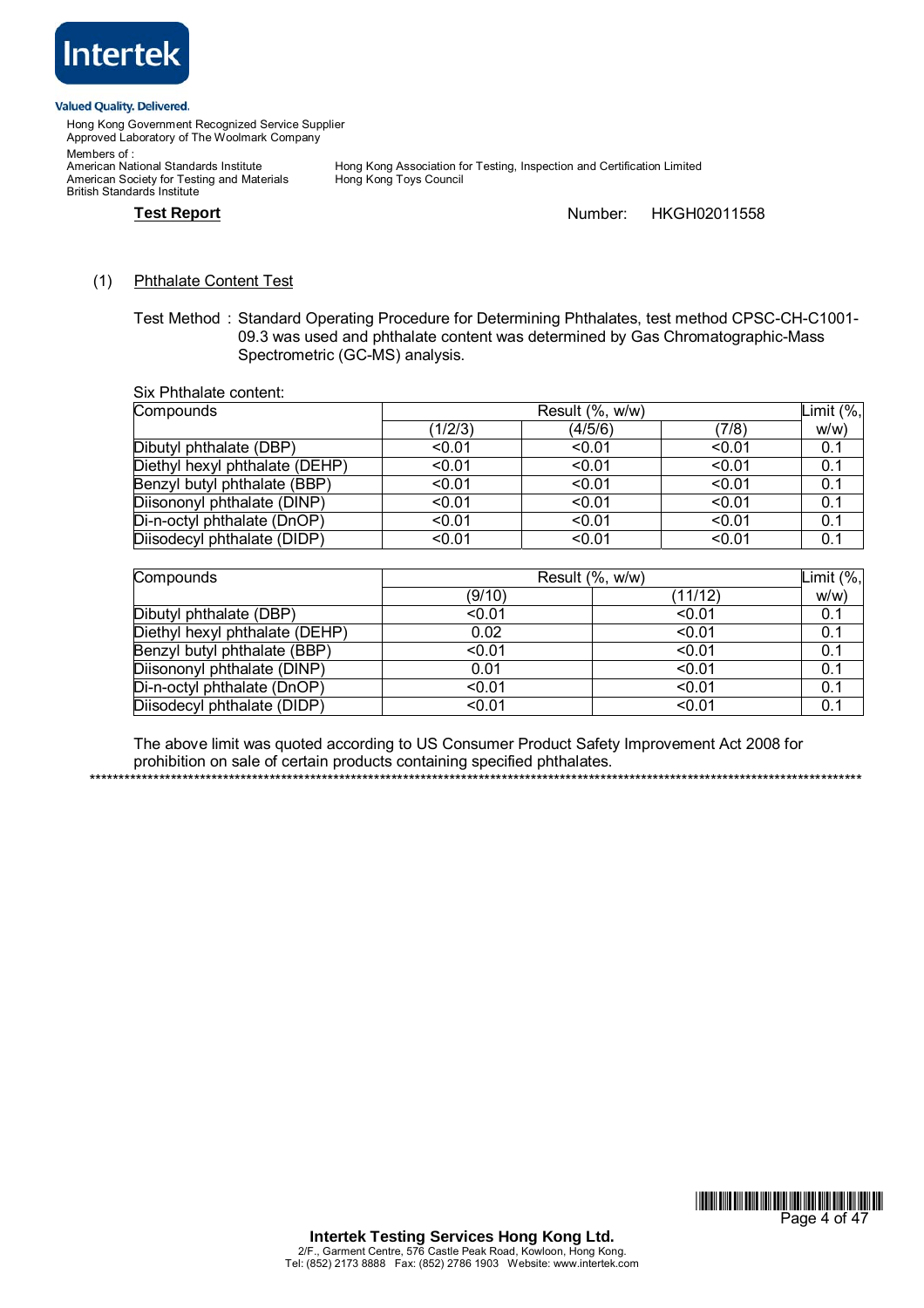

Hong Kong Government Recognized Service Supplier Approved Laboratory of The Woolmark Company

Members of :<br>American National Standards Institute American Society for Testing and Materials British Standards Institute

Hong Kong Association for Testing, Inspection and Certification Limited<br>Hong Kong Toys Council

**Test Report** Number: HKGH02011558

Tested Components:

- (1) Coatings on paper card (box WWF Animal Playing Cards).
- (2) Coatings on paper card (playing card WWF Animal Playing Cards).
- (3) Coatings on paper sheet (box Wild Guess).
- (4) Coatings on paper board (box Wild Guess).
- (5) Coatings on paper card (stand Wild Guess).
- (6) Coatings on paper board (game board, game pieces Wild Guess).
- (7) Coatings on paper board (box WWF Madagascar Floor Puzzle, WWF Marine Life Floor Puzzle, WWF Wild Cats Floor Puzzle, WWF Polar Regions Floor Puzzle).
- (8) Coatings on paper board (puzzle, tag WWF Madagascar Floor Puzzle, WWF Marine Life Floor Puzzle, WWF Wild Cats Floor Puzzle, WWF Polar Regions Floor Puzzle/ puzzle - 12 Animal Shaped Puzzles in Panda Box).
- (9) Coatings on paper board (puzzle box WWF 1000 Puzzle Owls, WWF 1000 Puzzle Sea Turtles, WWF 1000 Puzzle - Wild Cats, WWF 1000 Puzzle - Tigers, WWF 1000 Puzzle - Penguins, WWF 1000 Puzzle - Birds, WWF 1000 Puzzle - Wolves, WWF 1000 Puzzle - Pandas, WWF Animal 100 pc Puzzles - Baby Snow Leopard, WWF Animal 100 pc Puzzles - Baby Elephant, WWF Animal 100 pc Puzzles - Baby Giraffe, WWF Animal 100 pc Puzzles - Baby Penguin).
- (10) Coatings on paper card (puzzle WWF Animal Block Puzzle Wild Cats).
- (11) Paper sheet with plastic film (box WWF 1000 Puzzle Owls, WWF 1000 Puzzle Sea Turtles, WWF 1000 Puzzle - Wild Cats, WWF 1000 Puzzle - Tigers, WWF 1000 Puzzle - Penguins, WWF 1000 Puzzle - Birds, WWF 1000 Puzzle - Wolves, WWF 1000 Puzzle - Pandas, WWF Animal 100 pc Puzzles - Baby Snow Leopard, WWF Animal 100 pc Puzzles - Baby Elephant, WWF Animal 100 pc Puzzles - Baby Giraffe, WWF Animal 100 pc Puzzles - Baby Penguin, WWF 12 Animal Shaped Puzzles in Panda Box).
- (12) Paper board with plastic film (box WWF Animal Block Puzzle Wild Cats).

Date sample received : Aug 19, 2016

Test Period : Aug 19, 2016 to Aug 24, 2016 \*\*\*\*\*\*\*\*\*\*\*\*\*\*\*\*\*\*\*\*\*\*\*\*\*\*\*\*\*\*\*\*\*\*\*\*\*\*\*\*\*\*\*\*\*\*\*\*\*\*\*\*\*\*\*\*\*\*\*\*\*\*\*\*\*\*\*\*\*\*\*\*\*\*\*\*\*\*\*\*\*\*\*\*\*\*\*\*\*\*\*\*\*\*\*\*\*\*\*\*\*\*\*\*\*\*\*\*\*\*\*\*\*\*\*\*\*\*\*\*\*\*\*\*\*\*\*\*\*\*\*\*\*\*

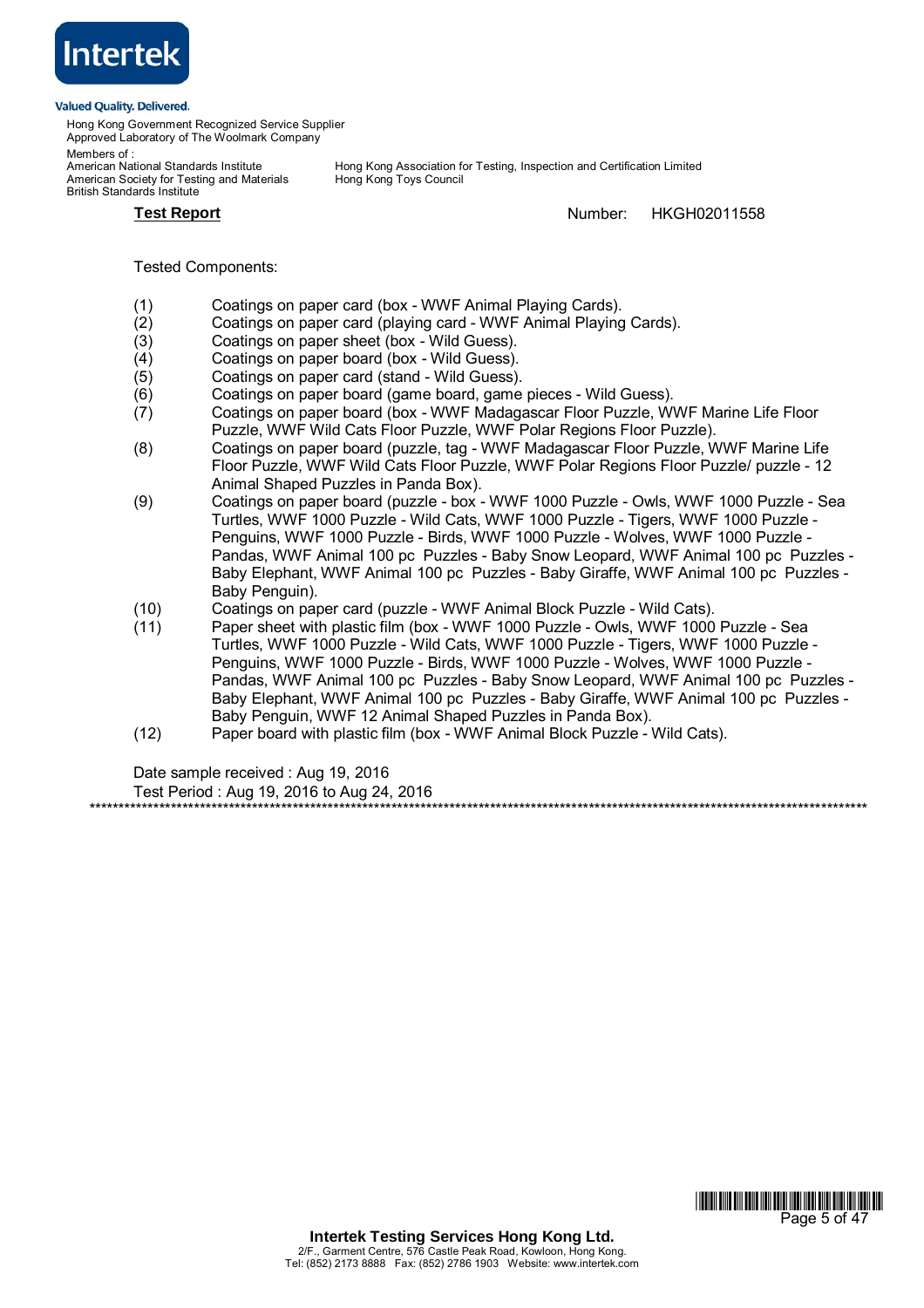

Hong Kong Government Recognized Service Supplier Approved Laboratory of The Woolmark Company Members of :

Members or .<br>American National Standards Institute<br>American Society for Testing and Materials British Standards Institute

Hong Kong Association for Testing, Inspection and Certification Limited<br>Hong Kong Toys Council

# Test Report **Number:** HKGH02011558

# (2) 19 Toxic Element Migration Test

Test Standard : EN71-3:2013 + A1:2014

Category (III): Scraped-off toy material:

|                                    | Result (mg/kg)   |       |       | Limit   |
|------------------------------------|------------------|-------|-------|---------|
|                                    | (1)              | (2)   | (3)   | (mg/kg) |
| Soluble Aluminium (Al)             | $300$            | $300$ | $300$ | 70000   |
| Soluble Antimony (Sb)              | < 10             | ~10   | ~10   | 560     |
| Soluble Arsenic (As)               | ~10              | ~10   | < 10  | 47      |
| Soluble Barium (Ba)                | ~10              | ~10   | ~10   | 18750   |
| Soluble Boron (B)                  | <50              | $50$  | $50$  | 15000   |
| Soluble Cadmium (Cd)               | $<$ 5            | $5$   | $<$ 5 | 17      |
| Soluble Chromium (III) (Cr III) ++ | < 10             | ~10   | ~10   | 460     |
| Soluble Chromium (VI) (Cr VI) ++   | < 0.1            | < 0.1 | < 0.1 | 0.2     |
| Soluble Cobalt (Co)                | ~10              | ~10   | ~10   | 130     |
| Soluble Copper (Cu)                | ~10              | ~10   | ~10   | 7700    |
| Soluble Lead (Pb)                  | < 10             | ~10   | ~10   | 160     |
| Soluble Manganese (Mn)             | ~10              | ~10   | ~10   | 15000   |
| Soluble Mercury (Hg)               | ~10              | ~10   | ~10   | 94      |
| Soluble Nickel (Ni)                | ~10              | ~10   | ~10   | 930     |
| Soluble Selenium (Se)              | ~10              | ~10   | ~10   | 460     |
| Soluble Strontium (Sr)             | 100 <sub>o</sub> | 100   | 100   | 56000   |
| Soluble Tin (Sn)                   | ~10              | ~10   | ~10   | 180000  |
| Soluble Organic tin ++             | 2.0              | 2.0   | 2.0   | 12      |
| Soluble Zinc (Zn)                  | <100             | 100   | 100   | 46000   |

|                                    | Result (mg/kg)   |        | Limit |         |
|------------------------------------|------------------|--------|-------|---------|
|                                    | (4)              | (5)    | (6)   | (mg/kg) |
| Soluble Aluminium (AI)             | $300$            | $300$  | $300$ | 70000   |
| Soluble Antimony (Sb)              | ~10              | <10    | ~10   | 560     |
| Soluble Arsenic (As)               | ~10              | ~10    | ~10   | 47      |
| Soluble Barium (Ba)                | ~10              | ~10    | ~10   | 18750   |
| Soluble Boron (B)                  | $50$             | $50$   | $50$  | 15000   |
| Soluble Cadmium (Cd)               | $<$ 5            | $<$ 5  | $<$ 5 | 17      |
| Soluble Chromium (III) (Cr III) ++ | ~10              | < 10   | < 10  | 460     |
| Soluble Chromium (VI) (Cr VI) ++   | < 0.1            | < 0.1  | < 0.1 | 0.2     |
| Soluble Cobalt (Co)                | ~10              | ~10    | ~10   | 130     |
| Soluble Copper (Cu)                | ~10              | ~10    | ~10   | 7700    |
| Soluble Lead (Pb)                  | < 10             | ~10    | < 10  | 160     |
| Soluble Manganese (Mn)             | ~10              | ~10    | ~10   | 15000   |
| Soluble Mercury (Hg)               | ~10              | ~10    | ~10   | 94      |
| Soluble Nickel (Ni)                | ~10              | ~10    | ~10   | 930     |
| Soluble Selenium (Se)              | ~10              | ~10    | ~10   | 460     |
| Soluble Strontium (Sr)             | 100 <sub>o</sub> | 100    | 100   | 56000   |
| Soluble Tin (Sn)                   | ~10              | $<$ 10 | < 10  | 180000  |
| Soluble Organic tin ++             | 2.0              | 2.0    | 2.0   | 12      |
| Soluble Zinc (Zn)                  | 100              | 100    | 100   | 46000   |

\*\*\*\*\*\*\*\*\*\*\*\*\*\*\*\*\*\*\*\*\*\*\*\*\*\*\*\*\*\*\*\*\*\*\*\*\*\*\*\*\*\*\*\*\*\*\*\*\*\*\*\*\*\*\*\*\*\*\*\*\*\*\*\*\*\*\*\*\*\*\*\*\*\*\*\*\*\*\*\*\*\*\*\*\*\*\*\*\*\*\*\*\*\*\*\*\*\*\*\*\*\*\*\*\*\*\*\*\*\*\*\*\*\*\*\*\*\*\*\*\*\*\*\*\*\*\*\*\*\*\*\*\*

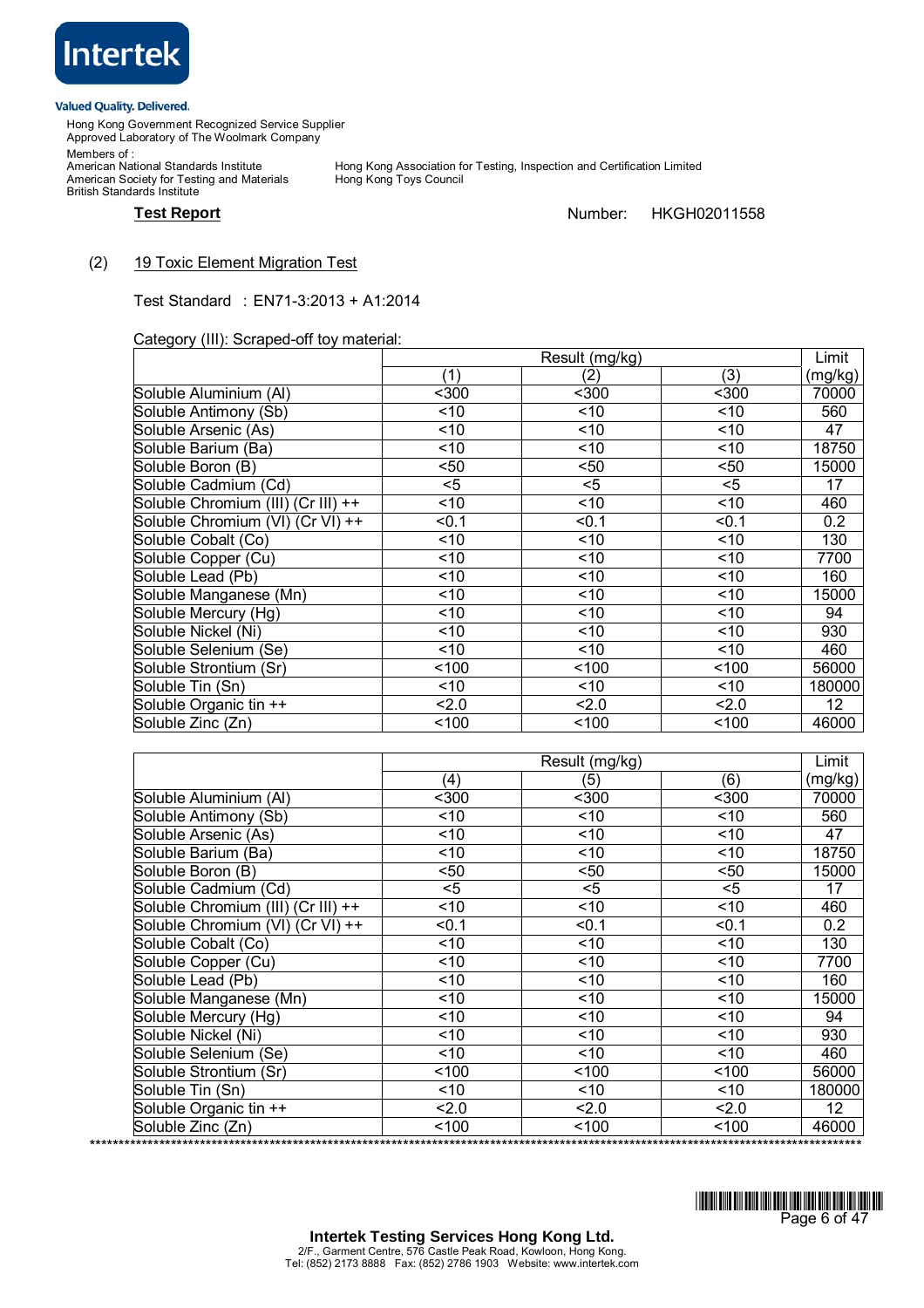

Hong Kong Government Recognized Service Supplier Approved Laboratory of The Woolmark Company

Members of :

American Society for Testing and Materials Hong Kong Toys Council British Standards Institute

Hong Kong Association for Testing, Inspection and Certification Limited<br>Hong Kong Toys Council

# Test Report **Number:** HKGH02011558

|                                    | Result (mg/kg) |       |       | Limit           |
|------------------------------------|----------------|-------|-------|-----------------|
|                                    | (7)            | (8)   | (9)   | (mg/kg)         |
| Soluble Aluminium (AI)             | $300$          | $300$ | $300$ | 70000           |
| Soluble Antimony (Sb)              | ~10            | ~10   | ~10   | 560             |
| Soluble Arsenic (As)               | ~10            | ~10   | ~10   | 47              |
| Soluble Barium (Ba)                | ~10            | ~10   | ~10   | 18750           |
| Soluble Boron (B)                  | $50$           | $50$  | $50$  | 15000           |
| Soluble Cadmium (Cd)               | $<$ 5          | $<$ 5 | $<$ 5 | 17              |
| Soluble Chromium (III) (Cr III) ++ | ~10            | ~10   | ~10   | 460             |
| Soluble Chromium (VI) (Cr VI) ++   | $0.1$          | < 0.1 | < 0.1 | 0.2             |
| Soluble Cobalt (Co)                | ~10            | ~10   | ~10   | 130             |
| Soluble Copper (Cu)                | ~10            | ~10   | ~10   | 7700            |
| Soluble Lead (Pb)                  | ~10            | ~10   | ~10   | 160             |
| Soluble Manganese (Mn)             | ~10            | ~10   | ~10   | 15000           |
| Soluble Mercury (Hg)               | < 10           | ~10   | ~10   | 94              |
| Soluble Nickel (Ni)                | ~10            | ~10   | ~10   | 930             |
| Soluble Selenium (Se)              | ~10            | ~10   | ~10   | 460             |
| Soluble Strontium (Sr)             | 100            | 100   | 100   | 56000           |
| Soluble Tin (Sn)                   | ~10            | ~10   | ~10   | 180000          |
| Soluble Organic tin ++             | 2.0            | 2.0   | 2.0   | 12 <sub>2</sub> |
| Soluble Zinc (Zn)                  | 100            | 100   | 100   | 46000           |

|                                    |       | Result (mg/kg) |       | Limit   |
|------------------------------------|-------|----------------|-------|---------|
|                                    | (10)  | (11)           | (12)  | (mg/kg) |
| Soluble Aluminium (AI)             | $300$ | $300$          | $300$ | 70000   |
| Soluble Antimony (Sb)              | < 10  | < 10           | ~10   | 560     |
| Soluble Arsenic (As)               | ~10   | < 10           | ~10   | 47      |
| Soluble Barium (Ba)                | ~10   | ~10            | ~10   | 18750   |
| Soluble Boron (B)                  | <50   | <50            | $50$  | 15000   |
| Soluble Cadmium (Cd)               | $<$ 5 | $<$ 5          | $<$ 5 | 17      |
| Soluble Chromium (III) (Cr III) ++ | ~10   | < 10           | ~10   | 460     |
| Soluble Chromium (VI) (Cr VI) ++   | < 0.1 | < 0.1          | < 0.1 | 0.2     |
| Soluble Cobalt (Co)                | < 10  | < 10           | ~10   | 130     |
| Soluble Copper (Cu)                | < 10  | < 10           | ~10   | 7700    |
| Soluble Lead (Pb)                  | ~10   | < 10           | ~10   | 160     |
| Soluble Manganese (Mn)             | ~10   | ~10            | ~10   | 15000   |
| Soluble Mercury (Hg)               | ~10   | ~10            | ~10   | 94      |
| Soluble Nickel (Ni)                | ~10   | < 10           | ~10   | 930     |
| Soluble Selenium (Se)              | < 10  | < 10           | ~10   | 460     |
| Soluble Strontium (Sr)             | 100   | 100            | ~100  | 56000   |
| Soluble Tin (Sn)                   | < 10  | < 10           | ~10   | 180000  |
| Soluble Organic tin ++             | 2.0   | 2.0            | 2.0   | 12      |
| Soluble Zinc (Zn)                  | 100   | 100            | ~100  | 46000   |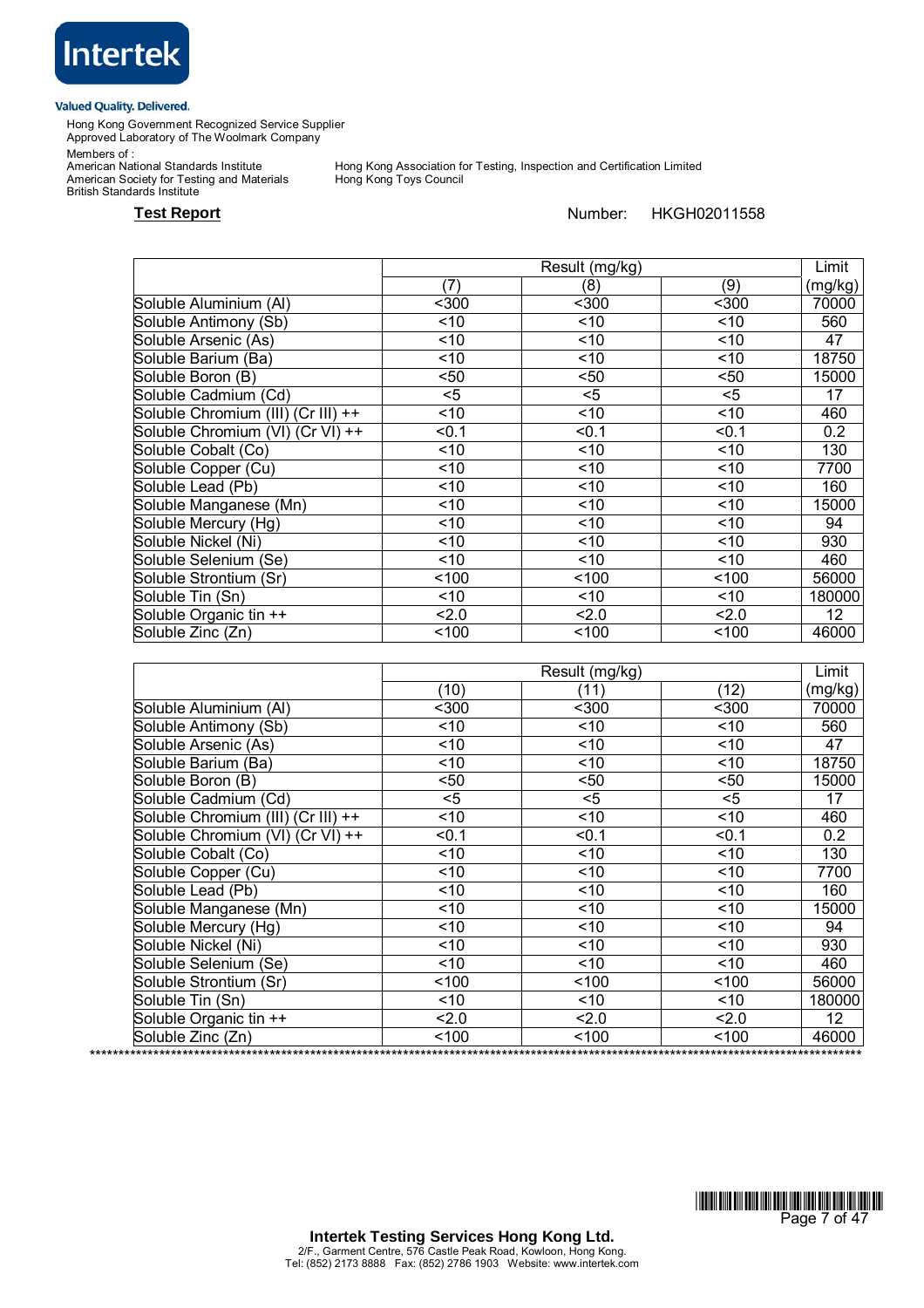

Hong Kong Government Recognized Service Supplier Approved Laboratory of The Woolmark Company

Members of :

Members or .<br>American National Standards Institute<br>American Society for Testing and Materials British Standards Institute

Hong Kong Association for Testing, Inspection and Certification Limited<br>Hong Kong Toys Council

**Test Report** Number: HKGH02011558

|                                    | Result (mg/kg) |       | Limit           |
|------------------------------------|----------------|-------|-----------------|
|                                    | (13)           | (14)  | (mg/kg)         |
| Soluble Aluminium (Al)             | $300$          | $300$ | 70000           |
| Soluble Antimony (Sb)              | ~10            | ~10   | 560             |
| Soluble Arsenic (As)               | < 10           | ~10   | 47              |
| Soluble Barium (Ba)                | ~10            | ~10   | 18750           |
| Soluble Boron (B)                  | $50$           | $50$  | 15000           |
| Soluble Cadmium (Cd)               | <5             | $<$ 5 | 17              |
| Soluble Chromium (III) (Cr III) ++ | ~10            | ~10   | 460             |
| Soluble Chromium (VI) (Cr VI) ++   | < 0.1          | < 0.1 | 0.2             |
| Soluble Cobalt (Co)                | ~10            | < 10  | 130             |
| Soluble Copper (Cu)                | < 10           | ~10   | 7700            |
| Soluble Lead (Pb)                  | ~10            | ~10   | 160             |
| Soluble Manganese (Mn)             | < 10           | ~10   | 15000           |
| Soluble Mercury (Hg)               | ~10            | ~10   | 94              |
| Soluble Nickel (Ni)                | ~10            | < 10  | 930             |
| Soluble Selenium (Se)              | ~10            | ~10   | 460             |
| Soluble Strontium (Sr)             | 100            | ~100  | 56000           |
| Soluble Tin (Sn)                   | < 10           | ~10   | 180000          |
| Soluble Organic tin ++             | 2.0            | 2.0   | 12 <sup>2</sup> |
| Soluble Zinc (Zn)                  | 100            | 100   | 46000           |

mg/kg = milligram per kilogram

++ : Unless the test results were marked with "^" or "∆", Chromium (III) & Chromium (VI) and Organic tin contents were not directly determined and were derived from migration results of total chromium and tin respectively.

Organic tin test result was expressed as tributyl tin. \*\*\*\*\*\*\*\*\*\*\*\*\*\*\*\*\*\*\*\*\*\*\*\*\*\*\*\*\*\*\*\*\*\*\*\*\*\*\*\*\*\*\*\*\*\*\*\*\*\*\*\*\*\*\*\*\*\*\*\*\*\*\*\*\*\*\*\*\*\*\*\*\*\*\*\*\*\*\*\*\*\*\*\*\*\*\*\*\*\*\*\*\*\*\*\*\*\*\*\*\*\*\*\*\*\*\*\*\*\*\*\*\*\*\*\*\*\*\*\*\*\*\*\*\*\*\*\*\*\*\*\*\*

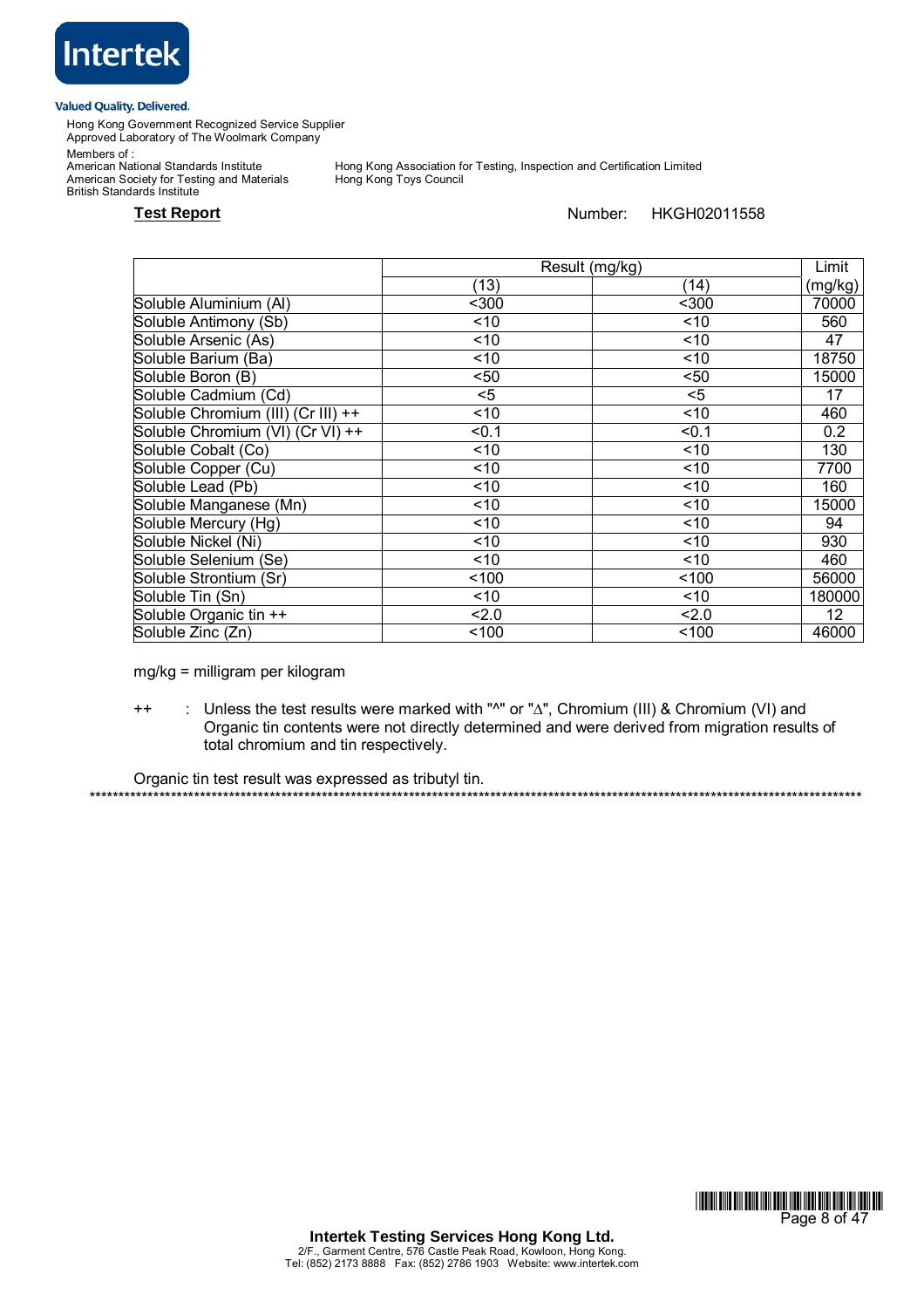

Hong Kong Government Recognized Service Supplier Approved Laboratory of The Woolmark Company

Members of :<br>American National Standards Institute American Society for Testing and Materials British Standards Institute

Hong Kong Association for Testing, Inspection and Certification Limited<br>Hong Kong Toys Council

**Test Report** Number: HKGH02011558

Tested Components:

- (1) Paper card with coatings (box WWF Animal Playing Cards).
- (2) Paper card with coatings (playing card WWF Animal Playing Cards).
- (3) Paper sheet with coatings (box Wild Guess).
- (4) Paper board with coatings (box Wild Guess).
- (5) Paper card with coatings (stand Wild Guess).
- (6) Paper board with coatings (game board, game pieces Wild Guess).
- (7) Paper board with coatings (box WWF Madagascar Floor Puzzle, WWF Marine Life Floor Puzzle, WWF Wild Cats Floor Puzzle, WWF Polar Regions Floor Puzzle).
- (8) Paper board with coatings (puzzle, tag WWF Madagascar Floor Puzzle, WWF Marine Life Floor Puzzle, WWF Wild Cats Floor Puzzle, WWF Polar Regions Floor Puzzle/ puzzle - 12 Animal Shaped Puzzles in Panda Box).
- (9) Paper board with coatings (puzzle box WWF 1000 Puzzle Owls, WWF 1000 Puzzle Sea Turtles, WWF 1000 Puzzle - Wild Cats, WWF 1000 Puzzle - Tigers, WWF 1000 Puzzle - Penguins, WWF 1000 Puzzle - Birds, WWF 1000 Puzzle - Wolves, WWF 1000 Puzzle - Pandas, WWF Animal 100 pc Puzzles - Baby Snow Leopard, WWF Animal 100 pc Puzzles - Baby Elephant, WWF Animal 100 pc Puzzles - Baby Giraffe, WWF Animal 100 pc Puzzles - Baby Penguin).
- (10) Paper card with coatings (puzzle WWF Animal Block Puzzle Wild Cats).
- (11) Grey paper board (box WWF 1000 Puzzle Owls, WWF 1000 Puzzle Sea Turtles, WWF 1000 Puzzle - Wild Cats, WWF 1000 Puzzle - Tigers, WWF 1000 Puzzle - Penguins, WWF 1000 Puzzle - Birds, WWF 1000 Puzzle - Wolves, WWF 1000 Puzzle - Pandas, WWF Animal 100 pc Puzzles - Baby Snow Leopard, WWF Animal 100 pc Puzzles - Baby Elephant, WWF Animal 100 pc Puzzles - Baby Giraffe, WWF Animal 100 pc Puzzles - Baby Penguin, WWF 12 Animal Shaped Puzzles in Panda Box).
- (12) Paper sheet with plastic film (box WWF 1000 Puzzle Owls, WWF 1000 Puzzle Sea Turtles, WWF 1000 Puzzle - Wild Cats, WWF 1000 Puzzle - Tigers, WWF 1000 Puzzle - Penguins, WWF 1000 Puzzle - Birds, WWF 1000 Puzzle - Wolves, WWF 1000 Puzzle - Pandas, WWF Animal 100 pc Puzzles - Baby Snow Leopard, WWF Animal 100 pc Puzzles - Baby Elephant, WWF Animal 100 pc Puzzles - Baby Giraffe, WWF Animal 100 pc Puzzles - Baby Penguin, WWF 12 Animal Shaped Puzzles in Panda Box).
- (13) Paper board with plastic film (box WWF Animal Block Puzzle Wild Cats).
- (14) Beige string (handle WWF Madagascar Floor Puzzle, WWF Marine Life Floor Puzzle, WWF Wild Cats Floor Puzzle, WWF Polar Regions Floor Puzzle, WWF Animal Block Puzzle - Wild Cats).

Date sample received : Aug 19, 2016 Test Period : Aug 19, 2016 to Aug 24, 2016 \*\*\*\*\*\*\*\*\*\*\*\*\*\*\*\*\*\*\*\*\*\*\*\*\*\*\*\*\*\*\*\*\*\*\*\*\*\*\*\*\*\*\*\*\*\*\*\*\*\*\*\*\*\*\*\*\*\*\*\*\*\*\*\*\*\*\*\*\*\*\*\*\*\*\*\*\*\*\*\*\*\*\*\*\*\*\*\*\*\*\*\*\*\*\*\*\*\*\*\*\*\*\*\*\*\*\*\*\*\*\*\*\*\*\*\*\*\*\*\*\*\*\*\*\*\*\*\*\*\*\*\*\*

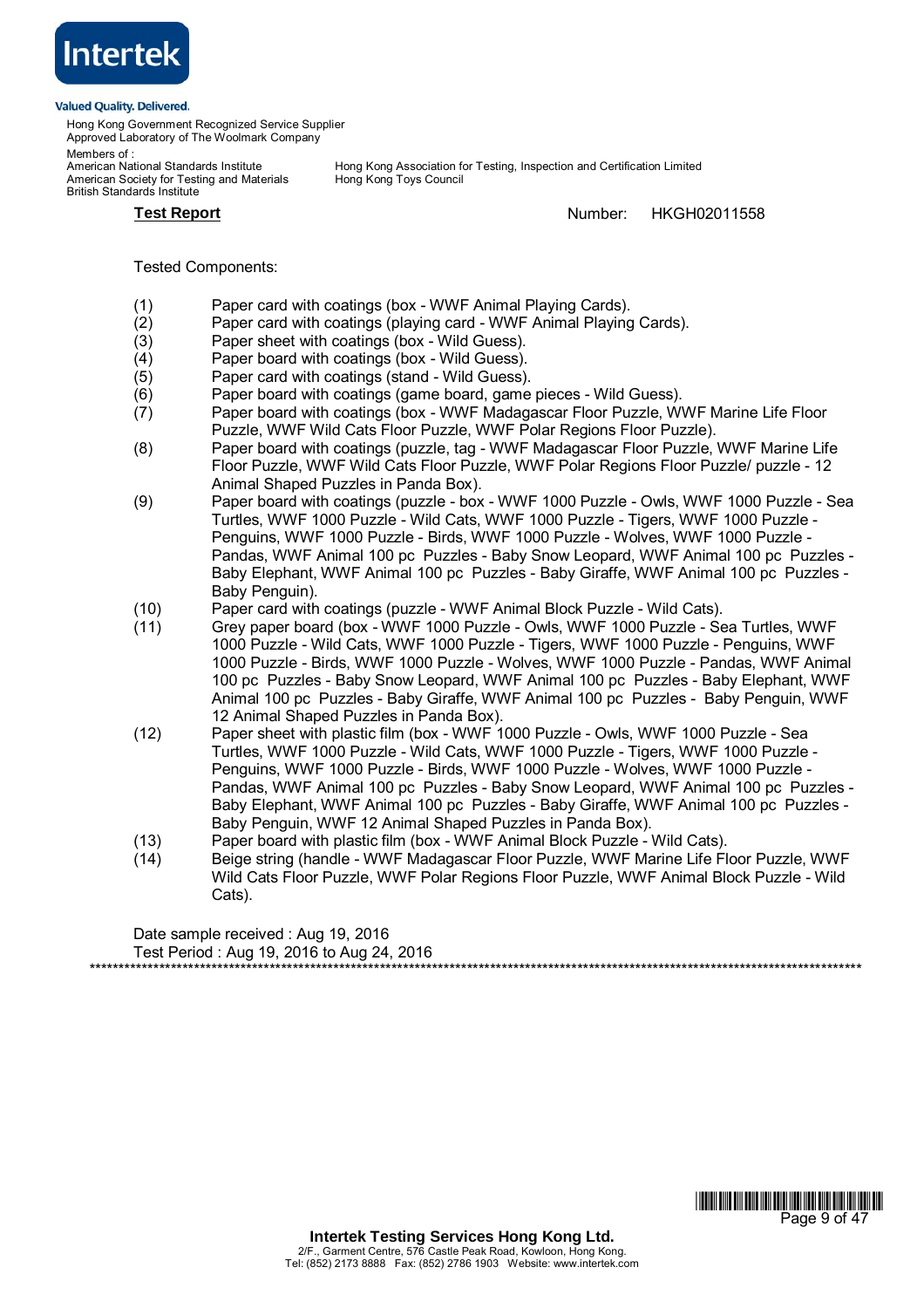

Hong Kong Government Recognized Service Supplier Approved Laboratory of The Woolmark Company Members of :

American National Standards Institute<br>American Society for Testing and Materials British Standards Institute

Hong Kong Association for Testing, Inspection and Certification Limited<br>Hong Kong Toys Council

# **Test Report** Number: HKGH02011558

### (3) Phthalate Content Test

Test Method : EN14372, by Gas Chromatographic-Mass Spectrometric (GC-MS) analysis.

Six Phthalate content:

| Compounds                      |         | Limit (%, |        |       |
|--------------------------------|---------|-----------|--------|-------|
|                                | (1/2/3) | (4/5/6)   | (7/8)  | W/W   |
| Dibutyl phthalate (DBP)        | < 0.01  | < 0.01    | < 0.01 |       |
| Diethyl hexyl phthalate (DEHP) | < 0.01  | < 0.01    | < 0.01 |       |
| Benzyl butyl phthalate (BBP)   | < 0.01  | < 0.01    | < 0.01 | $- -$ |
| Sum of DBP, DEHP & BBP         | < 0.01  | < 0.01    | < 0.01 | 0.1   |
| Diisononyl phthalate (DINP)    | < 0.01  | < 0.01    | < 0.01 |       |
| Di-n-octyl phthalate (DnOP)    | < 0.01  | < 0.01    | < 0.01 | --    |
| Diisodecyl phthalate (DIDP)    | < 0.01  | < 0.01    | < 0.01 | $- -$ |
| Sum of DINP, DnOP & DIDP       | < 0.01  | < 0.01    | < 0.01 | 0.1   |

| Compounds                      | Result (%, w/w) |         |     |
|--------------------------------|-----------------|---------|-----|
|                                | (9/10)          | (11/12) | W/W |
| Dibutyl phthalate (DBP)        | < 0.01          | < 0.01  | --  |
| Diethyl hexyl phthalate (DEHP) | 0.02            | < 0.01  |     |
| Benzyl butyl phthalate (BBP)   | < 0.01          | < 0.01  |     |
| Sum of DBP, DEHP & BBP         | 0.02            | < 0.01  | 0.1 |
| Diisononyl phthalate (DINP)    | 0.01            | < 0.01  |     |
| Di-n-octyl phthalate (DnOP)    | < 0.01          | < 0.01  |     |
| Diisodecyl phthalate (DIDP)    | < 0.01          | < 0.01  | --  |
| Sum of DINP, DnOP & DIDP       | 0.01            | < 0.01  | 0.1 |

The above limit was quoted according to Annex XVII Items 51 & 52 of the REACH Regulation (EC) no. 1907/2006 & amendment no. 552/2009 for phthalate content in toys and childcare articles.

\*\*\*\*\*\*\*\*\*\*\*\*\*\*\*\*\*\*\*\*\*\*\*\*\*\*\*\*\*\*\*\*\*\*\*\*\*\*\*\*\*\*\*\*\*\*\*\*\*\*\*\*\*\*\*\*\*\*\*\*\*\*\*\*\*\*\*\*\*\*\*\*\*\*\*\*\*\*\*\*\*\*\*\*\*\*\*\*\*\*\*\*\*\*\*\*\*\*\*\*\*\*\*\*\*\*\*\*\*\*\*\*\*\*\*\*\*\*\*\*\*\*\*\*\*\*\*\*\*\*\*\*\*

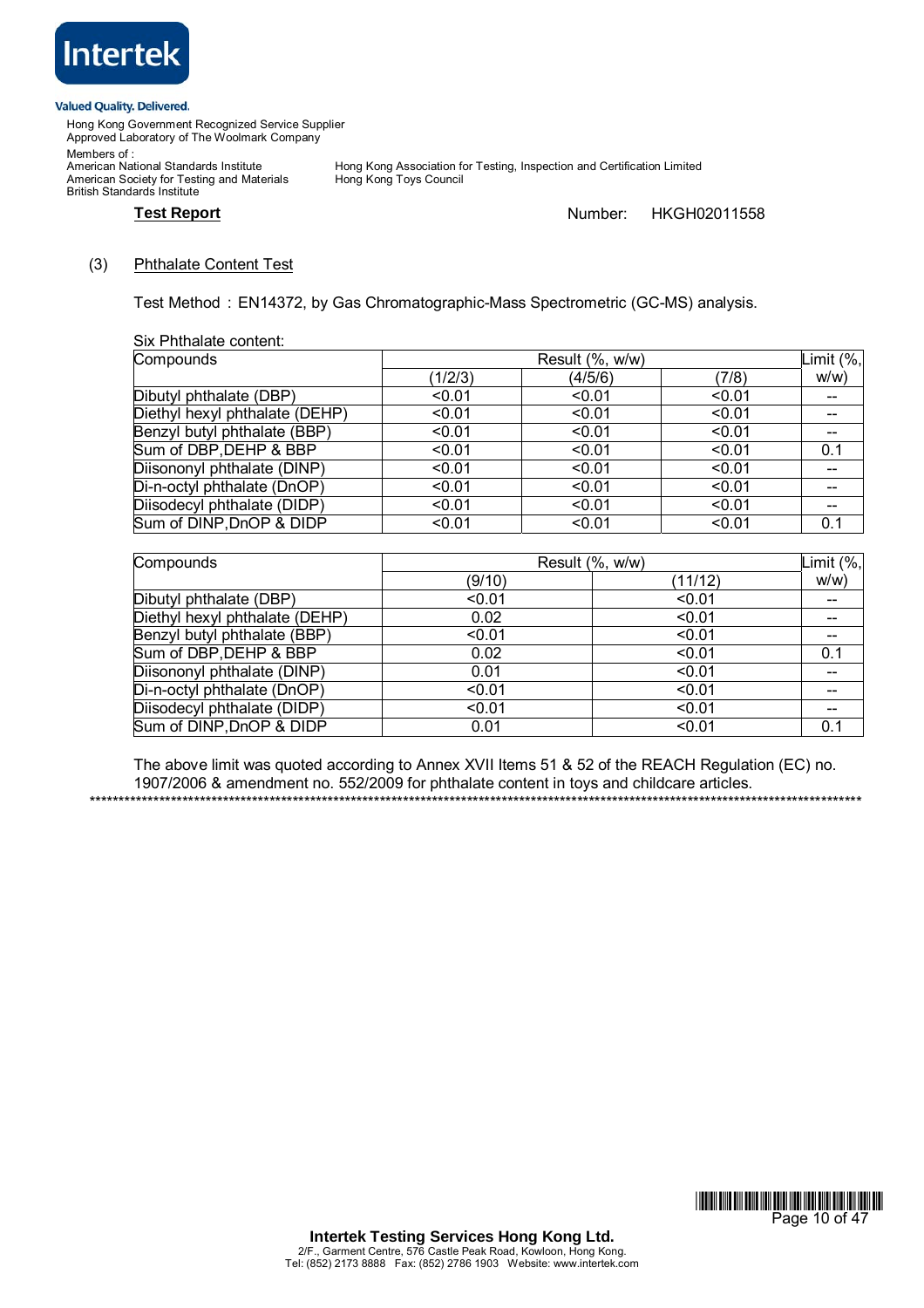

Hong Kong Government Recognized Service Supplier Approved Laboratory of The Woolmark Company

Members of :<br>American National Standards Institute American Society for Testing and Materials British Standards Institute

Hong Kong Association for Testing, Inspection and Certification Limited<br>Hong Kong Toys Council

**Test Report** Number: HKGH02011558

Tested Components:

- (1) Coatings on paper card (box WWF Animal Playing Cards).
- (2) Coatings on paper card (playing card WWF Animal Playing Cards).
- (3) Coatings on paper sheet (box Wild Guess).
- (4) Coatings on paper board (box Wild Guess).
- (5) Coatings on paper card (stand Wild Guess).
- (6) Coatings on paper board (game board, game pieces Wild Guess).
- (7) Coatings on paper board (box WWF Madagascar Floor Puzzle, WWF Marine Life Floor Puzzle, WWF Wild Cats Floor Puzzle, WWF Polar Regions Floor Puzzle).
- (8) Coatings on paper board (puzzle, tag WWF Madagascar Floor Puzzle, WWF Marine Life Floor Puzzle, WWF Wild Cats Floor Puzzle, WWF Polar Regions Floor Puzzle/ puzzle - 12 Animal Shaped Puzzles in Panda Box).
- (9) Coatings on paper board (puzzle box WWF 1000 Puzzle Owls, WWF 1000 Puzzle Sea Turtles, WWF 1000 Puzzle - Wild Cats, WWF 1000 Puzzle - Tigers, WWF 1000 Puzzle - Penguins, WWF 1000 Puzzle - Birds, WWF 1000 Puzzle - Wolves, WWF 1000 Puzzle - Pandas, WWF Animal 100 pc Puzzles - Baby Snow Leopard, WWF Animal 100 pc Puzzles - Baby Elephant, WWF Animal 100 pc Puzzles - Baby Giraffe, WWF Animal 100 pc Puzzles - Baby Penguin).
- (10) Coatings on paper card (puzzle WWF Animal Block Puzzle Wild Cats).
- (11) Paper sheet with plastic film (box WWF 1000 Puzzle Owls, WWF 1000 Puzzle Sea Turtles, WWF 1000 Puzzle - Wild Cats, WWF 1000 Puzzle - Tigers, WWF 1000 Puzzle - Penguins, WWF 1000 Puzzle - Birds, WWF 1000 Puzzle - Wolves, WWF 1000 Puzzle - Pandas, WWF Animal 100 pc Puzzles - Baby Snow Leopard, WWF Animal 100 pc Puzzles - Baby Elephant, WWF Animal 100 pc Puzzles - Baby Giraffe, WWF Animal 100 pc Puzzles - Baby Penguin, WWF 12 Animal Shaped Puzzles in Panda Box).
- (12) Paper board with plastic film (box WWF Animal Block Puzzle Wild Cats).

Date sample received : Aug 19, 2016

Test Period : Aug 19, 2016 to Aug 24, 2016 \*\*\*\*\*\*\*\*\*\*\*\*\*\*\*\*\*\*\*\*\*\*\*\*\*\*\*\*\*\*\*\*\*\*\*\*\*\*\*\*\*\*\*\*\*\*\*\*\*\*\*\*\*\*\*\*\*\*\*\*\*\*\*\*\*\*\*\*\*\*\*\*\*\*\*\*\*\*\*\*\*\*\*\*\*\*\*\*\*\*\*\*\*\*\*\*\*\*\*\*\*\*\*\*\*\*\*\*\*\*\*\*\*\*\*\*\*\*\*\*\*\*\*\*\*\*\*\*\*\*\*\*\*\*

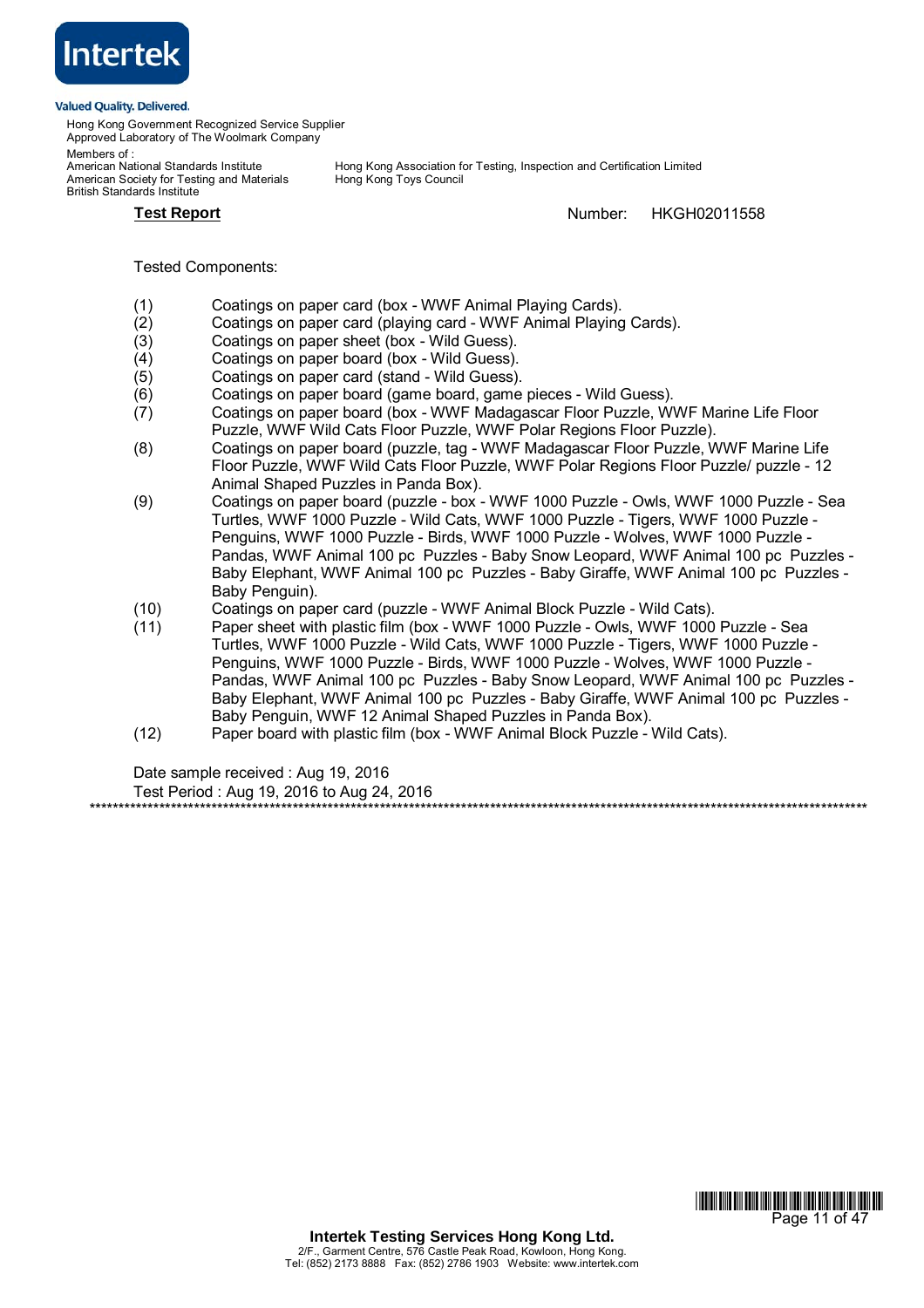

Hong Kong Government Recognized Service Supplier Approved Laboratory of The Woolmark Company Members of :<br>American National Standards Institute

American Society for Testing and Materials British Standards Institute

Hong Kong Association for Testing, Inspection and Certification Limited<br>Hong Kong Toys Council

# **Test Report** Number: HKGH02011558

# (4) Cadmium (Cd) Content

Test Method : Acid digestion method was used and total Cadmium content was determined by Inductively Coupled Argon Plasma Spectrometry.

| <b>Tested Component</b> | Result in %, w/w | Limit in %, w/w |
|-------------------------|------------------|-----------------|
|                         | <b>ND</b>        | 0.1             |
| (2)                     | <b>ND</b>        | 0.1             |
| (3)                     | <b>ND</b>        | 0.1             |
| (4)                     | <b>ND</b>        | 0.1             |
| (5)                     | <b>ND</b>        | 0.1             |
| (6)                     | <b>ND</b>        | 0.1             |
| 7                       | <b>ND</b>        | 0.1             |
| (8)                     | ND               | 0.1             |
| (9)                     | <b>ND</b>        | 0.1             |
| (10)                    | ND               | 0.1             |
| (11/12)                 | ND               | 0.01            |

# ND : Not detected (< 0.0005%)

Tested Components:

- (1) Coatings on paper card (box WWF Animal Playing Cards).
- (2) Coatings on paper card (playing card WWF Animal Playing Cards).
- (3) Coatings on paper sheet (box Wild Guess).
- (4) Coatings on paper board (box Wild Guess).
- (5) Coatings on paper card (stand Wild Guess).
- (6) Coatings on paper board (game board, game pieces Wild Guess).
- (7) Coatings on paper board (box WWF Madagascar Floor Puzzle, WWF Marine Life Floor Puzzle, WWF Wild Cats Floor Puzzle, WWF Polar Regions Floor Puzzle).
- (8) Coatings on paper board (puzzle, tag WWF Madagascar Floor Puzzle, WWF Marine Life Floor Puzzle, WWF Wild Cats Floor Puzzle, WWF Polar Regions Floor Puzzle/ puzzle - 12 Animal Shaped Puzzles in Panda Box).
- (9) Coatings on paper board (puzzle box WWF 1000 Puzzle Owls, WWF 1000 Puzzle Sea Turtles, WWF 1000 Puzzle - Wild Cats, WWF 1000 Puzzle - Tigers, WWF 1000 Puzzle - Penguins, WWF 1000 Puzzle - Birds, WWF 1000 Puzzle - Wolves, WWF 1000 Puzzle - Pandas, WWF Animal 100 pc Puzzles - Baby Snow Leopard, WWF Animal 100 pc Puzzles - Baby Elephant, WWF Animal 100 pc Puzzles - Baby Giraffe, WWF Animal 100 pc Puzzles - Baby Penguin).
- (10) Coatings on paper card (puzzle WWF Animal Block Puzzle Wild Cats).
- (11) Paper sheet with plastic film (box WWF 1000 Puzzle Owls, WWF 1000 Puzzle Sea Turtles, WWF 1000 Puzzle - Wild Cats, WWF 1000 Puzzle - Tigers, WWF 1000 Puzzle - Penguins, WWF 1000 Puzzle - Birds, WWF 1000 Puzzle - Wolves, WWF 1000 Puzzle - Pandas, WWF Animal 100 pc Puzzles - Baby Snow Leopard, WWF Animal 100 pc Puzzles - Baby Elephant, WWF Animal 100 pc Puzzles - Baby Giraffe, WWF Animal 100 pc Puzzles - Baby Penguin, WWF 12 Animal Shaped Puzzles in Panda Box).
- (12) Paper board with plastic film (box WWF Animal Block Puzzle Wild Cats).

Date sample received : Aug 19, 2016 Test Period : Aug 19, 2016 to Aug 24, 2016 \*\*\*\*\*\*\*\*\*\*\*\*\*\*\*\*\*\*\*\*\*\*\*\*\*\*\*\*\*\*\*\*\*\*\*\*\*\*\*\*\*\*\*\*\*\*\*\*\*\*\*\*\*\*\*\*\*\*\*\*\*\*\*\*\*\*\*\*\*\*\*\*\*\*\*\*\*\*\*\*\*\*\*\*\*\*\*\*\*\*\*\*\*\*\*\*\*\*\*\*\*\*\*\*\*\*\*\*\*\*\*\*\*\*\*\*\*\*\*\*\*\*\*\*\*\*\*\*\*\*\*\*\*

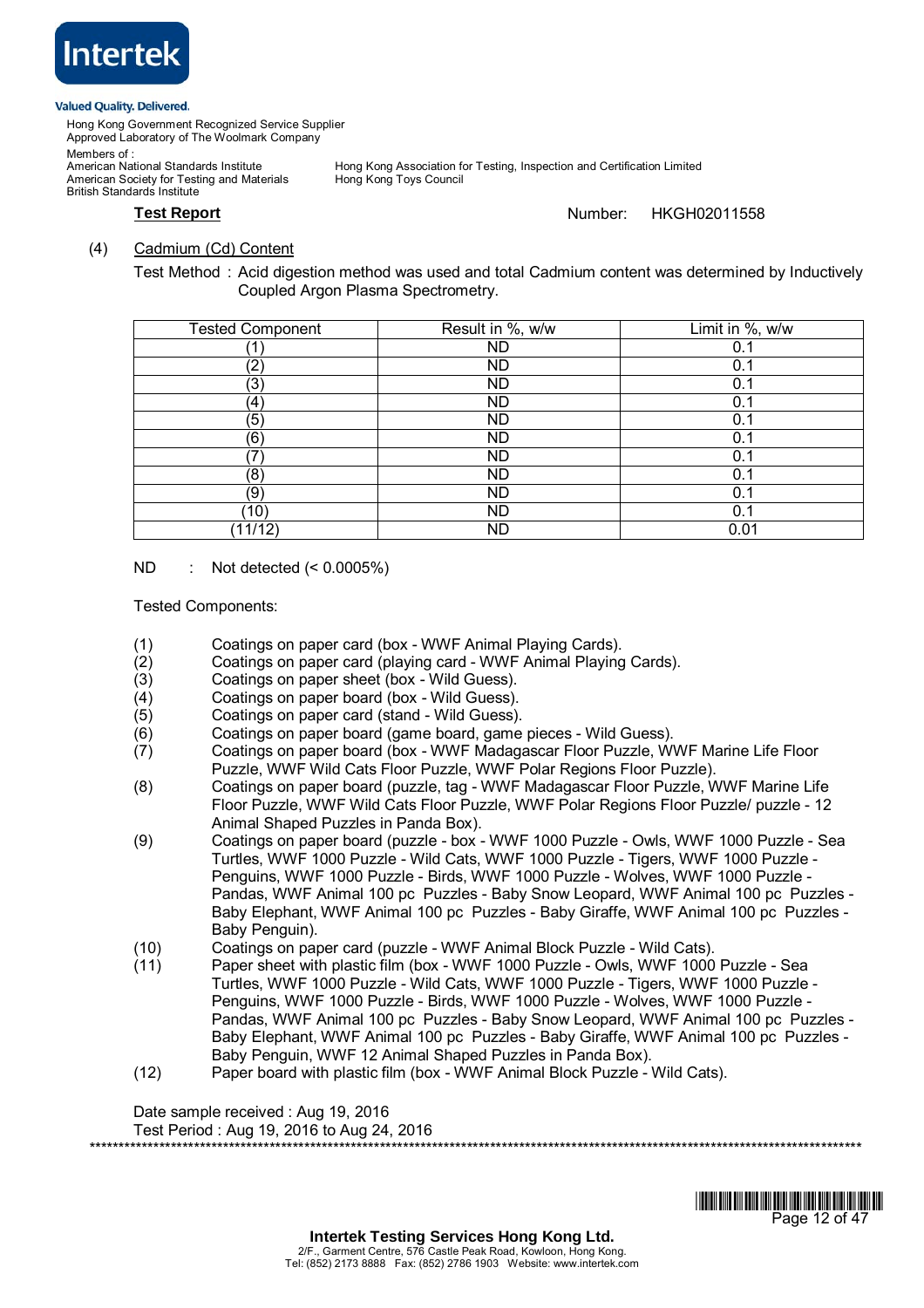

Hong Kong Government Recognized Service Supplier Approved Laboratory of The Woolmark Company

Members of :<br>American National Standards Institute American Society for Testing and Materials British Standards Institute

Hong Kong Association for Testing, Inspection and Certification Limited<br>Hong Kong Toys Council

# **Test Report** Number: HKGH02011558

(5) Toxic Elements Analysis

Test Method : 94/62/EC and amendment 2013/2/EU & Directive (EU) 2015/720 Directive on packaging and packaging waste, acid digestion method was used and toxic elements contents were determined by Inductively Coupled Argon Plasma Spectrometry, and Hexavalent Chromium content was determined by UV-Visible Spectrophotometry.

|                               | Result (ppm) |       |     | Limit |
|-------------------------------|--------------|-------|-----|-------|
|                               | (1/2)        | (3/4) | (5) | (ppm) |
| Total Lead (Pb)               | <5           |       | <5  |       |
| Total Cadmium (Cd)            | <5           |       | <5  |       |
| Total Mercury (Hg)            | <5           |       | <5  |       |
| Chromium VI (Cr (VI))         |              |       |     |       |
| Sum of Lead, Cadmium, Mercury | ~16          | <16   | ~16 | 100   |
| and Chromium Cr (VI)          |              |       |     |       |

ppm = parts per million = mg/kg

Tested Components:

- (1) Transparent plastic sheet (wrapping WWF Animal Playing Cards) (packaging).
- (2) Transparent adhesive tape (WWF Animal Playing Cards) (packaging).
- (3) Transparent plastic (hang tag WWF Animal Playing Cards) (packaging).<br>(4) Transparent plastic label (round tape Wild Guess, puzzle box WWF 1
- (4) Transparent plastic label (round tape Wild Guess, puzzle box WWF 1000 Puzzle Owls, WWF 1000 Puzzle - Sea Turtles, WWF 1000 Puzzle - Wild Cats, WWF 1000 Puzzle - Tigers, WWF 1000 Puzzle - Penguins, WWF 1000 Puzzle - Birds, WWF 1000 Puzzle - Wolves, WWF 1000 Puzzle - Pandas, WWF Animal 100 pc Puzzles - Baby Snow Leopard, WWF Animal 100 pc Puzzles - Baby Elephant, WWF Animal 100 pc Puzzles - Baby Giraffe, WWF Animal 100 pc Puzzles - Baby Penguin) (packaging).
- (5) Brown paper sheet (bag puzzle box WWF 1000 Puzzle Owls, WWF 1000 Puzzle Sea Turtles, WWF 1000 Puzzle - Wild Cats, WWF 1000 Puzzle - Tigers, WWF 1000 Puzzle - Penguins, WWF 1000 Puzzle - Birds, WWF 1000 Puzzle - Wolves, WWF 1000 Puzzle - Pandas, WWF Animal 100 pc Puzzles - Baby Snow Leopard, WWF Animal 100 pc Puzzles - Baby Elephant, WWF Animal 100 pc Puzzles - Baby Giraffe, WWF Animal 100 pc Puzzles - Baby Penguin, WWF 12 Animal Shaped Puzzles in Panda Box) (packaging).

Date sample received : Aug 19, 2016 Test Period : Aug 19, 2016 to Aug 24, 2016 \*\*\*\*\*\*\*\*\*\*\*\*\*\*\*\*\*\*\*\*\*\*\*\*\*\*\*\*\*\*\*\*\*\*\*\*\*\*\*\*\*\*\*\*\*\*\*\*\*\*\*\*\*\*\*\*\*\*\*\*\*\*\*\*\*\*\*\*\*\*\*\*\*\*\*\*\*\*\*\*\*\*\*\*\*\*\*\*\*\*\*\*\*\*\*\*\*\*\*\*\*\*\*\*\*\*\*\*\*\*\*\*\*\*\*\*\*\*\*\*\*\*\*\*\*\*\*\*\*\*\*\*\*\*

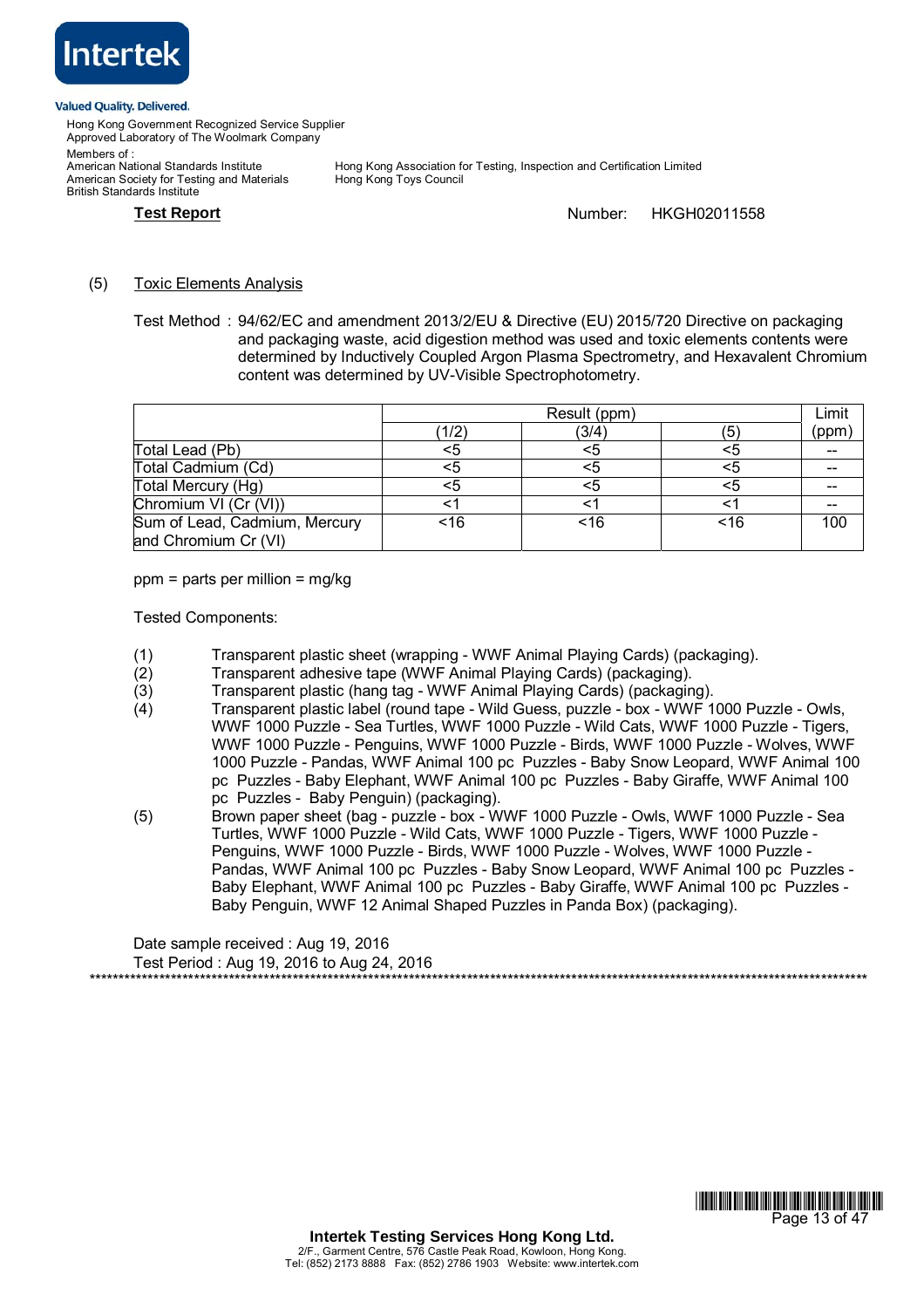

British Standards Institute

Hong Kong Government Recognized Service Supplier Approved Laboratory of The Woolmark Company Members of : Members or .<br>American National Standards Institute<br>American Society for Testing and Materials

Hong Kong Association for Testing, Inspection and Certification Limited<br>Hong Kong Toys Council

# **Test Report Number:** HKGH02011558

# (6) Toxic Elements Analysis

Test Method : Acid digestion and extraction methods were used and toxic elements content were determined by Inductively Coupled Argon Plasma Spectrometry.

|                    | Result (mg/kg) |           |           | Limit     |
|--------------------|----------------|-----------|-----------|-----------|
|                    | (1             | ، ے ،     | (3)       | (mg/kg)   |
| Total Lead (Pb)    | ~10            | 10        | ~10       | 90        |
| Total Mercury (Hg) | <b>ND</b>      | <b>ND</b> | <b>ND</b> | <b>ND</b> |
| Sol. Cadmium (Cd)  | ~10            | ~10       | ~10       | 1000      |
| Sol. Antimony (Sb) | ~10            | ~10       | ~10       | 1000      |
| Sol. Selenium (Se) | ~10            | < 10      | ~10       | 1000      |
| Sol. Arsenic (As)  | 10             | ~10       | ~10       | 1000      |
| Sol. Barium (Ba)   | ~10            | ~10       | ~10       | 1000      |

|                    | Result (mg/kg) |           |     | Limit     |
|--------------------|----------------|-----------|-----|-----------|
|                    | (4)            | (5)       | (6) | (mg/kg)   |
| Total Lead (Pb)    | ~10            | ~10       | ~10 | 90        |
| Total Mercury (Hg) | <b>ND</b>      | <b>ND</b> | ND  | <b>ND</b> |
| Sol. Cadmium (Cd)  | < 10           | < 10      | ~10 | 1000      |
| Sol. Antimony (Sb) | < 10           | < 10      | ~10 | 1000      |
| Sol. Selenium (Se) | < 10           | ~10       | ~10 | 1000      |
| Sol. Arsenic (As)  | 10             | 10        | ~10 | 1000      |
| Sol. Barium (Ba)   | ~10            | ~10       | ~10 | 1000      |

|                    | Result (mg/kg) |     | Limit |         |
|--------------------|----------------|-----|-------|---------|
|                    |                | 8)  | (9)   | (mg/kg) |
| Total Lead (Pb)    | ~10            | ~10 | ~10   | 90      |
| Total Mercury (Hg) | ND             | ND  | ND    | ND      |
| Sol. Cadmium (Cd)  | ~10            | ~10 | ~10   | 1000    |
| Sol. Antimony (Sb) | ~10            | ~10 | ~10   | 1000    |
| Sol. Selenium (Se) | ~10            | ~10 | ~10   | 1000    |
| Sol. Arsenic (As)  | 10             | ~10 | ~10   | 1000    |
| Sol. Barium (Ba)   | ~10            | ~10 | ~10   | 1000    |

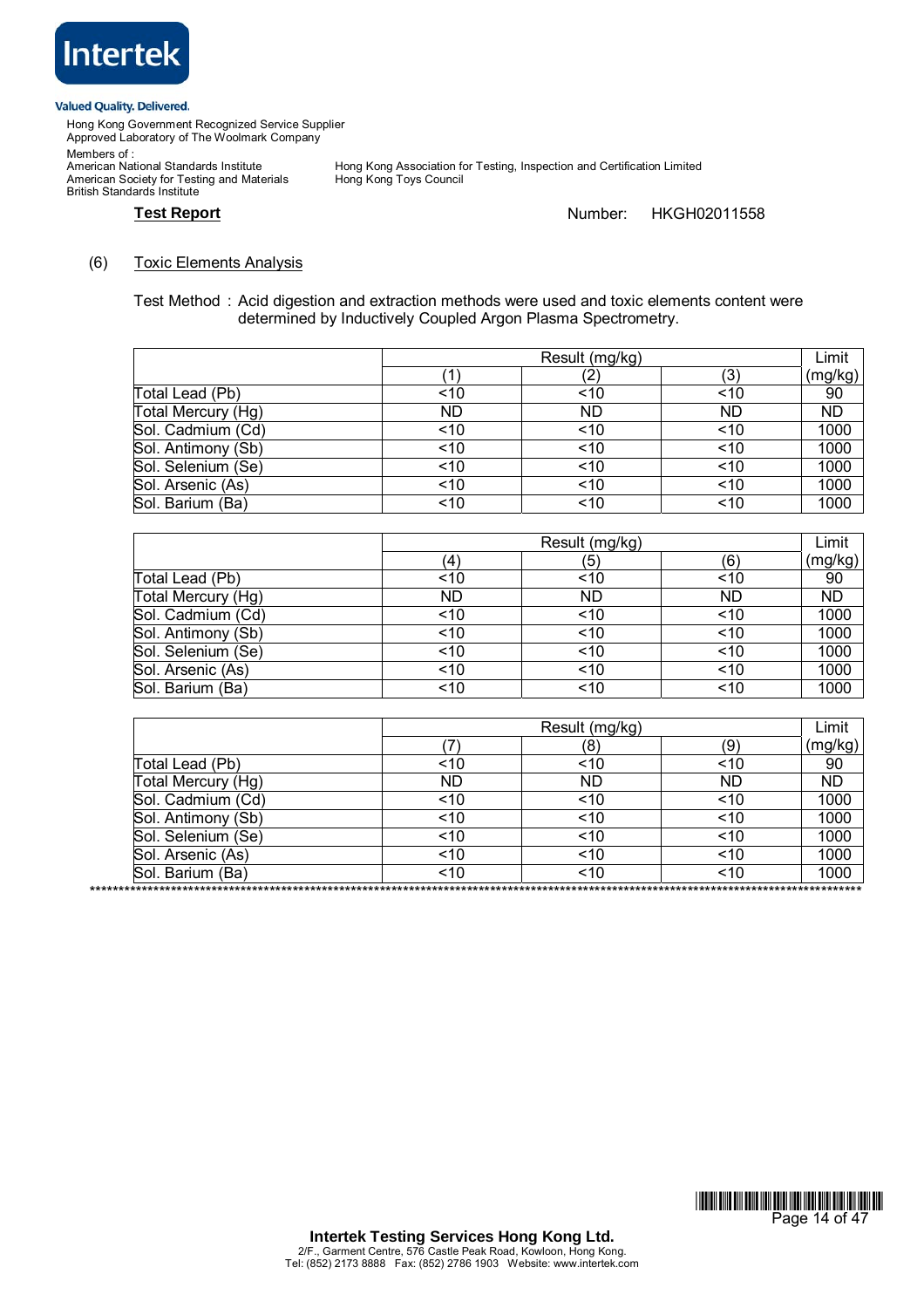

Hong Kong Government Recognized Service Supplier Approved Laboratory of The Woolmark Company

Members of :<br>American National Standards Institute

American Society for Testing and Materials British Standards Institute

Hong Kong Association for Testing, Inspection and Certification Limited<br>Hong Kong Toys Council

**Test Report** Number: HKGH02011558

|                    | Result (mg/kg) | Limit   |
|--------------------|----------------|---------|
|                    | (10)           | (mg/kg) |
| Total Lead (Pb)    | ~10            | 90      |
| Total Mercury (Hg) | ND             | ND      |
| Sol. Cadmium (Cd)  | ~10            | 1000    |
| Sol. Antimony (Sb) | < 10           | 1000    |
| Sol. Selenium (Se) | ~10            | 1000    |
| Sol. Arsenic (As)  | ~10            | 1000    |
| Sol. Barium (Ba)   | ~10            | 1000    |

### Sol. : Soluble

ND : Not detected (<0.078 mg/kg)

mg/kg = milligram per kilogram

Tested Components:

- (1) Coatings on paper card (box WWF Animal Playing Cards).
- (2) Coatings on paper card (playing card WWF Animal Playing Cards).
- (3) Coatings on paper sheet (box Wild Guess).
- (4) Coatings on paper board (box Wild Guess).<br>(5) Coatings on paper card (stand Wild Guess)
- Coatings on paper card (stand Wild Guess).
- (6) Coatings on paper board (game board, game pieces Wild Guess).
- (7) Coatings on paper board (box WWF Madagascar Floor Puzzle, WWF Marine Life Floor Puzzle, WWF Wild Cats Floor Puzzle, WWF Polar Regions Floor Puzzle).
- (8) Coatings on paper board (puzzle, tag WWF Madagascar Floor Puzzle, WWF Marine Life Floor Puzzle, WWF Wild Cats Floor Puzzle, WWF Polar Regions Floor Puzzle/ puzzle - 12 Animal Shaped Puzzles in Panda Box).
- (9) Coatings on paper board (puzzle box WWF 1000 Puzzle Owls, WWF 1000 Puzzle Sea Turtles, WWF 1000 Puzzle - Wild Cats, WWF 1000 Puzzle - Tigers, WWF 1000 Puzzle - Penguins, WWF 1000 Puzzle - Birds, WWF 1000 Puzzle - Wolves, WWF 1000 Puzzle - Pandas, WWF Animal 100 pc Puzzles - Baby Snow Leopard, WWF Animal 100 pc Puzzles - Baby Elephant, WWF Animal 100 pc Puzzles - Baby Giraffe, WWF Animal 100 pc Puzzles - Baby Penguin).
- (10) Coatings on paper card (puzzle WWF Animal Block Puzzle Wild Cats).

\*\*\*\*\*\*\*\*\*\*\*\*\*\*\*\*\*\*\*\*\*\*\*\*\*\*\*\*\*\*\*\*\*\*\*\*\*\*\*\*\*\*\*\*\*\*\*\*\*\*\*\*\*\*\*\*\*\*\*\*\*\*\*\*\*\*\*\*\*\*\*\*\*\*\*\*\*\*\*\*\*\*\*\*\*\*\*\*\*\*\*\*\*\*\*\*\*\*\*\*\*\*\*\*\*\*\*\*\*\*\*\*\*\*\*\*\*\*\*\*\*\*\*\*\*\*\*\*\*\*\*\*\*\*

Date sample received : Aug 19, 2016

Test Period : Aug 19, 2016 to Aug 24, 2016

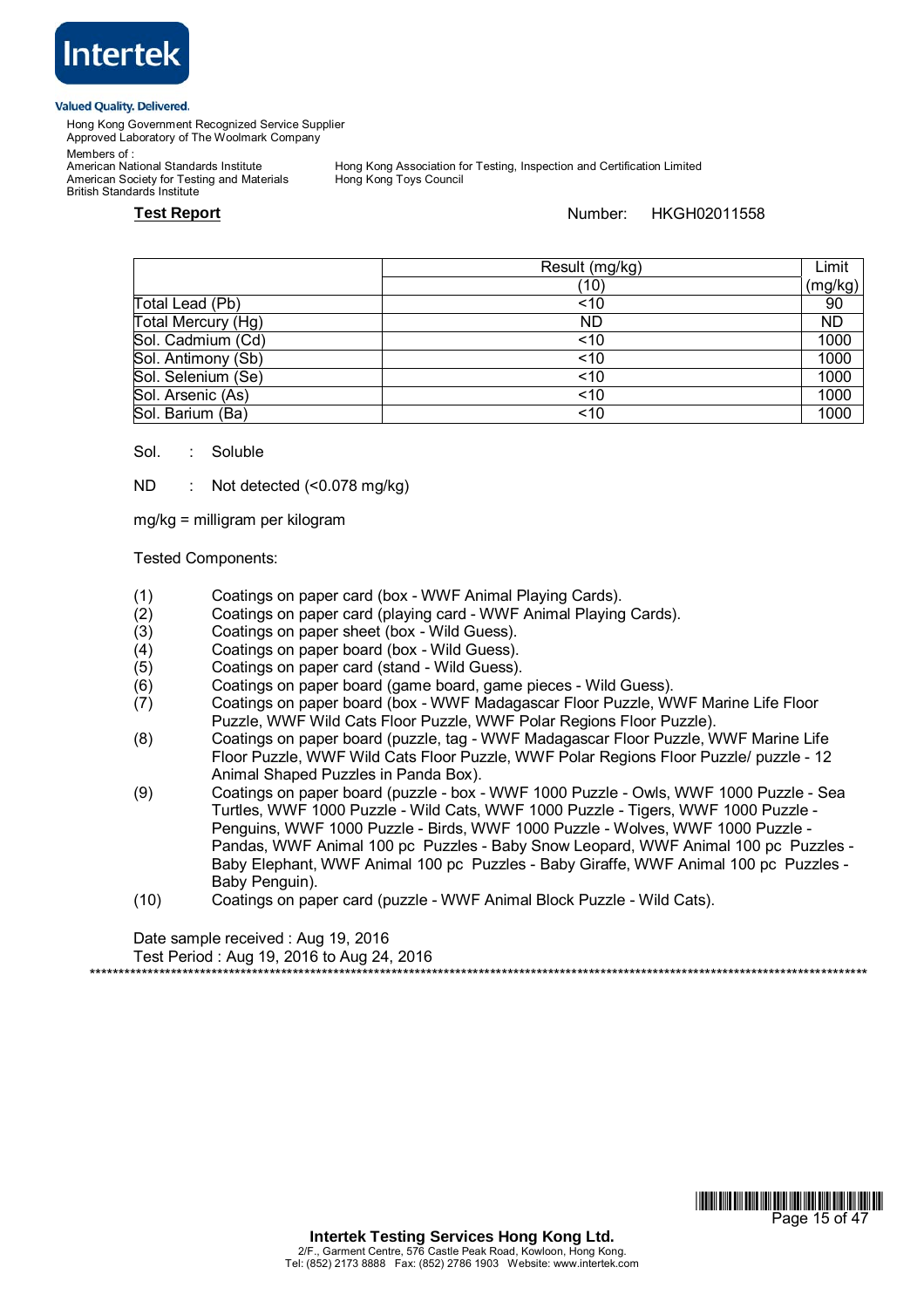

Hong Kong Government Recognized Service Supplier Approved Laboratory of The Woolmark Company Members of :

Members or .<br>American National Standards Institute<br>American Society for Testing and Materials British Standards Institute

Hong Kong Association for Testing, Inspection and Certification Limited<br>Hong Kong Toys Council

# **Test Report** Number: HKGH02011558

# (7) Total Mercury (Hg) Content

Test Method : Canada Products Containing Mercury Regulations SOR/2014-254, acid digestion method and analysed by Inductively Coupled Argon Plasma Spectrometry.

| <b>Tested Component</b> | Result in %, w/w | Limit in %, w/w |
|-------------------------|------------------|-----------------|
|                         | < 0.001          | 0.1             |
| (2)                     | < 0.001          | 0.1             |
| (3)                     | < 0.001          | 0.1             |
| (4)                     | < 0.001          | 0.1             |
| (5)                     | < 0.001          | 0.1             |
| (6)                     | < 0.001          | 0.1             |
| (7)                     | < 0.001          | 0.1             |
| (8)                     | < 0.001          | 0.1             |
| (9)                     | < 0.001          | 0.1             |
| (10)                    | < 0.001          | 0.1             |
| (11/12/13)              | < 0.001          | 0.1             |
| (14/15/16)              | < 0.001          | 0.1             |
| (17/18/19)              | < 0.001          | 0.1             |
| (20/21)                 | < 0.001          | 0.1             |
| (22/23)                 | < 0.001          | 0.1             |
| (24)                    | < 0.001          | 0.1             |

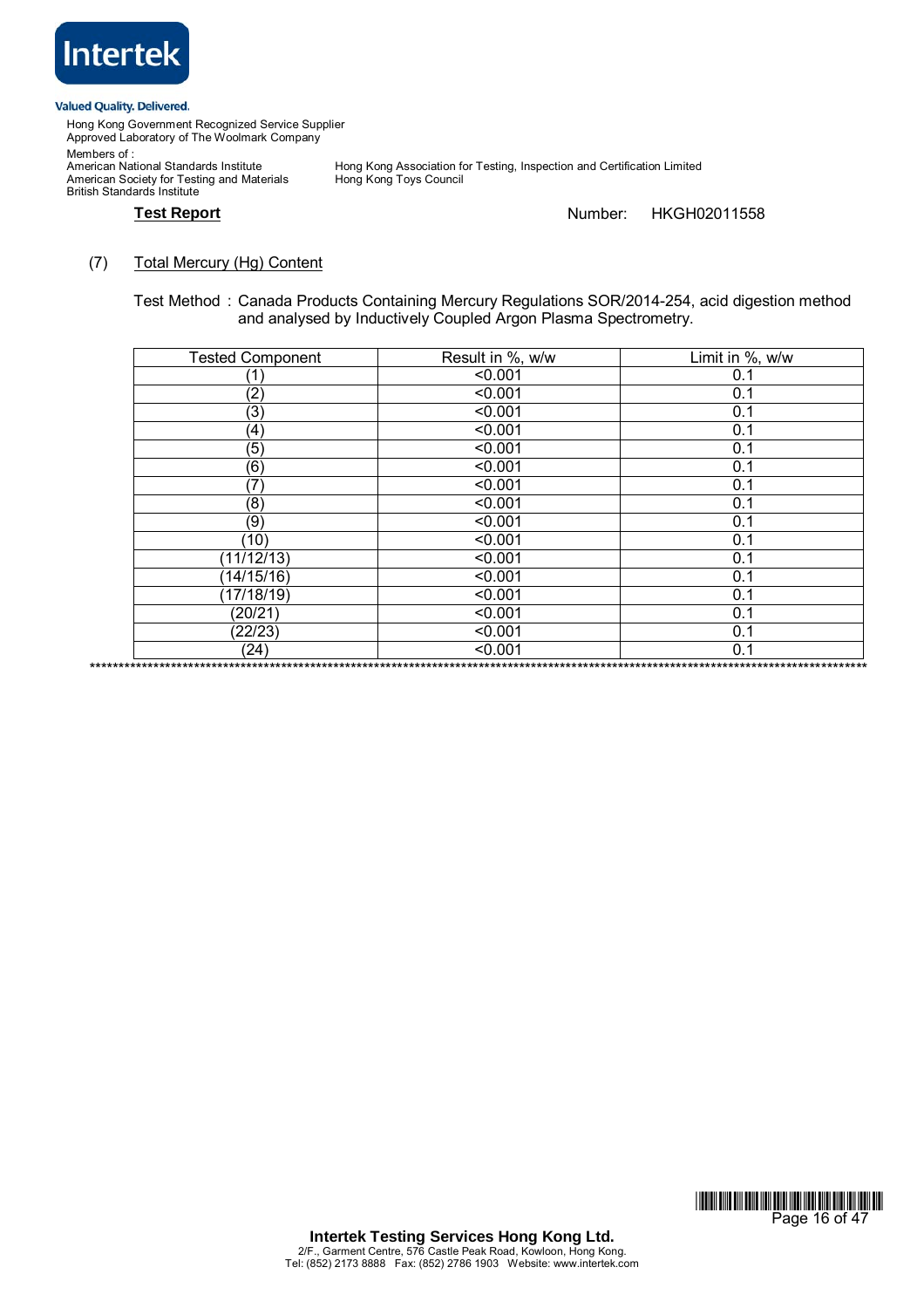

Hong Kong Government Recognized Service Supplier Approved Laboratory of The Woolmark Company

Members of :<br>American National Standards Institute American Society for Testing and Materials British Standards Institute

Hong Kong Association for Testing, Inspection and Certification Limited<br>Hong Kong Toys Council

**Test Report** Number: HKGH02011558

# Tested Components:

- (1) Coatings on paper card (box WWF Animal Playing Cards).
- (2) Coatings on paper card (playing card WWF Animal Playing Cards).
- (3) Coatings on paper sheet (box Wild Guess).
- (4) Coatings on paper board (box Wild Guess).
- (5) Coatings on paper card (stand Wild Guess).
- (6) Coatings on paper board (game board, game pieces Wild Guess).
- (7) Coatings on paper board (box WWF Madagascar Floor Puzzle, WWF Marine Life Floor Puzzle, WWF Wild Cats Floor Puzzle, WWF Polar Regions Floor Puzzle).
- (8) Coatings on paper board (puzzle, tag WWF Madagascar Floor Puzzle, WWF Marine Life Floor Puzzle, WWF Wild Cats Floor Puzzle, WWF Polar Regions Floor Puzzle/ puzzle - 12 Animal Shaped Puzzles in Panda Box).
- (9) Coatings on paper board (puzzle box WWF 1000 Puzzle Owls, WWF 1000 Puzzle Sea Turtles, WWF 1000 Puzzle - Wild Cats, WWF 1000 Puzzle - Tigers, WWF 1000 Puzzle - Penguins, WWF 1000 Puzzle - Birds, WWF 1000 Puzzle - Wolves, WWF 1000 Puzzle - Pandas, WWF Animal 100 pc Puzzles - Baby Snow Leopard, WWF Animal 100 pc Puzzles - Baby Elephant, WWF Animal 100 pc Puzzles - Baby Giraffe, WWF Animal 100 pc Puzzles - Baby Penguin).
- (10) Coatings on paper card (puzzle WWF Animal Block Puzzle Wild Cats).
- (11) Paper card excluding coatings (box WWF Animal Playing Cards).
- (12) Paper card excluding coatings (playing card WWF Animal Playing Cards).
- (13) Paper sheet excluding coatings (box Wild Guess).
- (14) Paper board excluding coatings (box Wild Guess).
- Paper card excluding coatings (stand Wild Guess).
- (16) Paper board excluding coatings (game board, game pieces Wild Guess).<br>(17) Paper board excluding coatings (box WWF Madagascar Floor Puzzle. W
- Paper board excluding coatings (box WWF Madagascar Floor Puzzle, WWF Marine Life Floor Puzzle, WWF Wild Cats Floor Puzzle, WWF Polar Regions Floor Puzzle).
- (18) Paper board excluding coatings (puzzle, tag WWF Madagascar Floor Puzzle, WWF Marine Life Floor Puzzle, WWF Wild Cats Floor Puzzle, WWF Polar Regions Floor Puzzle/ puzzle - 12 Animal Shaped Puzzles in Panda Box).
- (19) Paper board excluding coatings (puzzle box WWF 1000 Puzzle Owls, WWF 1000 Puzzle Sea Turtles, WWF 1000 Puzzle - Wild Cats, WWF 1000 Puzzle - Tigers, WWF 1000 Puzzle - Penguins, WWF 1000 Puzzle - Birds, WWF 1000 Puzzle - Wolves, WWF 1000 Puzzle - Pandas, WWF Animal 100 pc Puzzles - Baby Snow Leopard, WWF Animal 100 pc Puzzles - Baby Elephant, WWF Animal 100 pc Puzzles - Baby Giraffe, WWF Animal 100 pc Puzzles - Baby Penguin).
- (20) Paper card excluding coatings (puzzle WWF Animal Block Puzzle Wild Cats).<br>(21) Grey paper board (box WWF 1000 Puzzle Owls, WWF 1000 Puzzle Sea Tur
- Grey paper board (box WWF 1000 Puzzle Owls, WWF 1000 Puzzle Sea Turtles, WWF 1000 Puzzle - Wild Cats, WWF 1000 Puzzle - Tigers, WWF 1000 Puzzle - Penguins, WWF 1000 Puzzle - Birds, WWF 1000 Puzzle - Wolves, WWF 1000 Puzzle - Pandas, WWF Animal 100 pc Puzzles - Baby Snow Leopard, WWF Animal 100 pc Puzzles - Baby Elephant, WWF Animal 100 pc Puzzles - Baby Giraffe, WWF Animal 100 pc Puzzles - Baby Penguin, WWF 12 Animal Shaped Puzzles in Panda Box). \*\*\*\*\*\*\*\*\*\*\*\*\*\*\*\*\*\*\*\*\*\*\*\*\*\*\*\*\*\*\*\*\*\*\*\*\*\*\*\*\*\*\*\*\*\*\*\*\*\*\*\*\*\*\*\*\*\*\*\*\*\*\*\*\*\*\*\*\*\*\*\*\*\*\*\*\*\*\*\*\*\*\*\*\*\*\*\*\*\*\*\*\*\*\*\*\*\*\*\*\*\*\*\*\*\*\*\*\*\*\*\*\*\*\*\*\*\*\*\*\*\*\*\*\*\*\*\*\*\*\*\*\*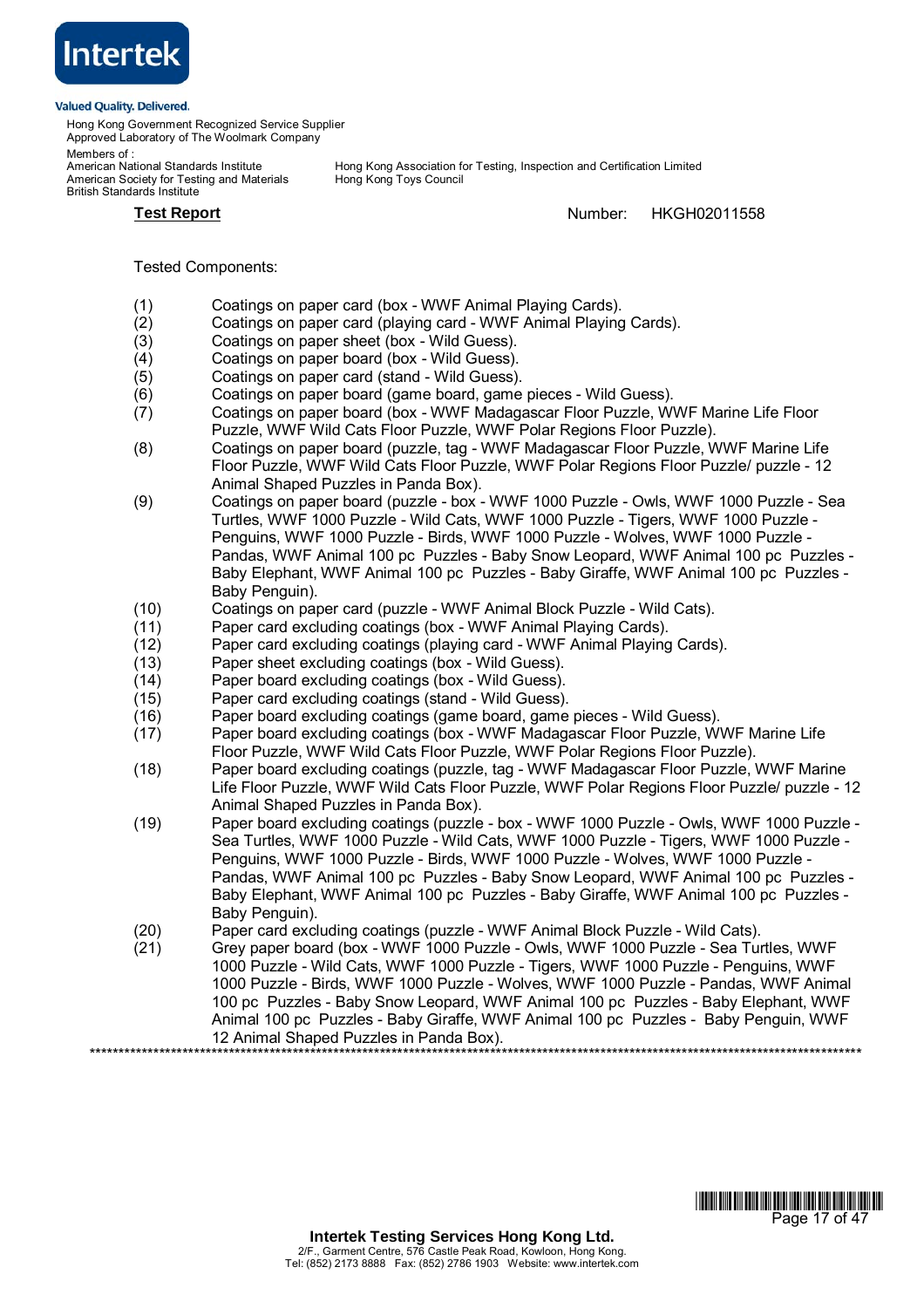

Hong Kong Government Recognized Service Supplier Approved Laboratory of The Woolmark Company

Members of :<br>American National Standards Institute American Society for Testing and Materials British Standards Institute

Hong Kong Association for Testing, Inspection and Certification Limited<br>Hong Kong Toys Council

# **Test Report** Number: HKGH02011558

Tested Components:

- (22) Paper sheet with plastic film (box WWF 1000 Puzzle Owls, WWF 1000 Puzzle Sea Turtles, WWF 1000 Puzzle - Wild Cats, WWF 1000 Puzzle - Tigers, WWF 1000 Puzzle - Penguins, WWF 1000 Puzzle - Birds, WWF 1000 Puzzle - Wolves, WWF 1000 Puzzle - Pandas, WWF Animal 100 pc Puzzles - Baby Snow Leopard, WWF Animal 100 pc Puzzles - Baby Elephant, WWF Animal 100 pc Puzzles - Baby Giraffe, WWF Animal 100 pc Puzzles - Baby Penguin, WWF 12 Animal Shaped Puzzles in Panda Box).
- (23) Paper board with plastic film (box WWF Animal Block Puzzle Wild Cats).
- (24) Beige string (handle WWF Madagascar Floor Puzzle, WWF Marine Life Floor Puzzle, WWF Wild Cats Floor Puzzle, WWF Polar Regions Floor Puzzle, WWF Animal Block Puzzle - Wild Cats).

Date sample received : Aug 19, 2016 Test Period : Aug 19, 2016 to Aug 24, 2016

# (8) Phthalate Content Test

Test Method : Solvent extraction and followed by Gas Chromatographic-Mass Spectrometric (GC-MS) analysis.

Six Phthalate content:

| Compounds                      |         | Result (ppm) |       |       |
|--------------------------------|---------|--------------|-------|-------|
|                                | (1/2/3) | (4/5/6)      | (7/8) | (ppm) |
| Dibutyl phthalate (DBP)        | < 100   | < 100        | ~100  | 1000  |
| Diethyl hexyl phthalate (DEHP) | < 100   | < 100        | < 100 | 1000  |
| Benzyl butyl phthalate (BBP)   | < 100   | < 100        | < 100 | 1000  |
| Diisononyl phthalate (DINP)    | < 100   | < 100        | < 100 | 1000  |
| Di-n-octyl phthalate (DnOP)    | < 100   | < 100        | < 100 | 1000  |
| Diisodecyl phthalate (DIDP)    | < 100   | < 100        | ~100  | 1000  |

| Compounds                      | Result (ppm) |         | Limit |
|--------------------------------|--------------|---------|-------|
|                                | (9/10)       | (11/12) | (ppm) |
| Dibutyl phthalate (DBP)        | 100          | ~100    | 1000  |
| Diethyl hexyl phthalate (DEHP) | 200          | ~100    | 1000  |
| Benzyl butyl phthalate (BBP)   | 100          | ~100    | 1000  |
| Diisononyl phthalate (DINP)    | 100          | ~100    | 1000  |
| Di-n-octyl phthalate (DnOP)    | < 100        | ~100    | 1000  |
| Diisodecyl phthalate (DIDP)    | 100          | ~100    | 1000  |

The above limit was quoted according to Canada Consumer Product Safety Act Toys Regulations SOR/2011-17 Section 27(3)(d) and amendment no. SOR/2016-195 and Phthalates Regulations SOR/2016-188 Section 2 & 3(1) for phthalate content on toys and child care articles.

\*\*\*\*\*\*\*\*\*\*\*\*\*\*\*\*\*\*\*\*\*\*\*\*\*\*\*\*\*\*\*\*\*\*\*\*\*\*\*\*\*\*\*\*\*\*\*\*\*\*\*\*\*\*\*\*\*\*\*\*\*\*\*\*\*\*\*\*\*\*\*\*\*\*\*\*\*\*\*\*\*\*\*\*\*\*\*\*\*\*\*\*\*\*\*\*\*\*\*\*\*\*\*\*\*\*\*\*\*\*\*\*\*\*\*\*\*\*\*\*\*\*\*\*\*\*\*\*\*\*\*\*\*

ppm = parts per million = mg/kg

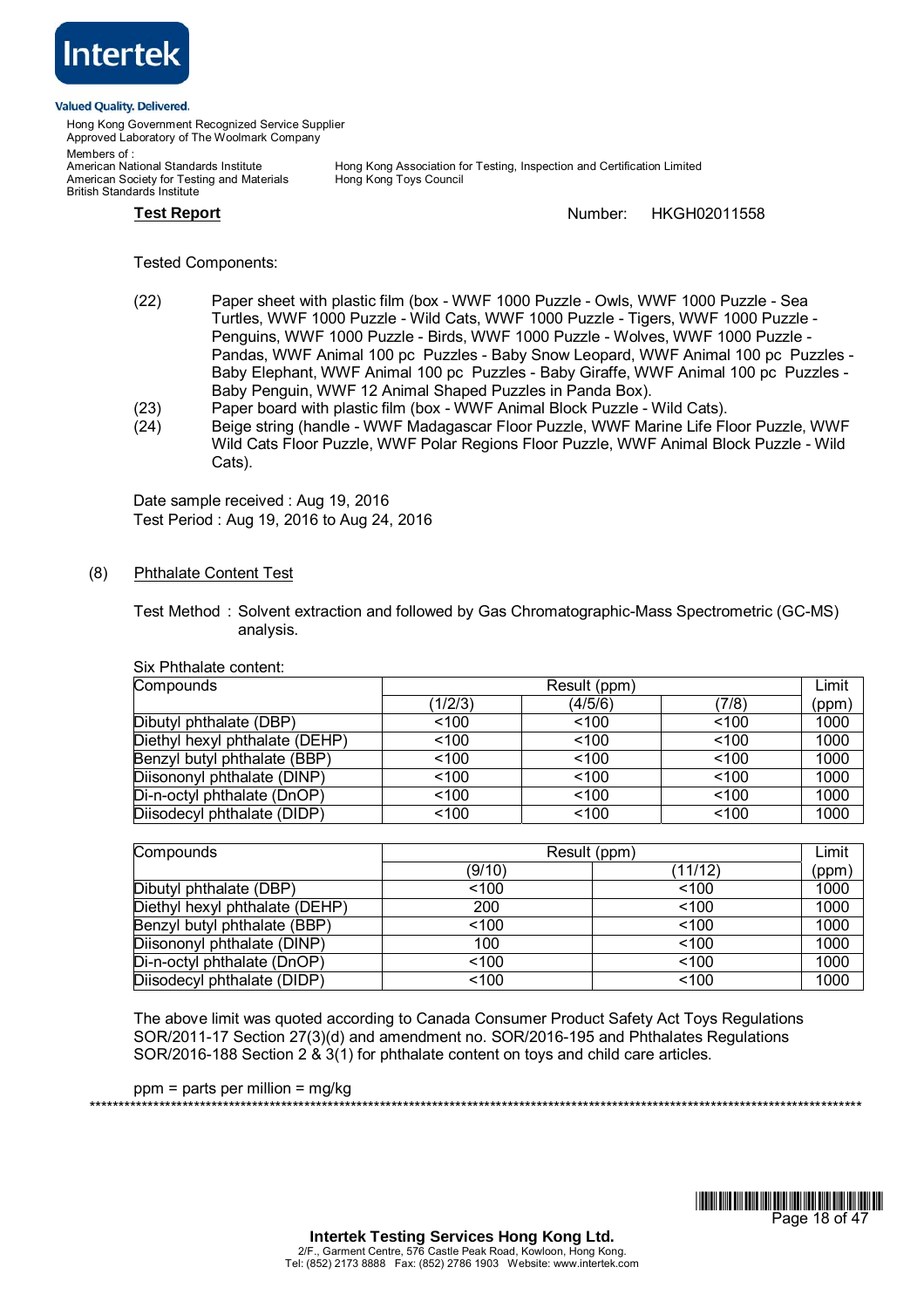

Hong Kong Government Recognized Service Supplier Approved Laboratory of The Woolmark Company

Members of :<br>American National Standards Institute American Society for Testing and Materials British Standards Institute

Hong Kong Association for Testing, Inspection and Certification Limited<br>Hong Kong Toys Council

**Test Report** Number: HKGH02011558

\*\*\*\*\*\*\*\*\*\*\*\*\*\*\*\*\*\*\*\*\*\*\*\*\*\*\*\*\*\*\*\*\*\*\*\*\*\*\*\*\*\*\*\*\*\*\*\*\*\*\*\*\*\*\*\*\*\*\*\*\*\*\*\*\*\*\*\*\*\*\*\*\*\*\*\*\*\*\*\*\*\*\*\*\*\*\*\*\*\*\*\*\*\*\*\*\*\*\*\*\*\*\*\*\*\*\*\*\*\*\*\*\*\*\*\*\*\*\*\*\*\*\*\*\*\*\*\*\*\*\*\*

Tested Components:

- (1) Coatings on paper card (box WWF Animal Playing Cards).
- (2) Coatings on paper card (playing card WWF Animal Playing Cards).
- (3) Coatings on paper sheet (box Wild Guess).
- (4) Coatings on paper board (box Wild Guess).
- (5) Coatings on paper card (stand Wild Guess).
- (6) Coatings on paper board (game board, game pieces Wild Guess).
- (7) Coatings on paper board (box WWF Madagascar Floor Puzzle, WWF Marine Life Floor Puzzle, WWF Wild Cats Floor Puzzle, WWF Polar Regions Floor Puzzle).
- (8) Coatings on paper board (puzzle, tag WWF Madagascar Floor Puzzle, WWF Marine Life Floor Puzzle, WWF Wild Cats Floor Puzzle, WWF Polar Regions Floor Puzzle/ puzzle - 12 Animal Shaped Puzzles in Panda Box).
- (9) Coatings on paper board (puzzle box WWF 1000 Puzzle Owls, WWF 1000 Puzzle Sea Turtles, WWF 1000 Puzzle - Wild Cats, WWF 1000 Puzzle - Tigers, WWF 1000 Puzzle - Penguins, WWF 1000 Puzzle - Birds, WWF 1000 Puzzle - Wolves, WWF 1000 Puzzle - Pandas, WWF Animal 100 pc Puzzles - Baby Snow Leopard, WWF Animal 100 pc Puzzles - Baby Elephant, WWF Animal 100 pc Puzzles - Baby Giraffe, WWF Animal 100 pc Puzzles - Baby Penguin).
- (10) Coatings on paper card (puzzle WWF Animal Block Puzzle Wild Cats).
- (11) Paper sheet with plastic film (box WWF 1000 Puzzle Owls, WWF 1000 Puzzle Sea Turtles, WWF 1000 Puzzle - Wild Cats, WWF 1000 Puzzle - Tigers, WWF 1000 Puzzle - Penguins, WWF 1000 Puzzle - Birds, WWF 1000 Puzzle - Wolves, WWF 1000 Puzzle - Pandas, WWF Animal 100 pc Puzzles - Baby Snow Leopard, WWF Animal 100 pc Puzzles - Baby Elephant, WWF Animal 100 pc Puzzles - Baby Giraffe, WWF Animal 100 pc Puzzles - Baby Penguin, WWF 12 Animal Shaped Puzzles in Panda Box).
- (12) Paper board with plastic film (box WWF Animal Block Puzzle Wild Cats).

Date sample received : Aug 19, 2016

Test Period : Aug 19, 2016 to Aug 24, 2016

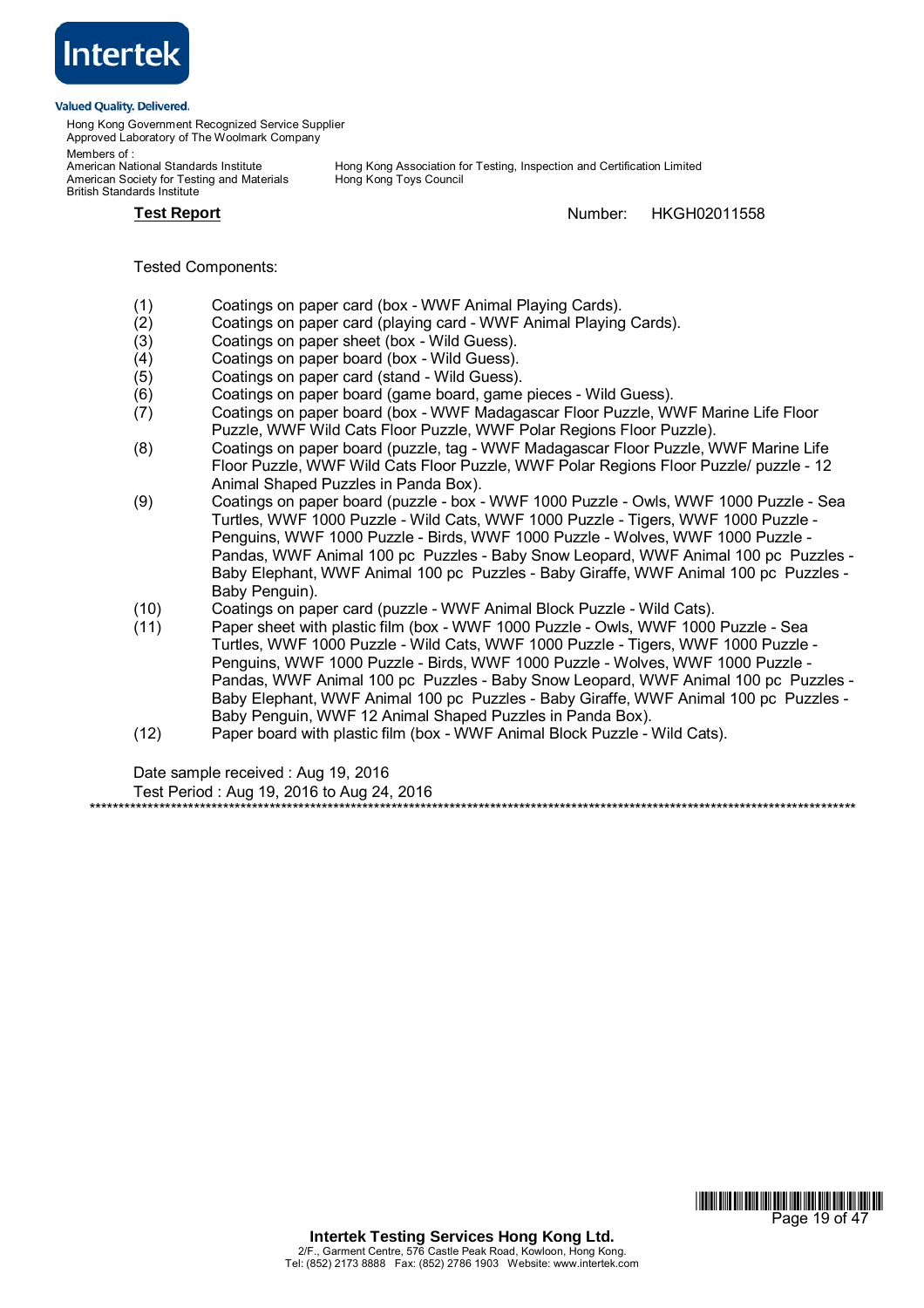

Hong Kong Government Recognized Service Supplier Approved Laboratory of The Woolmark Company Members of : Members or .<br>American National Standards Institute<br>American Society for Testing and Materials British Standards Institute

Hong Kong Association for Testing, Inspection and Certification Limited<br>Hong Kong Toys Council

# **Test Report** Number: HKGH02011558

# (9) Toxic Elements Analysis

Test Method : Australian / New Zealand Standard AS/NZS ISO 8124-3:2003 and AS/NZS ISO 8124- 3:2012, acid extraction method was used and toxic elements content were determined by Inductively Coupled Argon Plasma Spectrometry.

Materials other than modelling clay:

|                       | Result (mg/kg) |     |     | Limit   |
|-----------------------|----------------|-----|-----|---------|
|                       |                |     | 3)  | (mg/kg) |
| Soluble Barium (Ba)   | <5             | <5  | <5  | 1000    |
| Soluble Lead (Pb)     | <5             | <5  | <5  | 90      |
| Soluble Cadmium (Cd)  | <5             | <5  | <5  | 75      |
| Soluble Antimony (Sb) | <5             | <5  | <5  | 60      |
| Soluble Selenium (Se) | <5             | <5  | <5  | 500     |
| Soluble Chromium (Cr) | <5             | <5  | <5  | 60      |
| Soluble Mercury (Hg)  | <5             | <5  | <5  | 60      |
| Soluble Arsenic (As)  | 2.5            | 2.5 | 2.5 | 25      |

|                       | Result (mg/kg) |     |      | Limit   |
|-----------------------|----------------|-----|------|---------|
|                       | (4)            | (5) | (6)  | (mg/kg) |
| Soluble Barium (Ba)   | <5             | <5  | <5   | 1000    |
| Soluble Lead (Pb)     | <5             | <5  | <5   | 90      |
| Soluble Cadmium (Cd)  | <5             | <5  | <5   | 75      |
| Soluble Antimony (Sb) | <5             | <5  | <5   | 60      |
| Soluble Selenium (Se) | <5             | <5  | <5   | 500     |
| Soluble Chromium (Cr) | <5             | <5  | <5   | 60      |
| Soluble Mercury (Hg)  | <5             | <5  | <5   | 60      |
| Soluble Arsenic (As)  | <2.5           | 2.5 | <2.5 | 25      |

|                       | Result (mg/kg) |      |      | Limit   |
|-----------------------|----------------|------|------|---------|
|                       |                | 8)   | (9   | (mg/kg) |
| Soluble Barium (Ba)   | <5             | <5   | <5   | 1000    |
| Soluble Lead (Pb)     | <5             | <5   | <5   | 90      |
| Soluble Cadmium (Cd)  | <5             | <5   | <5   | 75      |
| Soluble Antimony (Sb) | <5             | <5   | <5   | 60      |
| Soluble Selenium (Se) | <5             | <5   | <5   | 500     |
| Soluble Chromium (Cr) | <5             | <5   | <5   | 60      |
| Soluble Mercury (Hg)  | <5             | <5   | <5   | 60      |
| Soluble Arsenic (As)  | <2.5           | <2.5 | <2.5 | 25      |

\*\*\*\*\*\*\*\*\*\*\*\*\*\*\*\*\*\*\*\*\*\*\*\*\*\*\*\*\*\*\*\*\*\*\*\*\*\*\*\*\*\*\*\*\*\*\*\*\*\*\*\*\*\*\*\*\*\*\*\*\*\*\*\*\*\*\*\*\*\*\*\*\*\*\*\*\*\*\*\*\*\*\*\*\*\*\*\*\*\*\*\*\*\*\*\*\*\*\*\*\*\*\*\*\*\*\*\*\*\*\*\*\*\*\*\*\*\*\*\*\*\*\*\*\*\*\*\*\*\*\*\*\*

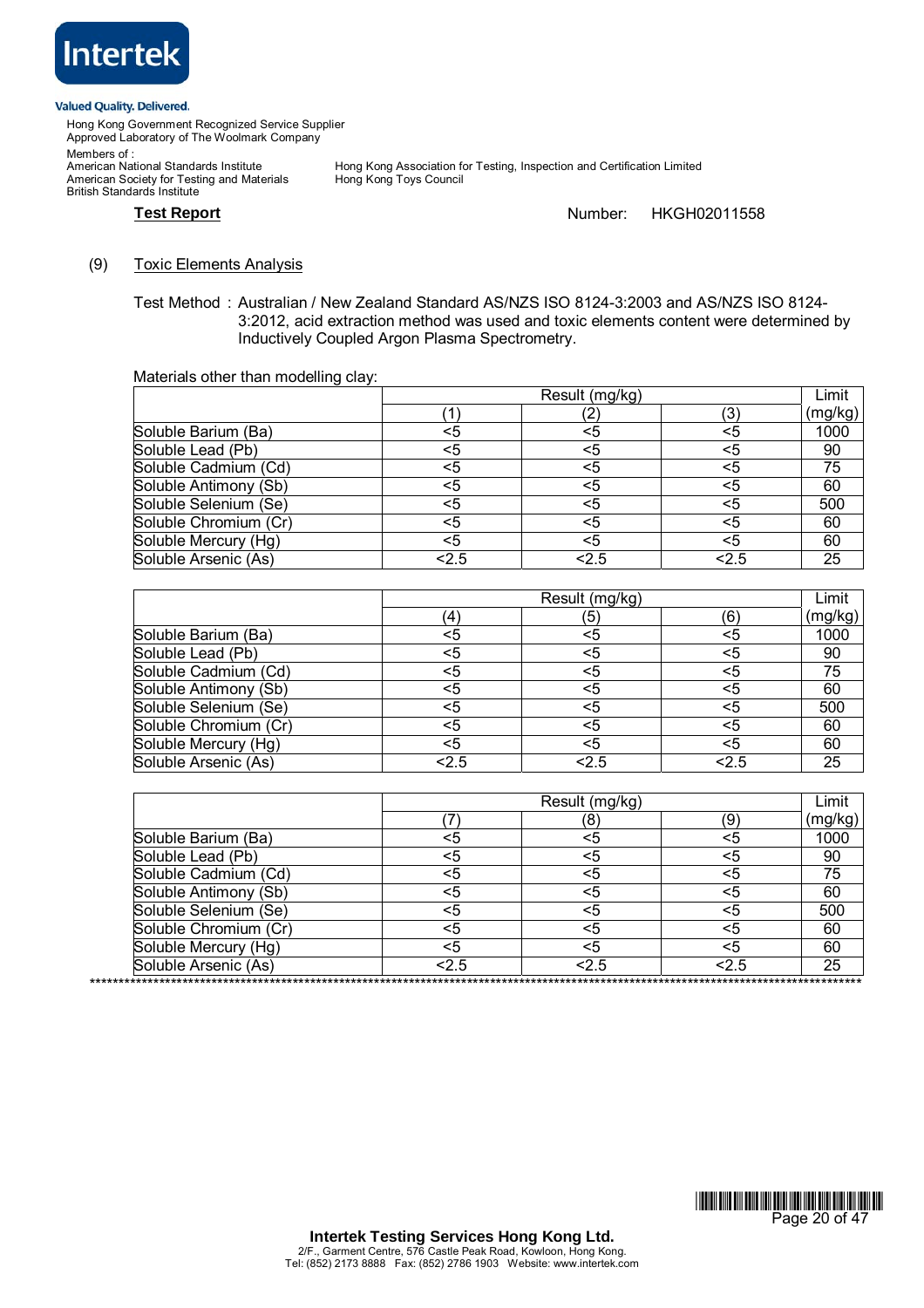

Hong Kong Government Recognized Service Supplier Approved Laboratory of The Woolmark Company

Members of :

American Society for Testing and Materials Hong Kong Toys Council British Standards Institute

Hong Kong Association for Testing, Inspection and Certification Limited<br>Hong Kong Toys Council

# Test Report **Number:** HKGH02011558

|                       |      | Result (mg/kg) |     |         |
|-----------------------|------|----------------|-----|---------|
|                       | (10) |                | 12' | (mg/kg) |
| Soluble Barium (Ba)   | <5   |                | <5  | 1000    |
| Soluble Lead (Pb)     | <5   |                | <5  | 90      |
| Soluble Cadmium (Cd)  | <5   | <5             | <5  | 75      |
| Soluble Antimony (Sb) | <5   | <5             | <5  | 60      |
| Soluble Selenium (Se) | <5   | <5             | <5  | 500     |
| Soluble Chromium (Cr) | <5   | <5             | <5  | 60      |
| Soluble Mercury (Hg)  | <5   | <5             | <5  | 60      |
| Soluble Arsenic (As)  | 2.5  | 2.5            | 2.5 | 25      |

|                       |      | Result (mg/kg) |     | Limit   |
|-----------------------|------|----------------|-----|---------|
|                       | ั13) | (14)           | 15) | (mg/kg) |
| Soluble Barium (Ba)   | <5   | <5             | <5  | 1000    |
| Soluble Lead (Pb)     | <5   | <5             | <5  | 90      |
| Soluble Cadmium (Cd)  | <5   | <5             | <5  | 75      |
| Soluble Antimony (Sb) | <5   | <5             | <5  | 60      |
| Soluble Selenium (Se) | <5   | <5             | <5  | 500     |
| Soluble Chromium (Cr) | <5   | <5             | <5  | 60      |
| Soluble Mercury (Hg)  | <5   | <5             | <5  | 60      |
| Soluble Arsenic (As)  | 2.5  | 2.5            | 2.5 | 25      |

|                       |      | Result (mg/kg) |      | Limit   |
|-----------------------|------|----------------|------|---------|
|                       | ั16) |                | (18) | (mg/kg) |
| Soluble Barium (Ba)   | <5   | <5             | <5   | 1000    |
| Soluble Lead (Pb)     | <5   | <5             | <5   | 90      |
| Soluble Cadmium (Cd)  | <5   | <5             | <5   | 75      |
| Soluble Antimony (Sb) | <5   | <5             | <5   | 60      |
| Soluble Selenium (Se) | <5   | <5             | <5   | 500     |
| Soluble Chromium (Cr) | <5   | <5             |      | 60      |
| Soluble Mercury (Hg)  | <5   | <5             | <5   | 60      |
| Soluble Arsenic (As)  | 2.5  | 2.5            | 2.5  | 25      |

|                       |      | Result (mg/kg)     |      |         |
|-----------------------|------|--------------------|------|---------|
|                       | (19) | $\left( 20\right)$ | (21) | (mg/kg) |
| Soluble Barium (Ba)   | <5   | <5                 | <5   | 1000    |
| Soluble Lead (Pb)     | <5   | <5                 | <5   | 90      |
| Soluble Cadmium (Cd)  | <5   | <5                 | <5   | 75      |
| Soluble Antimony (Sb) | <5   | <5                 | <5   | 60      |
| Soluble Selenium (Se) | <5   | <5                 | <5   | 500     |
| Soluble Chromium (Cr) | <5   | <5                 | <5   | 60      |
| Soluble Mercury (Hg)  | <5   | <5                 | <5   | 60      |
| Soluble Arsenic (As)  | 2.5  | 2.5                | 2.5  | 25      |

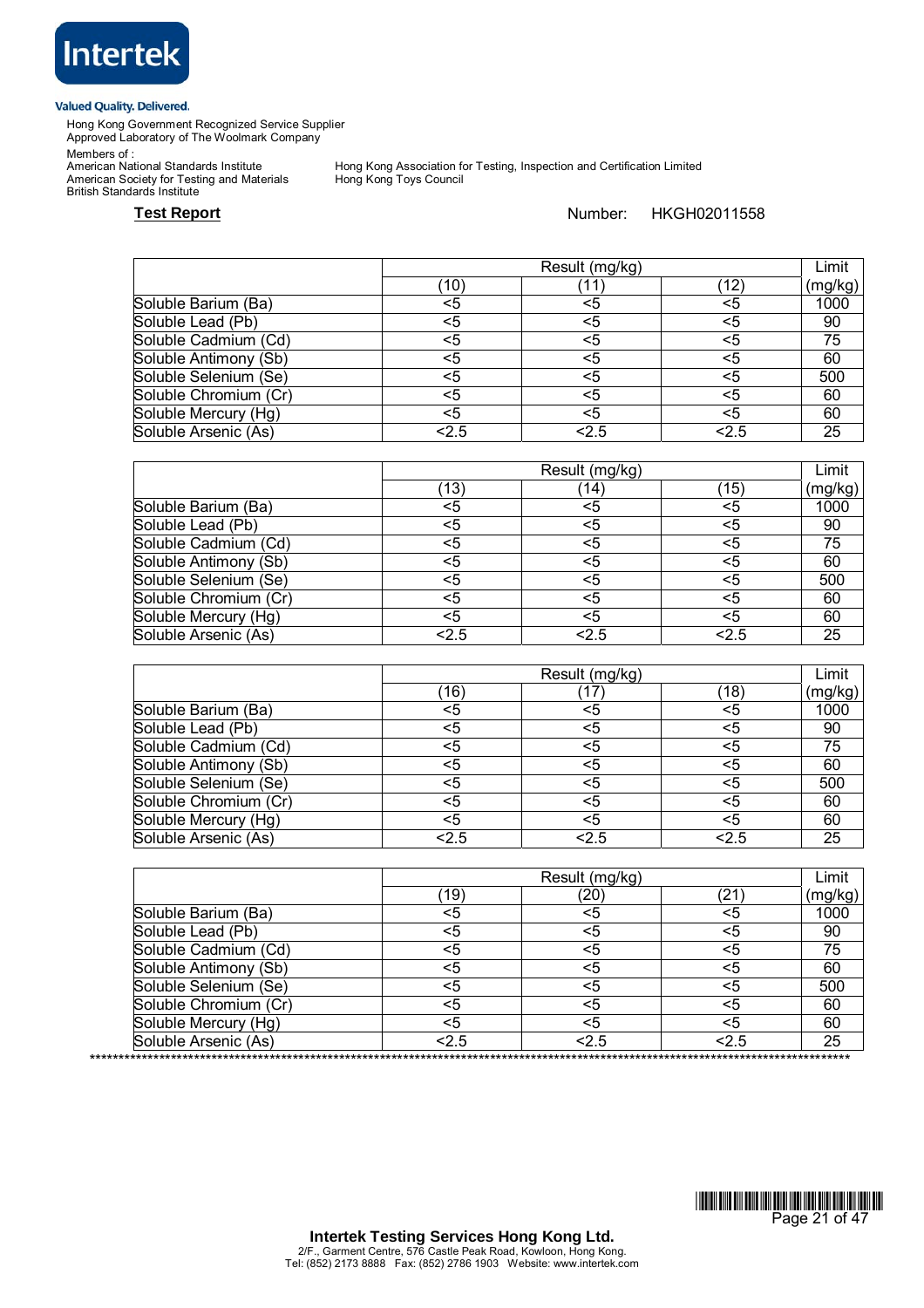

Hong Kong Government Recognized Service Supplier Approved Laboratory of The Woolmark Company

Members of :

American Society for Testing and Materials Hong Kong Toys Council British Standards Institute

Hong Kong Association for Testing, Inspection and Certification Limited<br>Hong Kong Toys Council

# **Test Report Number:** HKGH02011558

|                       | Result (mg/kg) | Limit   |
|-----------------------|----------------|---------|
|                       | (22)           | (mg/kg) |
| Soluble Barium (Ba)   | <5             | 1000    |
| Soluble Lead (Pb)     | <5             | 90      |
| Soluble Cadmium (Cd)  | <5             | 75      |
| Soluble Antimony (Sb) | <5             | 60      |
| Soluble Selenium (Se) | <5             | 500     |
| Soluble Chromium (Cr) | <5             | 60      |
| Soluble Mercury (Hg)  | <5             | 60      |
| Soluble Arsenic (As)  | 2.5            | 25      |

mg/kg = milligram per kilogram

\*\*\*\*\*\*\*\*\*\*\*\*\*\*\*\*\*\*\*\*\*\*\*\*\*\*\*\*\*\*\*\*\*\*\*\*\*\*\*\*\*\*\*\*\*\*\*\*\*\*\*\*\*\*\*\*\*\*\*\*\*\*\*\*\*\*\*\*\*\*\*\*\*\*\*\*\*\*\*\*\*\*\*\*\*\*\*\*\*\*\*\*\*\*\*\*\*\*\*\*\*\*\*\*\*\*\*\*\*\*\*\*\*\*\*\*\*\*\*\*\*\*\*\*\*\*\*\*\*\*\*\*\*

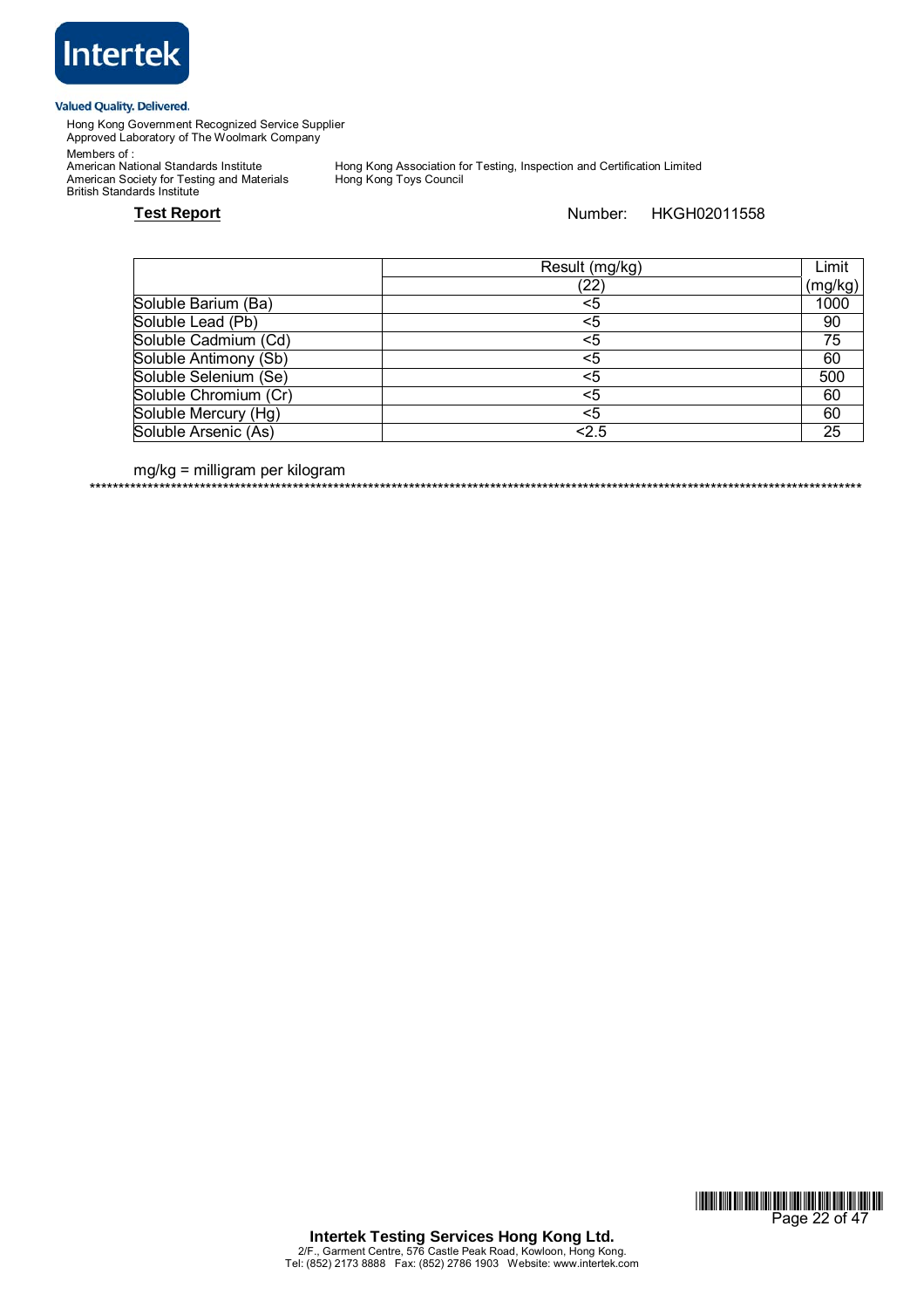

Hong Kong Government Recognized Service Supplier Approved Laboratory of The Woolmark Company

Members of :<br>American National Standards Institute American Society for Testing and Materials British Standards Institute

Hong Kong Association for Testing, Inspection and Certification Limited<br>Hong Kong Toys Council

**Test Report** Number: HKGH02011558

# Tested Components:

- (1) Coatings on paper card (box WWF Animal Playing Cards).
- (2) Coatings on paper board (box Wild Guess).
- (3) Coatings on paper card (stand Wild Guess).
- (4) Coatings on paper board (game board, game pieces Wild Guess).
- (5) Coatings on paper board (box WWF Madagascar Floor Puzzle, WWF Marine Life Floor Puzzle, WWF Wild Cats Floor Puzzle, WWF Polar Regions Floor Puzzle).
- (6) Coatings on paper board (puzzle, tag WWF Madagascar Floor Puzzle, WWF Marine Life Floor Puzzle, WWF Wild Cats Floor Puzzle, WWF Polar Regions Floor Puzzle/ puzzle - 12 Animal Shaped Puzzles in Panda Box).
- (7) Coatings on paper board (puzzle box WWF 1000 Puzzle Owls, WWF 1000 Puzzle Sea Turtles, WWF 1000 Puzzle - Wild Cats, WWF 1000 Puzzle - Tigers, WWF 1000 Puzzle - Penguins, WWF 1000 Puzzle - Birds, WWF 1000 Puzzle - Wolves, WWF 1000 Puzzle - Pandas, WWF Animal 100 pc Puzzles - Baby Snow Leopard, WWF Animal 100 pc Puzzles - Baby Elephant, WWF Animal 100 pc Puzzles - Baby Giraffe, WWF Animal 100 pc Puzzles - Baby Penguin).
- (8) Coatings on paper card (puzzle WWF Animal Block Puzzle Wild Cats).<br>(9) Paper card with coatings (playing card WWF Animal Playing Cards).
- Paper card with coatings (playing card WWF Animal Playing Cards).
- (10) Paper sheet with coatings (box Wild Guess).
- (11) Paper card excluding coatings (box WWF Animal Playing Cards).
- (12) Paper board excluding coatings (box Wild Guess).
- (13) Paper card excluding coatings (stand Wild Guess).
- (14) Paper board excluding coatings (game board, game pieces Wild Guess).
- (15) Paper board excluding coatings (box WWF Madagascar Floor Puzzle, WWF Marine Life Floor Puzzle, WWF Wild Cats Floor Puzzle, WWF Polar Regions Floor Puzzle).
- (16) Paper board excluding coatings (puzzle, tag WWF Madagascar Floor Puzzle, WWF Marine Life Floor Puzzle, WWF Wild Cats Floor Puzzle, WWF Polar Regions Floor Puzzle/ puzzle - 12 Animal Shaped Puzzles in Panda Box).
- (17) Paper board excluding coatings (puzzle box WWF 1000 Puzzle Owls, WWF 1000 Puzzle Sea Turtles, WWF 1000 Puzzle - Wild Cats, WWF 1000 Puzzle - Tigers, WWF 1000 Puzzle -Penguins, WWF 1000 Puzzle - Birds, WWF 1000 Puzzle - Wolves, WWF 1000 Puzzle - Pandas, WWF Animal 100 pc Puzzles - Baby Snow Leopard, WWF Animal 100 pc Puzzles - Baby Elephant, WWF Animal 100 pc Puzzles - Baby Giraffe, WWF Animal 100 pc Puzzles - Baby Penguin).
- (18) Paper card excluding coatings (puzzle WWF Animal Block Puzzle Wild Cats).
- (19) Grey paper board (box WWF 1000 Puzzle Owls, WWF 1000 Puzzle Sea Turtles, WWF 1000 Puzzle - Wild Cats, WWF 1000 Puzzle - Tigers, WWF 1000 Puzzle - Penguins, WWF 1000 Puzzle - Birds, WWF 1000 Puzzle - Wolves, WWF 1000 Puzzle - Pandas, WWF Animal 100 pc Puzzles - Baby Snow Leopard, WWF Animal 100 pc Puzzles - Baby Elephant, WWF Animal 100 pc Puzzles - Baby Giraffe, WWF Animal 100 pc Puzzles - Baby Penguin, WWF 12 Animal Shaped Puzzles in Panda Box). \*\*\*\*\*\*\*\*\*\*\*\*\*\*\*\*\*\*\*\*\*\*\*\*\*\*\*\*\*\*\*\*\*\*\*\*\*\*\*\*\*\*\*\*\*\*\*\*\*\*\*\*\*\*\*\*\*\*\*\*\*\*\*\*\*\*\*\*\*\*\*\*\*\*\*\*\*\*\*\*\*\*\*\*\*\*\*\*\*\*\*\*\*\*\*\*\*\*\*\*\*\*\*\*\*\*\*\*\*\*\*\*\*\*\*\*\*\*\*\*\*\*\*\*\*\*\*\*\*\*\*\*\*

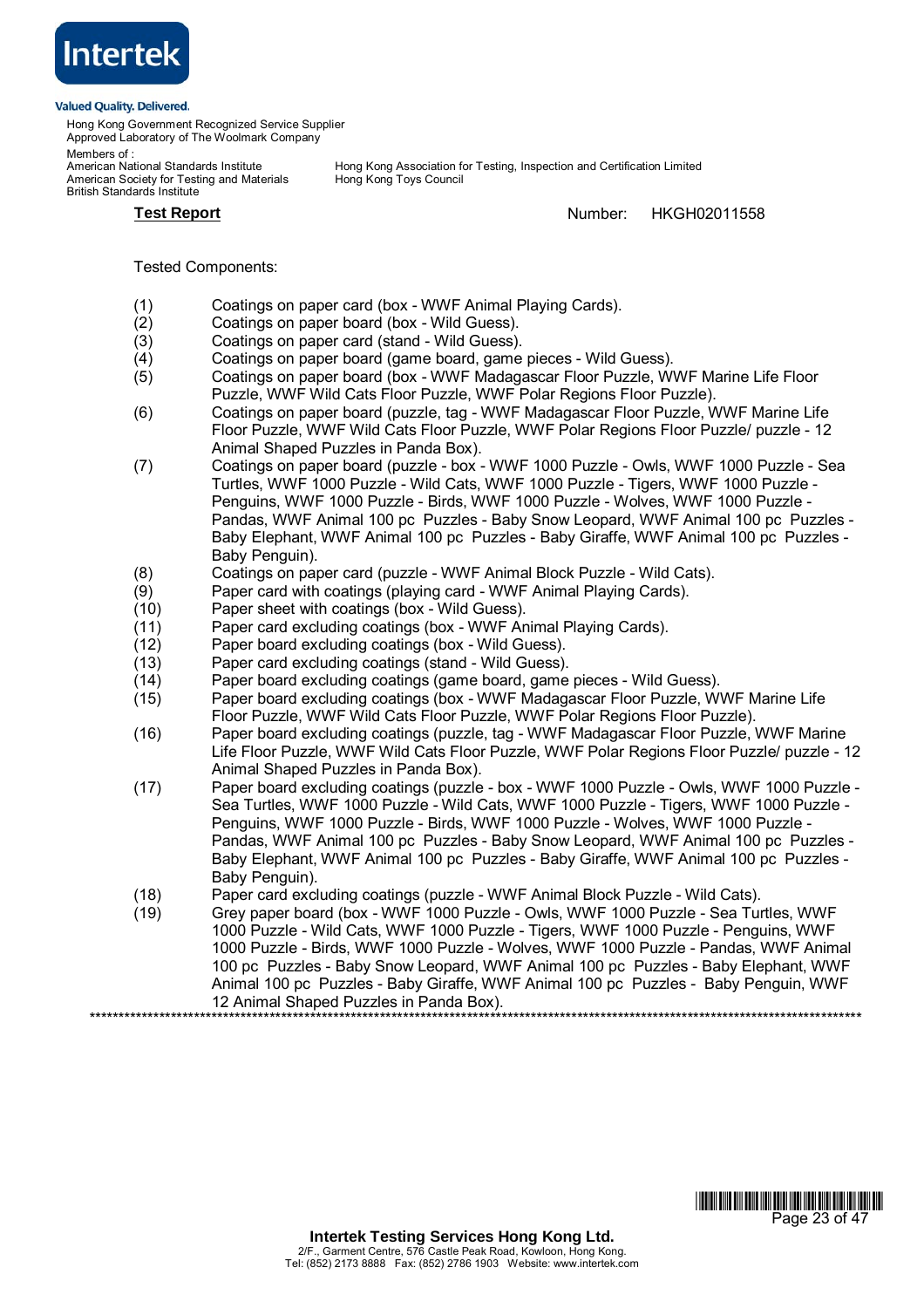

Hong Kong Government Recognized Service Supplier Approved Laboratory of The Woolmark Company

Members of :<br>American National Standards Institute American Society for Testing and Materials British Standards Institute

Hong Kong Association for Testing, Inspection and Certification Limited<br>Hong Kong Toys Council

**Test Report** Number: HKGH02011558

Tested Components:

- (20) Paper sheet with plastic film (box WWF 1000 Puzzle Owls, WWF 1000 Puzzle Sea Turtles, WWF 1000 Puzzle - Wild Cats, WWF 1000 Puzzle - Tigers, WWF 1000 Puzzle - Penguins, WWF 1000 Puzzle - Birds, WWF 1000 Puzzle - Wolves, WWF 1000 Puzzle - Pandas, WWF Animal 100 pc Puzzles - Baby Snow Leopard, WWF Animal 100 pc Puzzles - Baby Elephant, WWF Animal 100 pc Puzzles - Baby Giraffe, WWF Animal 100 pc Puzzles - Baby Penguin, WWF 12 Animal Shaped Puzzles in Panda Box).
- (21) Paper board with plastic film (box WWF Animal Block Puzzle Wild Cats).
- (22) Beige string (handle WWF Madagascar Floor Puzzle, WWF Marine Life Floor Puzzle, WWF Wild Cats Floor Puzzle, WWF Polar Regions Floor Puzzle, WWF Animal Block Puzzle - Wild Cats).

Date sample received : Aug 19, 2016 Test Period : Aug 19, 2016 to Aug 24, 2016 \*\*\*\*\*\*\*\*\*\*\*\*\*\*\*\*\*\*\*\*\*\*\*\*\*\*\*\*\*\*\*\*\*\*\*\*\*\*\*\*\*\*\*\*\*\*\*\*\*\*\*\*\*\*\*\*\*\*\*\*\*\*\*\*\*\*\*\*\*\*\*\*\*\*\*\*\*\*\*\*\*\*\*\*\*\*\*\*\*\*\*\*\*\*\*\*\*\*\*\*\*\*\*\*\*\*\*\*\*\*\*\*\*\*\*\*\*\*\*\*\*\*\*\*\*\*\*\*\*\*\*\*\*

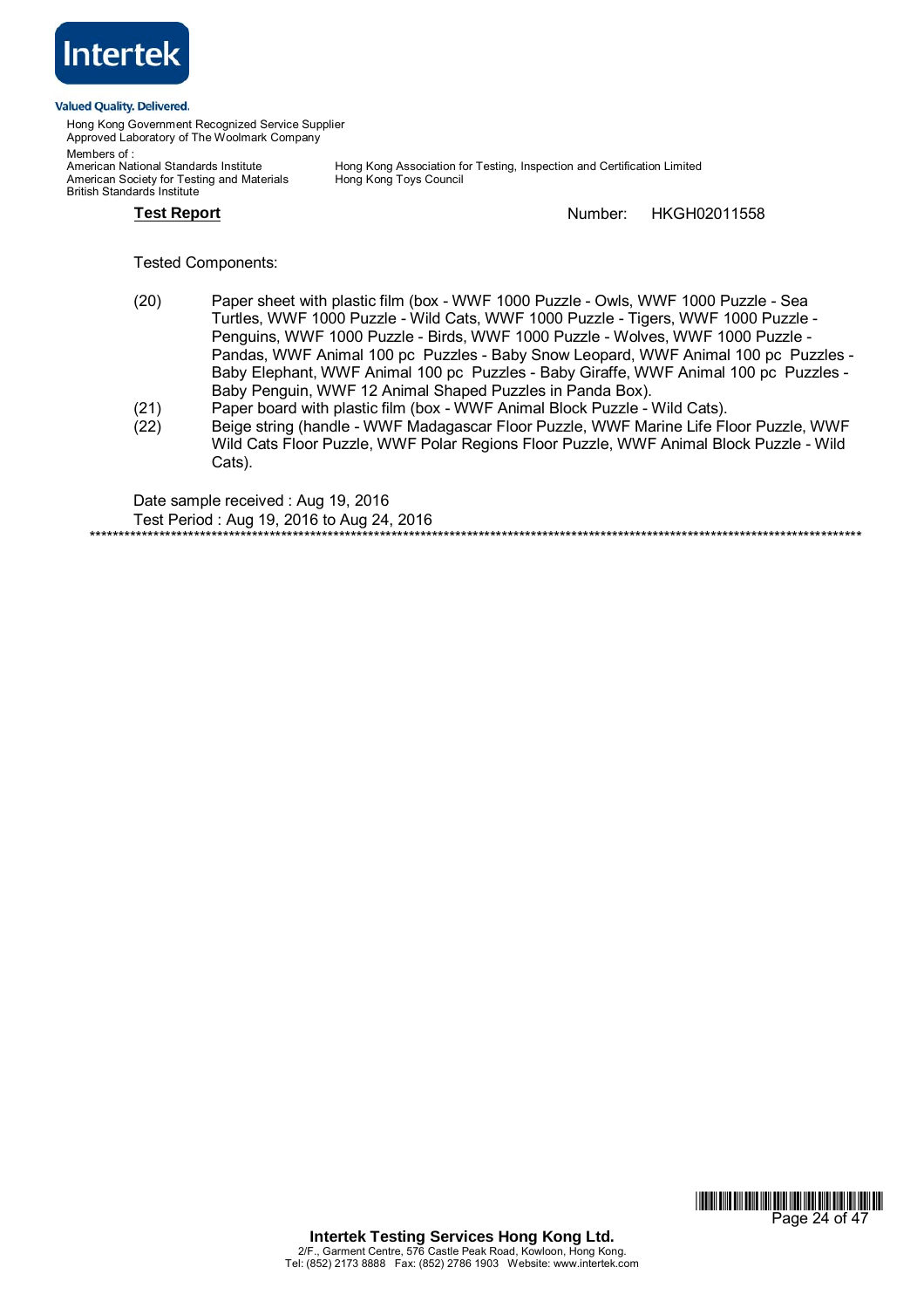

British Standards Institute

Hong Kong Government Recognized Service Supplier Approved Laboratory of The Woolmark Company Members of : American National Standards Institute<br>American Society for Testing and Materials

Hong Kong Association for Testing, Inspection and Certification Limited<br>Hong Kong Toys Council

# **Test Report** Number: HKGH02011558

# (10) Phthalate Content Test

Test Method : CNS 15138-1 : 2012 No. Z8139-1, followed by Gas Chromatographic-Mass Spectrometric (GC-MS) analysis.

| Compounds                      | Result (%, w/w) |         |        | Limit $(\%$ , |
|--------------------------------|-----------------|---------|--------|---------------|
|                                | (1/2/3)         | (4/5/6) | (7/8)  | W/W           |
| Diethyl phthalate (DEP)        | < 0.01          | < 0.01  | < 0.01 | --            |
| Dimethyl phthalate (DMP)       | < 0.01          | < 0.01  | < 0.01 | --            |
| Dibutyl phthalate (DBP)        | < 0.01          | < 0.01  | < 0.01 | $- -$         |
| Diethyl hexyl phthalate (DEHP) | < 0.01          | < 0.01  | < 0.01 | $- -$         |
| Benzyl butyl phthalate (BBP)   | < 0.01          | < 0.01  | < 0.01 |               |
| Diisononyl phthalate (DINP)    | < 0.01          | < 0.01  | < 0.01 | $- -$         |
| Di-n-octyl phthalate (DnOP)    | < 0.01          | < 0.01  | < 0.01 | --            |
| Diisodecyl phthalate (DIDP)    | < 0.01          | < 0.01  | < 0.01 | $- -$         |
| Sum of eight phthalates        | < 0.01          | < 0.01  | < 0.01 | 0.1           |

| Compounds                      | Result (%, w/w) |         | Limit (%, |
|--------------------------------|-----------------|---------|-----------|
|                                | (9/10)          | (11/12) | W/W       |
| Diethyl phthalate (DEP)        | < 0.01          | < 0.01  | --        |
| Dimethyl phthalate (DMP)       | < 0.01          | < 0.01  |           |
| Dibutyl phthalate (DBP)        | < 0.01          | < 0.01  |           |
| Diethyl hexyl phthalate (DEHP) | 0.02            | < 0.01  | --        |
| Benzyl butyl phthalate (BBP)   | < 0.01          | < 0.01  |           |
| Diisononyl phthalate (DINP)    | 0.01            | < 0.01  |           |
| Di-n-octyl phthalate (DnOP)    | < 0.01          | < 0.01  |           |
| Diisodecyl phthalate (DIDP)    | < 0.01          | < 0.01  | --        |
| Sum of eight phthalates        | 0.03            | < 0.01  | 0.1       |

The above limit was quoted according to Chinese National Standard on Safety of Toys CNS 4797: 2012 No. Z7066 for Phthalate content in Toys and Children articles.

\*\*\*\*\*\*\*\*\*\*\*\*\*\*\*\*\*\*\*\*\*\*\*\*\*\*\*\*\*\*\*\*\*\*\*\*\*\*\*\*\*\*\*\*\*\*\*\*\*\*\*\*\*\*\*\*\*\*\*\*\*\*\*\*\*\*\*\*\*\*\*\*\*\*\*\*\*\*\*\*\*\*\*\*\*\*\*\*\*\*\*\*\*\*\*\*\*\*\*\*\*\*\*\*\*\*\*\*\*\*\*\*\*\*\*\*\*\*\*\*\*\*\*\*\*\*\*\*\*\*\*\*

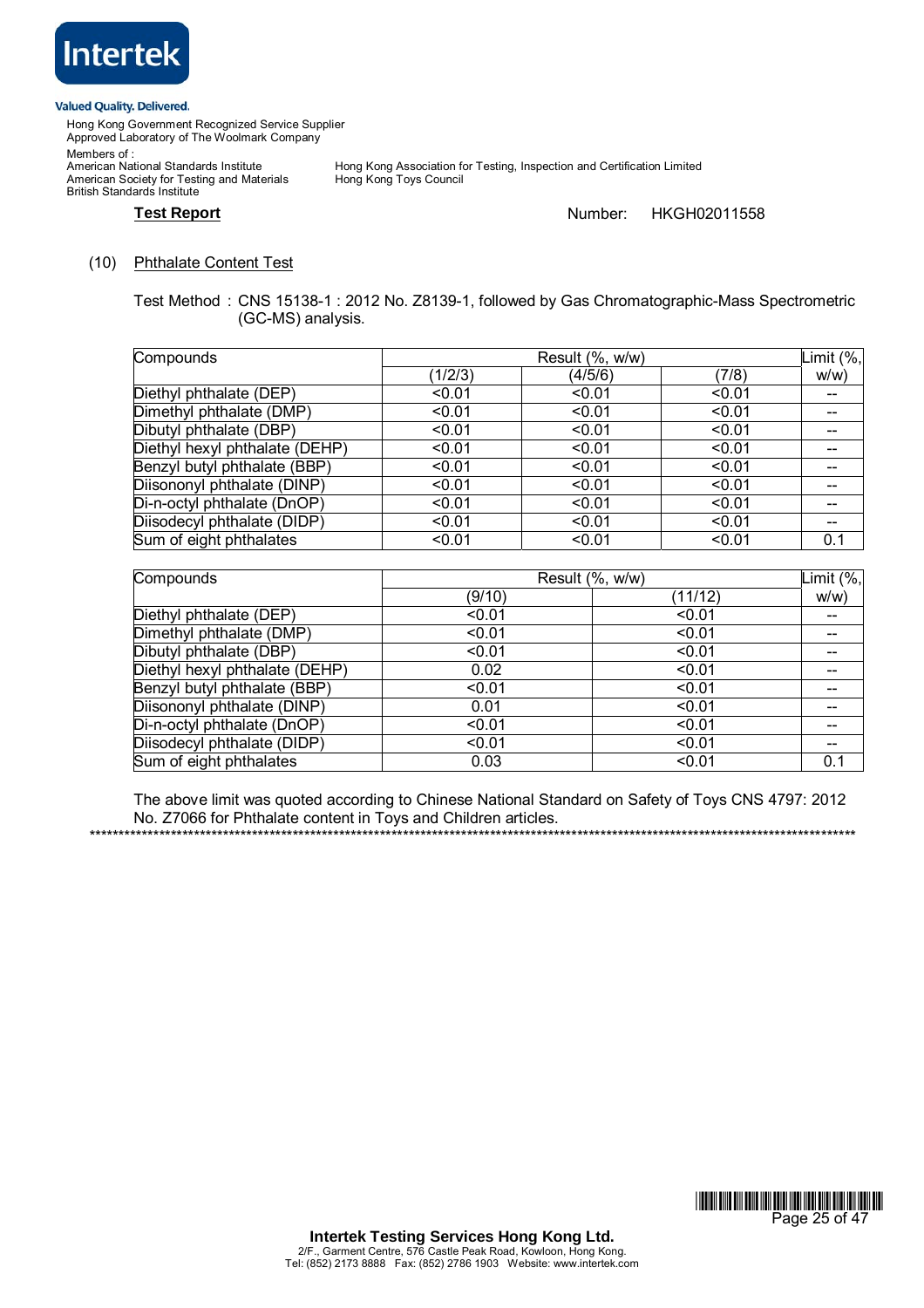

Hong Kong Government Recognized Service Supplier Approved Laboratory of The Woolmark Company

Members of :<br>American National Standards Institute American Society for Testing and Materials British Standards Institute

Hong Kong Association for Testing, Inspection and Certification Limited<br>Hong Kong Toys Council

**Test Report** Number: HKGH02011558

\*\*\*\*\*\*\*\*\*\*\*\*\*\*\*\*\*\*\*\*\*\*\*\*\*\*\*\*\*\*\*\*\*\*\*\*\*\*\*\*\*\*\*\*\*\*\*\*\*\*\*\*\*\*\*\*\*\*\*\*\*\*\*\*\*\*\*\*\*\*\*\*\*\*\*\*\*\*\*\*\*\*\*\*\*\*\*\*\*\*\*\*\*\*\*\*\*\*\*\*\*\*\*\*\*\*\*\*\*\*\*\*\*\*\*\*\*\*\*\*\*\*\*\*\*\*\*\*\*\*\*\*\*

Tested Components:

- (1) Coatings on paper card (box WWF Animal Playing Cards).
- (2) Coatings on paper card (playing card WWF Animal Playing Cards).
- (3) Coatings on paper sheet (box Wild Guess).
- (4) Coatings on paper board (box Wild Guess).
- (5) Coatings on paper card (stand Wild Guess).
- (6) Coatings on paper board (game board, game pieces Wild Guess).
- (7) Coatings on paper board (box WWF Madagascar Floor Puzzle, WWF Marine Life Floor Puzzle, WWF Wild Cats Floor Puzzle, WWF Polar Regions Floor Puzzle).
- (8) Coatings on paper board (puzzle, tag WWF Madagascar Floor Puzzle, WWF Marine Life Floor Puzzle, WWF Wild Cats Floor Puzzle, WWF Polar Regions Floor Puzzle/ puzzle - 12 Animal Shaped Puzzles in Panda Box).
- (9) Coatings on paper board (puzzle box WWF 1000 Puzzle Owls, WWF 1000 Puzzle Sea Turtles, WWF 1000 Puzzle - Wild Cats, WWF 1000 Puzzle - Tigers, WWF 1000 Puzzle - Penguins, WWF 1000 Puzzle - Birds, WWF 1000 Puzzle - Wolves, WWF 1000 Puzzle - Pandas, WWF Animal 100 pc Puzzles - Baby Snow Leopard, WWF Animal 100 pc Puzzles - Baby Elephant, WWF Animal 100 pc Puzzles - Baby Giraffe, WWF Animal 100 pc Puzzles - Baby Penguin).
- (10) Coatings on paper card (puzzle WWF Animal Block Puzzle Wild Cats).
- (11) Paper sheet with plastic film (box WWF 1000 Puzzle Owls, WWF 1000 Puzzle Sea Turtles, WWF 1000 Puzzle - Wild Cats, WWF 1000 Puzzle - Tigers, WWF 1000 Puzzle - Penguins, WWF 1000 Puzzle - Birds, WWF 1000 Puzzle - Wolves, WWF 1000 Puzzle - Pandas, WWF Animal 100 pc Puzzles - Baby Snow Leopard, WWF Animal 100 pc Puzzles - Baby Elephant, WWF Animal 100 pc Puzzles - Baby Giraffe, WWF Animal 100 pc Puzzles - Baby Penguin, WWF 12 Animal Shaped Puzzles in Panda Box).
- (12) Paper board with plastic film (box WWF Animal Block Puzzle Wild Cats).

Date sample received : Aug 19, 2016

Test Period : Aug 19, 2016 to Aug 24, 2016

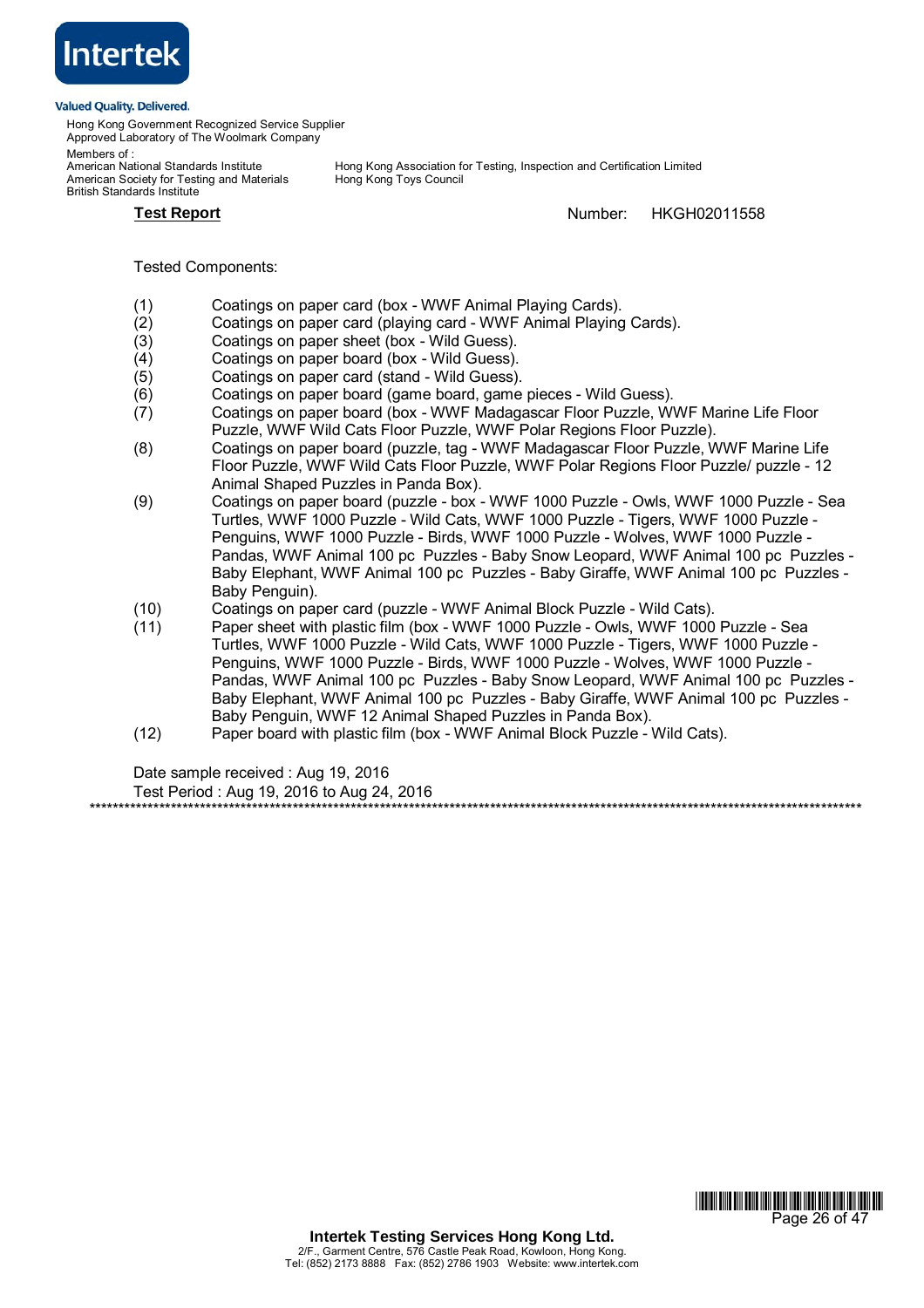

Hong Kong Government Recognized Service Supplier Approved Laboratory of The Woolmark Company Members of :<br>American National Standards Institute Hong Kong Association for Testing, Inspection and Certification Limited<br>Hong Kong Toys Council American Society for Testing and Materials British Standards Institute

# **Test Report** Number: HKGH02011558

# (11) Physical and Mechanical Test

Test Standard : Canada Consumer Product Safety Act Toys Regulations SOR/2011-17 and Regulations Amending the Toys Regulations SOR/2016-195.

Age group for testing :

- (1) For ages over 3 years (WWF990, WWF991, WWF994, WWF996, WWF997, WWF201, WWF202).
- (2) For ages over 6 years (WWF992).
- (3) For ages over 8 years (WWF081, WWF082, WWF083, WWF084, WWF085, WWF086, WWF087,
	- WWF088, WWF101, WWF102, WWF103, WWF104).

The submitted samples were undergone the use and abuse tests in accordance with the Canada Consumer Product Safety Act Toys Regulations (SOR/2011-17) and Regulations Amending the Toys Regulations SOR/2016-195:

| <u>Test</u> | Parameter                |
|-------------|--------------------------|
| Drop test   | 4 x (0.909 $\pm$ 0.005)m |
| Pull test   | 42.5 $\pm$ 2 N           |
| l Push test | 42.5 $\pm$ 2 N           |

| No.            | <b>Testing Items</b>                                                  | Assessment |
|----------------|-----------------------------------------------------------------------|------------|
| 3              | General - English and French bilingual statement                      | NA.        |
| 4              | Packaging                                                             | NA.        |
|                | <b>Electrical hazard</b>                                              |            |
| 5              | Electrically operated toys                                            | <b>NA</b>  |
| 6              | Electrically heated toys                                              | NA.        |
|                | Mechanical hazard                                                     |            |
| $\overline{7}$ | Small parts                                                           | <b>NA</b>  |
| 8              | Metal edges                                                           | <b>NA</b>  |
| 9              | Wire frames                                                           | <b>NA</b>  |
| 10             | Plastic edges                                                         | P          |
| 11             | Wooden surfaces, edges and corners                                    | <b>NA</b>  |
| 12             | Glass                                                                 | <b>NA</b>  |
| 13             | Fasteners                                                             | <b>NA</b>  |
| 14             | Folding mechanism, bracket or bracing                                 | <b>NA</b>  |
| 15             | Spring-wound driving mechanisms                                       | <b>NA</b>  |
| 16             | Projectile components                                                 | <b>NA</b>  |
| 17             | Toys which a child can enter and which can be closed by a lid or door | <b>NA</b>  |
| 18             | Stationary toy that is intended to bear the weight of a child         | NA.        |
|                | <b>Auditory hazards</b>                                               |            |
| 19             | Noise limit                                                           | <b>NA</b>  |
|                | Thermal hazards                                                       |            |
| 20             | Heated surfaces, parts or substances                                  | NA         |
|                | Dolls, plush toys and soft toys                                       |            |
| 28             | Fastenings to attach parts, clothing or ornamentation                 | <b>NA</b>  |

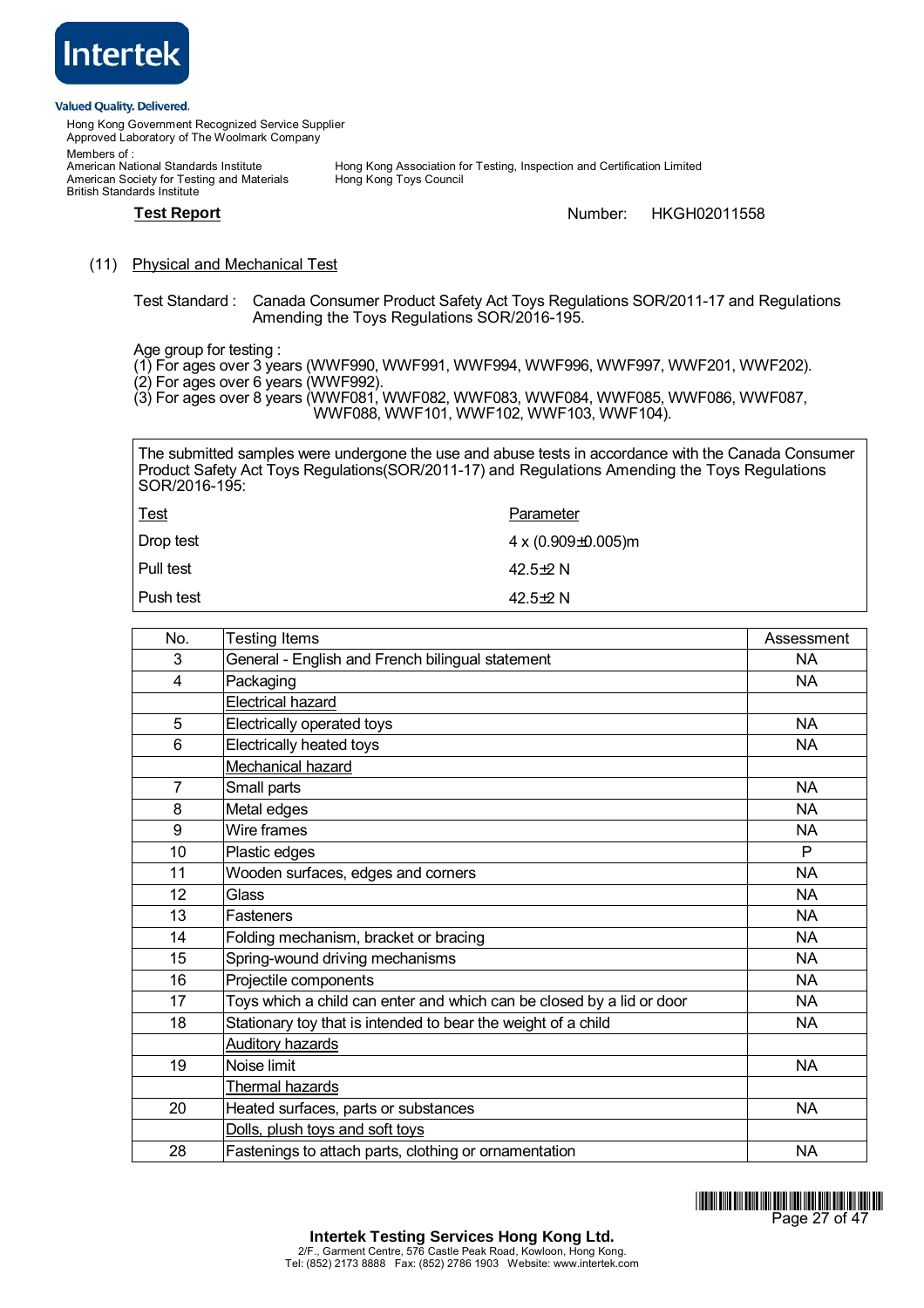

Hong Kong Government Recognized Service Supplier Approved Laboratory of The Woolmark Company

Members of :

American National Standards Institute<br>American Society for Testing and Materials British Standards Institute

Hong Kong Association for Testing, Inspection and Certification Limited<br>Hong Kong Toys Council

# **Test Report** Number: HKGH02011558

| No. | <b>Testing Items</b>                                       | Assessment |
|-----|------------------------------------------------------------|------------|
| 29  | Stuffing materials                                         |            |
|     | (a) Clean and free from vermin                             | <b>NA</b>  |
|     | (b) Free from hard and sharp foreign matter                | <b>NA</b>  |
| 30  | Small parts -Squeaker, reed, valve or other similar device | <b>NA</b>  |
| 31  | Eyes and noses                                             | NA         |
|     | Plant seeds                                                |            |
| 35  | Plant seeds for making noise                               | <b>NA</b>  |
| 36  | Plant seeds for stuffing material                          | <b>NA</b>  |
| 37  | Pull and push toys that has a shaft-like handle            | NA         |
| 38  | Toy steam engines boilers                                  | <b>NA</b>  |
| 39  | Finger paints                                              | <b>NA</b>  |
| 40  | Rattle                                                     | <b>NA</b>  |
| 41  | <b>Elastics</b>                                            | <b>NA</b>  |
| 42  | Yo-yo type balls                                           |            |
|     | (a) Stretchable cords                                      | <b>NA</b>  |
|     | (b) Similar product                                        | NA         |
| 43  | <b>Batteries</b>                                           | <b>NA</b>  |

Remark :  $P = Pass$   $NA = Not applicable$ 

Date sample received : Aug 19, 2016 Testing period : Aug 19,  $2016$  to

# (12) Flammability Test for (WWF990, WWF991, WWF994, WWF996, WWF997, WWF201, WWF202, WWF992, WWF101, WWF12, WWF103, WWF104)

Test Standard : Australian / New Zealand Standard AS/NZS 8124-2:2016.

| Clause | Testing items                                                         | Assessment |
|--------|-----------------------------------------------------------------------|------------|
| 4.1    | General                                                               |            |
| 4.2    | Toys to be worn on the head                                           | NA         |
| 4.3    | Toy disguise costumes and toys intended to be worn by a child in play | NA         |
| 4.4    | Toys intended to be entered by a child                                | <b>NA</b>  |
| 4.5    | Soft filled toys                                                      | <b>NA</b>  |

 $Remark: P = Pass$   $NA = Not applicable$ 

Additional Information : Butane gas was used in the test burner.

Date sample received : Aug 19, 2016 Testing period : Aug 19, 2016 to Aug 31, 2016



\*\*\*\*\*\*\*\*\*\*\*\*\*\*\*\*\*\*\*\*\*\*\*\*\*\*\*\*\*\*\*\*\*\*\*\*\*\*\*\*\*\*\*\*\*\*\*\*\*\*\*\*\*\*\*\*\*\*\*\*\*\*\*\*\*\*\*\*\*\*\*\*\*\*\*\*\*\*\*\*\*\*\*\*\*\*\*\*\*\*\*\*\*\*\*\*\*\*\*\*\*\*\*\*\*\*\*\*\*\*\*\*\*\*\*\*\*\*\*\*\*\*\*\*\*\*\*\*\*\*\*\*\*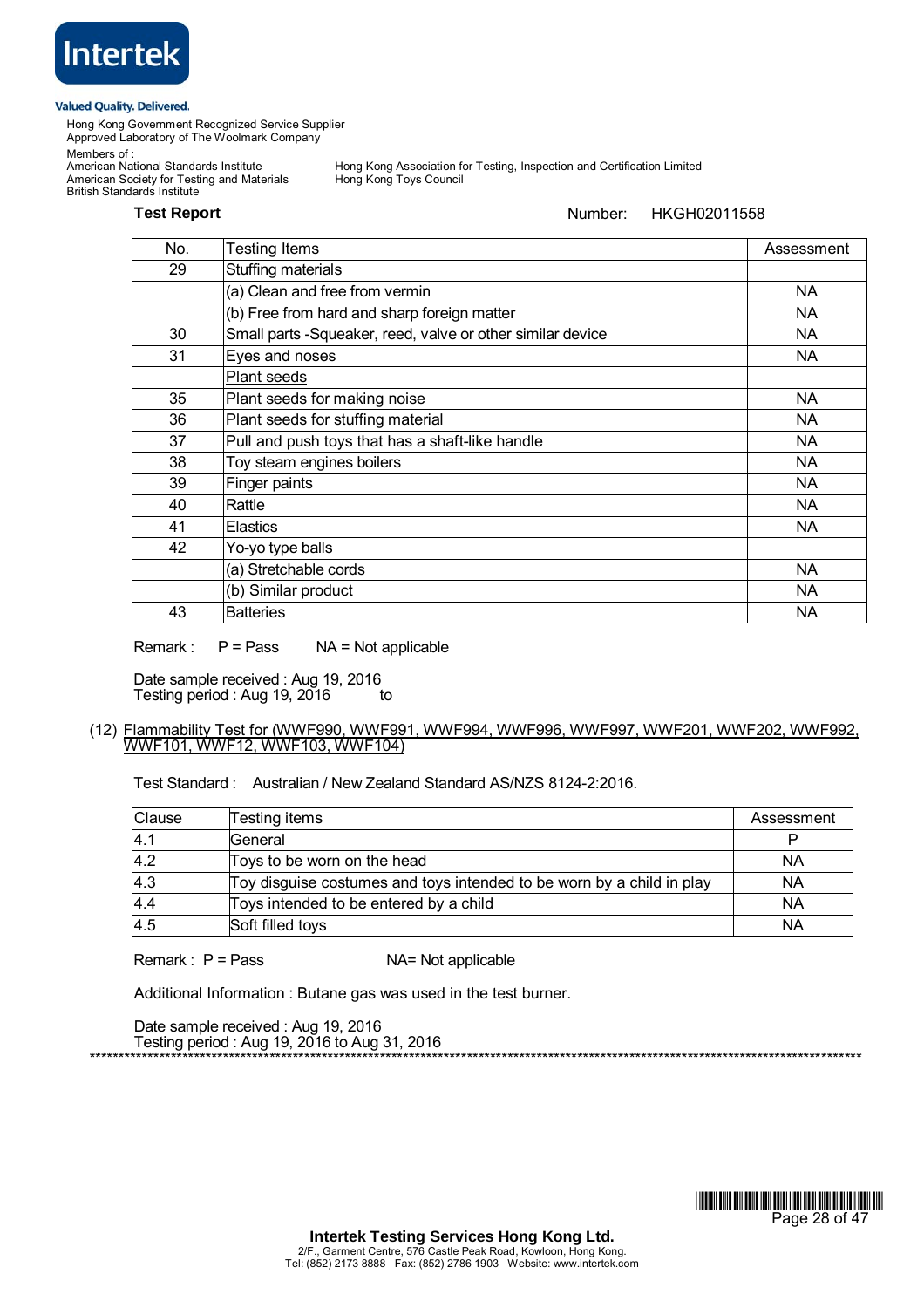

Hong Kong Government Recognized Service Supplier Approved Laboratory of The Woolmark Company Members of : Hong Kong Association for Testing, Inspection and Certification Limited<br>Hong Kong Toys Council Members or .<br>American National Standards Institute<br>American Society for Testing and Materials British Standards Institute

# **Test Report Number:** HKGH02011558

# (13) Mechanical and Physical Test

Test standard: European Standard on Safety of toys EN71-1 : 2014

Age group for testing : For ages over 8 years (WWF081, WWF082, WWF083, WWF084, WWF085, WWF086, WWF087, WWF088).

| Clause                  | Testing items                                                                           | Assessment |
|-------------------------|-----------------------------------------------------------------------------------------|------------|
| $\overline{\mathbf{4}}$ | General requirements                                                                    |            |
| 4.1                     | Material                                                                                | P          |
| 4.2                     | Assembly                                                                                | <b>NA</b>  |
| 4.3                     | Flexible plastic sheeting                                                               | <b>NA</b>  |
| 4.4                     | Toy bags                                                                                | <b>NA</b>  |
| 4.5                     | Glass                                                                                   | <b>NA</b>  |
| 4.6                     | <b>Expanding materials</b>                                                              | <b>NA</b>  |
| 4.7                     | Edges                                                                                   | P          |
| 4.8                     | Points and metallic wires                                                               | P          |
| 4.9                     | Protruding parts                                                                        | <b>NA</b>  |
| 4.10                    | Parts moving against each other                                                         | <b>NA</b>  |
| 4.11                    | Mouth actuated toys and other toys intended to be put in the mouth                      | <b>NA</b>  |
| 4.12                    | <b>Balloons</b>                                                                         | <b>NA</b>  |
| 4.13                    | Cords of toy kites and other flying toys                                                | <b>NA</b>  |
| 4.14                    | Enclosures                                                                              | <b>NA</b>  |
| 4.15                    | Toys intended to bear the mass of a child                                               | <b>NA</b>  |
| 4.16                    | Heavy immobile toys                                                                     | <b>NA</b>  |
| 4.17                    | Projectiles                                                                             | <b>NA</b>  |
| 4.18                    | Aquatic toys and inflatable toys                                                        | <b>NA</b>  |
| 4.19                    | Percussion caps specifically designed for use in toys and toys using<br>percussion caps | <b>NA</b>  |
| 4.20                    | <b>Acoustics</b>                                                                        | <b>NA</b>  |
| 4.21                    | Toys containing non-electrical heat source                                              | <b>NA</b>  |
| 4.22                    | Small balls                                                                             | <b>NA</b>  |
| 4.23                    | Magnets                                                                                 | <b>NA</b>  |
| 4.24                    | Yo-yo balls                                                                             | <b>NA</b>  |
| 4.25                    | Toys attached to food                                                                   | <b>NA</b>  |
| 5                       | Toys intended for children under 36 months                                              |            |
| 5.1                     | General requirements for children under 36 months                                       | <b>NA</b>  |
| 5.2                     | Soft-filled toys and soft-filled parts of a toy                                         | <b>NA</b>  |
| 5.3                     | Plastic sheeting                                                                        | <b>NA</b>  |
| 5.4                     | Cords, chains and electrical cables in toys                                             | <b>NA</b>  |
| 5.5                     | Liquid filled toys                                                                      | <b>NA</b>  |
| 5.6                     | Speed limitation of electrically-driven ride-on toys                                    | <b>NA</b>  |
| 5.7                     | Glass and porcelain                                                                     | <b>NA</b>  |

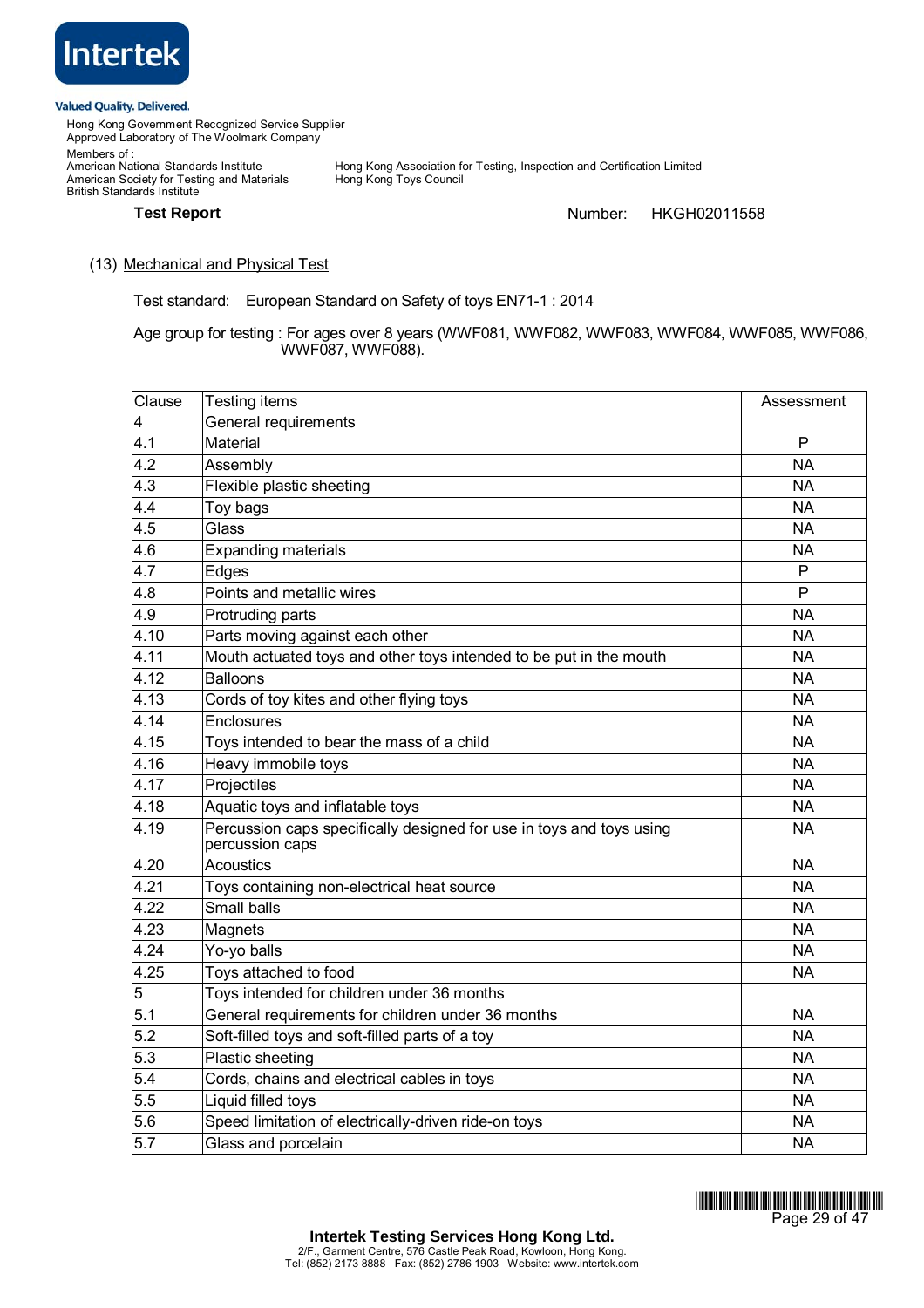

Hong Kong Government Recognized Service Supplier Approved Laboratory of The Woolmark Company

Members of :<br>American National Standards Institute

American Society for Testing and Materials British Standards Institute

Hong Kong Association for Testing, Inspection and Certification Limited<br>Hong Kong Toys Council

# **Test Report** Number: HKGH02011558

| Clause | Testing items                                                 | Assessment |
|--------|---------------------------------------------------------------|------------|
| 5.8    | Shape and size of certain toys                                | <b>NA</b>  |
| 5.9    | Toys comprising monofilament fibres                           | <b>NA</b>  |
| 5.10   | Small balls                                                   | <b>NA</b>  |
| 5.11   | Play figures                                                  | <b>NA</b>  |
| 5.12   | Hemispheric-shaped toys                                       | <b>NA</b>  |
| 5.13   | Suction cups                                                  | <b>NA</b>  |
| 5.14   | Straps intended to be worn fully or partially around the neck | <b>NA</b>  |
| 6      | Packaging                                                     | <b>NA</b>  |
|        | Warnings, markings and instructions for use                   | #1         |

Abbreviation :  $P = Pass$   $NA = Not Applicable$ 

Remark:

 #1 - The item examined is not a toy. Therefore, the warning and other requirements as specified in this clause do not apply.

Comment:

The scope of the standard was not applicable to the submitted samples. Testing was conducted with reference to the test method and requirements as stated.

Date sample received : Aug 19, 2016 Testing period : Aug 19, 2016 to Aug 31, 2016

# (14) Flammability Test for (WWF081, WWF082, WWF083, WWF084, WWF085, WWF086, WWF087, WWF088)

Test Standard : European Standard on Safety of Toys EN71-2:2011 + A1:2014

| Clause | Testing items                                                         | Assessment |
|--------|-----------------------------------------------------------------------|------------|
| 4.1    | General                                                               |            |
| 4.2    | Toys to be worn on the head                                           | NA         |
| 4.3    | Toy disguise costumes and toys intended to be worn by a child in play | NA         |
| 4.4    | Toys intended to be entered by a child                                | <b>NA</b>  |
| 4.5    | Soft filled toys                                                      | NA         |

 $Remark: P = Pass$   $NA = Not applicable$ 

Comment:

 The scope of the standard was not applicable to the submitted samples. Testing was conducted with reference to the test method and requirements as stated.

Date sample received : Aug 19, 2016 Testing period : Aug 19, 2016 to Aug 31, 2016



\*\*\*\*\*\*\*\*\*\*\*\*\*\*\*\*\*\*\*\*\*\*\*\*\*\*\*\*\*\*\*\*\*\*\*\*\*\*\*\*\*\*\*\*\*\*\*\*\*\*\*\*\*\*\*\*\*\*\*\*\*\*\*\*\*\*\*\*\*\*\*\*\*\*\*\*\*\*\*\*\*\*\*\*\*\*\*\*\*\*\*\*\*\*\*\*\*\*\*\*\*\*\*\*\*\*\*\*\*\*\*\*\*\*\*\*\*\*\*\*\*\*\*\*\*\*\*\*\*\*\*\*\*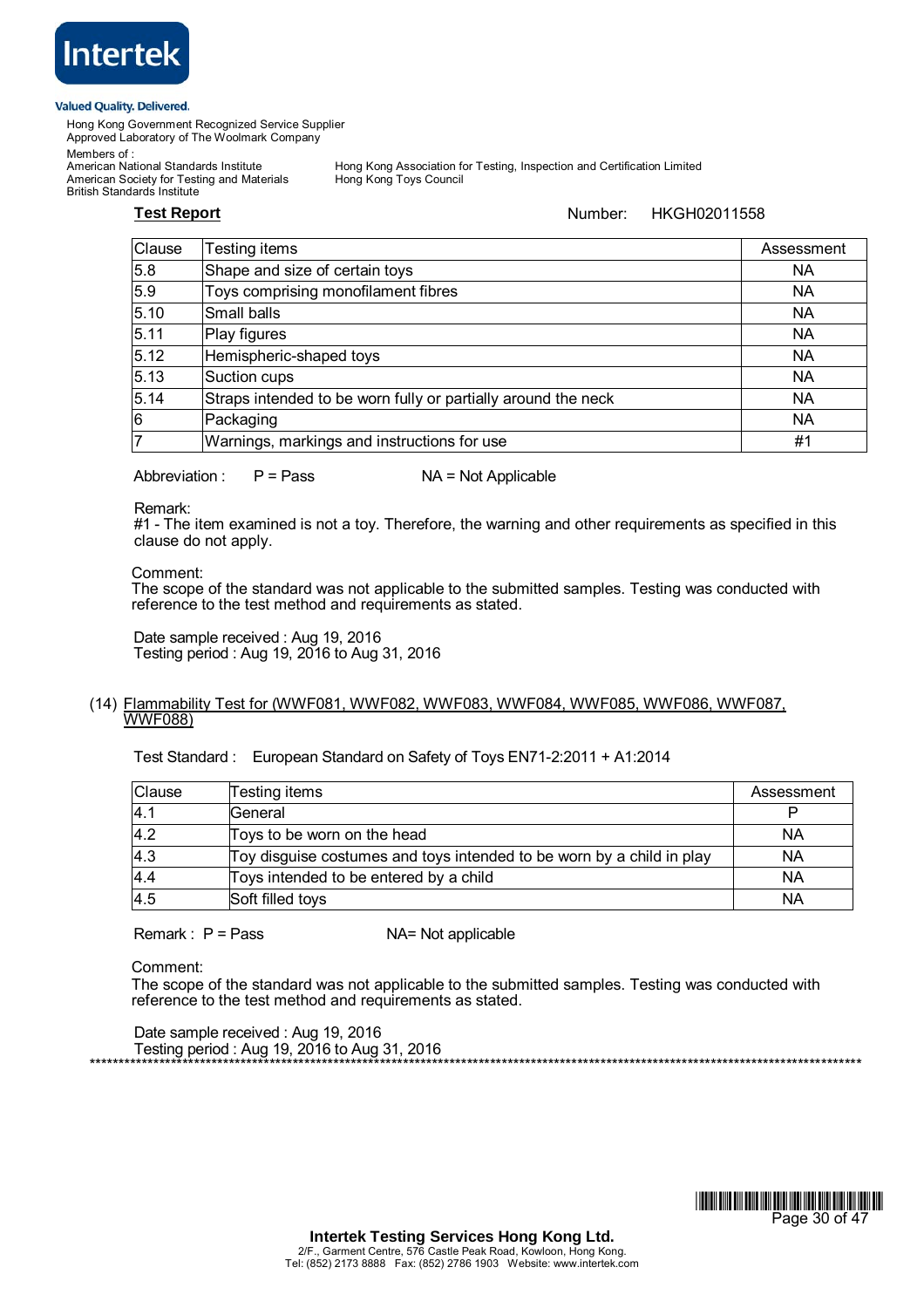

British Standards Institute

Hong Kong Government Recognized Service Supplier Approved Laboratory of The Woolmark Company Members of :<br>American National Standards Institute American Society for Testing and Materials

Hong Kong Association for Testing, Inspection and Certification Limited<br>Hong Kong Toys Council

# **Test Report** Number: HKGH02011558

# (15) Polycyclic Aromatic Hydrocarbons (PAH) Content

Test method: Solvent extraction and determined by Gas Chromatographic - Mass Spectrometry (GC/MS).

| Compound               | Result (ppm) |         |        |        |         | Requirement<br>(ppm) |
|------------------------|--------------|---------|--------|--------|---------|----------------------|
|                        | 1/2/3        | (4/5/6) | (7/8)  | (9/10) | (11/12) |                      |
| Benzo(a)pyrene         | < 0.10       | < 0.10  | < 0.10 | < 0.10 | < 0.10  | 0.5                  |
| Benzo(e)pyrene         | < 0.10       | < 0.10  | < 0.10 | < 0.10 | < 0.10  | 0.5                  |
| Benzo(a)anthracene     | < 0.10       | < 0.10  | < 0.10 | < 0.10 | < 0.10  | 0.5                  |
| Chrysene               | < 0.10       | < 0.10  | < 0.10 | < 0.10 | < 0.10  | 0.5                  |
| Benzo(b)fluoranthene   | < 0.10       | < 0.10  | < 0.10 | < 0.10 | < 0.10  | 0.5                  |
| Benzo(j)fluoranthene   | < 0.10       | < 0.10  | < 0.10 | < 0.10 | < 0.10  | 0.5                  |
| Benzo(k)fluoranthene   | < 0.10       | < 0.10  | < 0.10 | < 0.10 | < 0.10  | 0.5                  |
| Dibenzo(a,h)anthracene | < 0.10       | < 0.10  | < 0.10 | < 0.10 | < 0.10  | 0.5                  |

Remark : ppm = parts per million = mg/kg Detection limit = 0.1 ppm

The above limit was quoted according to Annex XVII Items 50 of the REACH Regulation (EC) no. 1907/2006 & amendment (EU) no. 1272/2013 for polycyclic aromatic hydrocarbons (PAH).

Tested Components :

- Coatings on paper card (box WWF Animal Playing Cards).
- (2) Coatings on paper card (playing card WWF Animal Playing Cards) .
- (3) Coatings on paper sheet (box Wild Guess) .
- (4) Coatings on paper board (box Wild Guess) .
- (5) Coatings on paper card (stand Wild Guess) .
- (6) Coatings on paper board (game board, game pieces Wild Guess) .
- (7) Coatings on paper board (box WWF Madagascar Floor Puzzle, WWF Marine Life Floor Puzzle, WWF Wild Cats Floor Puzzle, WWF Polar Regions Floor Puzzle) .
- (8) Coatings on paper board (puzzle, tag WWF Madagascar Floor Puzzle, WWF Marine Life Floor Puzzle, WWF Wild Cats Floor Puzzle, WWF Polar Regions Floor Puzzle/ puzzle - 12 Animal Shaped Puzzles in Panda Box) .
- (9) Coatings on paper board (puzzle box WWF 1000 Puzzle Owls, WWF 1000 Puzzle Sea Turtles, WWF 1000 Puzzle - Wild Cats, WWF 1000 Puzzle - Tigers, WWF 1000 Puzzle - Penguins, WWF 1000 Puzzle - Birds, WWF 1000 Puzzle - Wolves, WWF 1000 Puzzle - Pandas, WWF Animal 100 pc Puzzles - Baby Snow Leopard, WWF Animal 100 pc Puzzles - Baby Elephant, WWF Animal 100 pc Puzzles - Baby Giraffe, WWF Animal 100 pc Puzzles - Baby Penguin) .
- (10) Coatings on paper card (puzzle WWF Animal Block Puzzle Wild Cats) .
- (11) Paper sheet with plastic film (box WWF 1000 Puzzle Owls, WWF 1000 Puzzle Sea Turtles, WWF 1000 Puzzle - Wild Cats, WWF 1000 Puzzle - Tigers, WWF 1000 Puzzle - Penguins, WWF 1000 Puzzle - Birds, WWF 1000 Puzzle - Wolves, WWF 1000 Puzzle - Pandas, WWF Animal 100 pc Puzzles - Baby Snow Leopard, WWF Animal 100 pc Puzzles - Baby Elephant, WWF Animal 100 pc Puzzles - Baby Giraffe, WWF Animal 100 pc Puzzles - Baby Penguin, WWF 12 Animal Shaped Puzzles in Panda Box) .
- (12) Paper board with plastic film (box WWF Animal Block Puzzle Wild Cats) .

Date sample received : Aug 19, 2016 Testing period : Aug 19, 2016 to Aug 24, 2016 \*\*\*\*\*\*\*\*\*\*\*\*\*\*\*\*\*\*\*\*\*\*\*\*\*\*\*\*\*\*\*\*\*\*\*\*\*\*\*\*\*\*\*\*\*\*\*\*\*\*\*\*\*\*\*\*\*\*\*\*\*\*\*\*\*\*\*\*\*\*\*\*\*\*\*\*\*\*\*\*\*\*\*\*\*\*\*\*\*\*\*\*\*\*\*\*\*\*\*\*\*\*\*\*\*\*\*\*\*\*\*\*\*\*\*\*\*\*\*\*\*\*\*\*\*\*\*\*\*\*\*\*\*

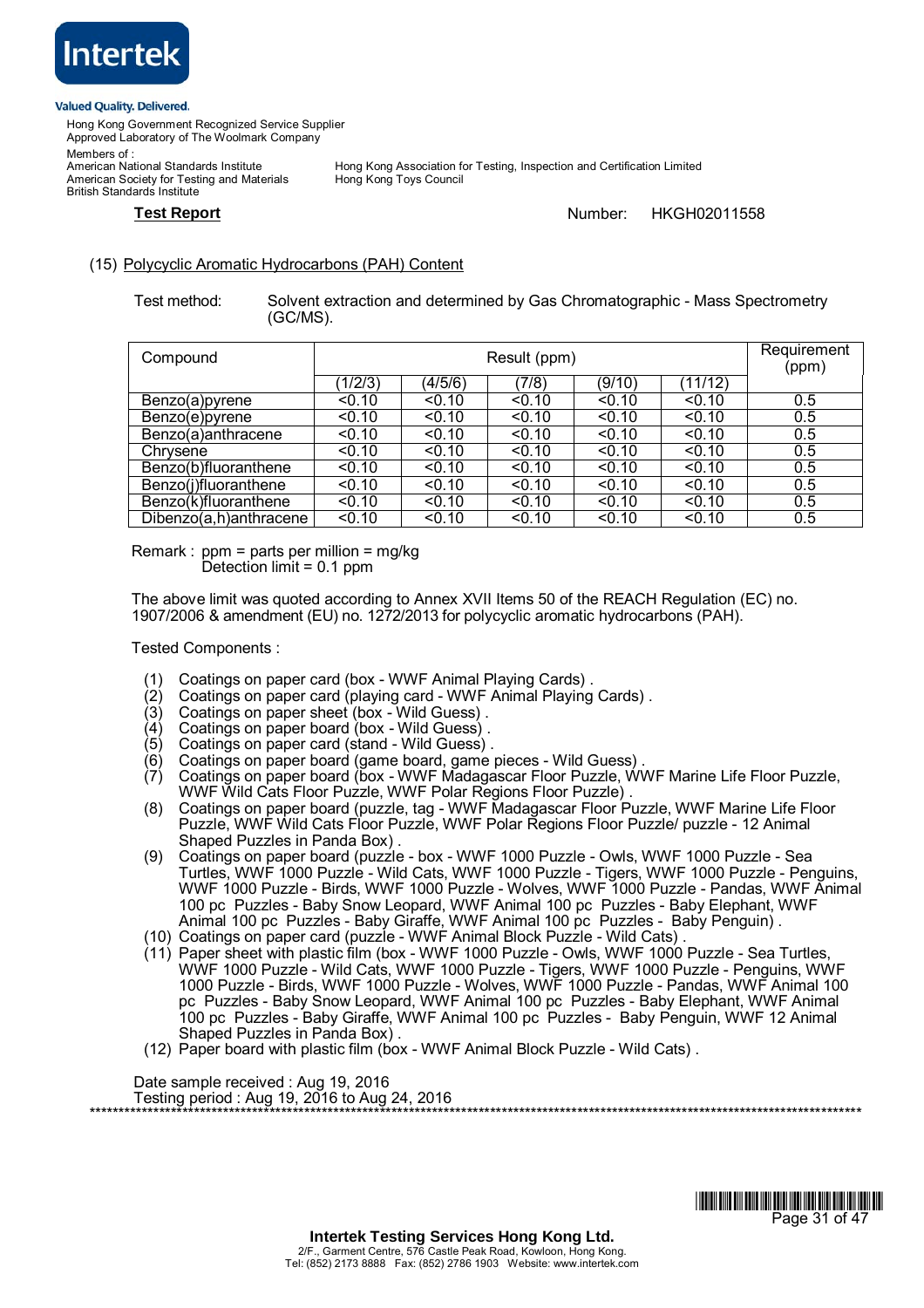

Hong Kong Government Recognized Service Supplier Approved Laboratory of The Woolmark Company Members of : Hong Kong Association for Testing, Inspection and Certification Limited<br>Hong Kong Toys Council American National Standards Institute<br>American Society for Testing and Materials British Standards Institute

# **Test Report** Number: HKGH02011558

# (16) Pentachlorophenol (PCP) Content

Test Standard : ß64 LFGB B82.02-8.

| l esteu<br>∵omponent | $\sim$<br>≺esuıt<br>4H F<br>н |
|----------------------|-------------------------------|
|                      | ັບ.ພ                          |

Remark : ppm = parts per million = mg/kg

Tested Component :

(1) Beige string (handle - WWF Madagascar Floor Puzzle, WWF Marine Life Floor Puzzle, WWF Wild Cats Floor Puzzle, WWF Polar Regions Floor Puzzle, WWF Animal Block Puzzle - Wild Cats).

Date sample received : Aug 19, 2016 Testing period : Aug 19, 2016 to Aug 26, 2016 \*\*\*\*\*\*\*\*\*\*\*\*\*\*\*\*\*\*\*\*\*\*\*\*\*\*\*\*\*\*\*\*\*\*\*\*\*\*\*\*\*\*\*\*\*\*\*\*\*\*\*\*\*\*\*\*\*\*\*\*\*\*\*\*\*\*\*\*\*\*\*\*\*\*\*\*\*\*\*\*\*\*\*\*\*\*\*\*\*\*\*\*\*\*\*\*\*\*\*\*\*\*\*\*\*\*\*\*\*\*\*\*\*\*\*\*\*\*\*\*\*\*\*\*\*\*\*\*\*\*\*\*

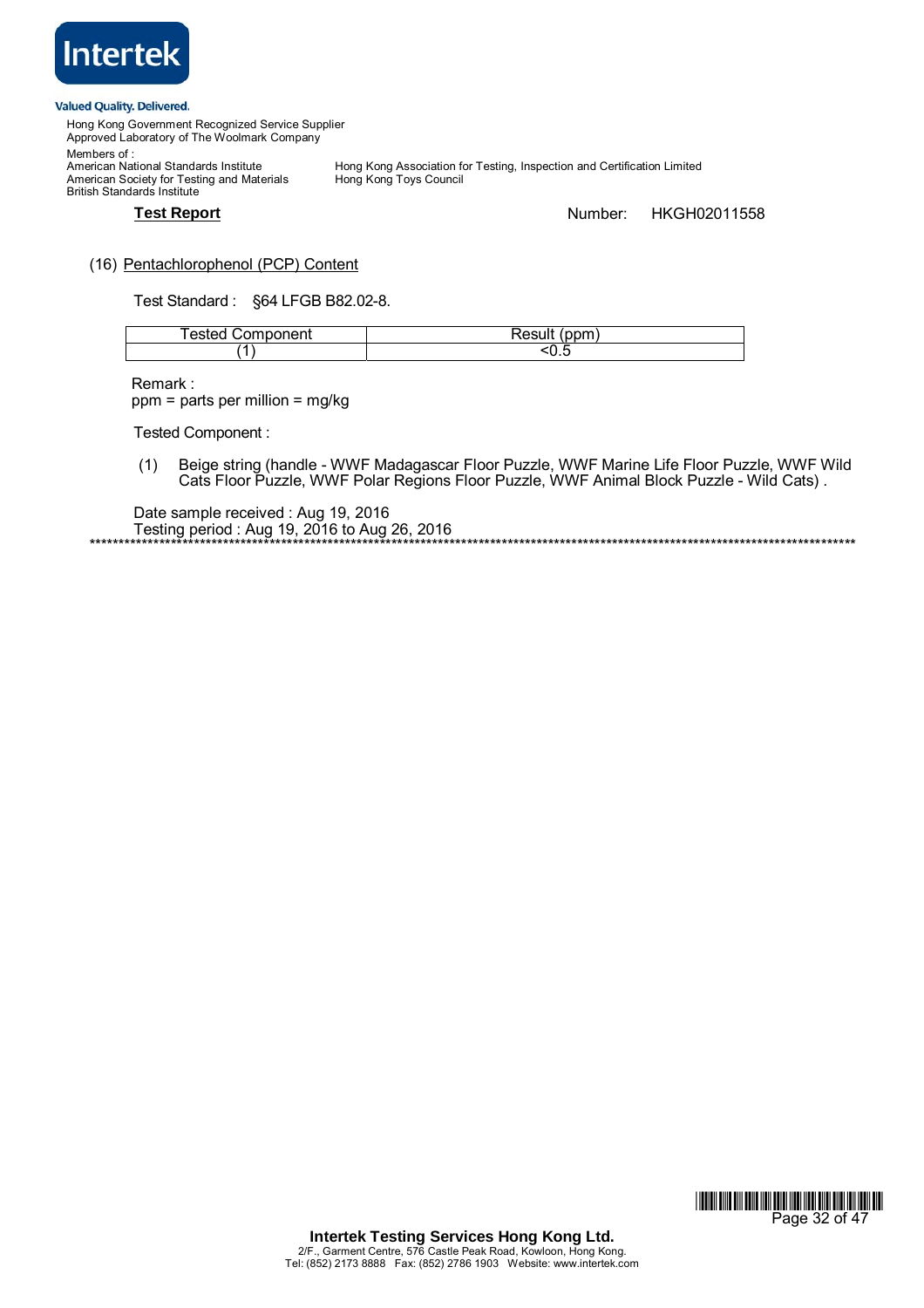

Hong Kong Government Recognized Service Supplier Approved Laboratory of The Woolmark Company Members of :<br>American National Standards Institute

American Society for Testing and Materials British Standards Institute

Hong Kong Association for Testing, Inspection and Certification Limited<br>Hong Kong Toys Council

### **Test Report** Number: HKGH02011558

# (17) Detection Of Amines Derived From Azocolourants and Azodyes

Test Method : By extraction on cut sample according to the below listed test method(s), followed by Gas Chromatographic - Mass Spectrometric (GC-MS) analysis.

 EN 14362-1 : 2012 for Textile Material EN ISO 17234-1: 2010 for Leather Material EN 14362-3 : 2012 & EN ISO 17234-2: 2011 for p-Aminoazobenzene

| No.                        | Forbidden Amine                          | CAS No.        | Result |
|----------------------------|------------------------------------------|----------------|--------|
|                            |                                          |                | 1      |
| $\overline{1}$ .           | 4-Aminodiphenyl                          | 92-67-1        | N      |
|                            | <b>Benzidine</b>                         | 92-87-5        | N      |
|                            | 4-Chloro-o-toluidine                     | 95-69-2        | N      |
| $2.3 + 4.5$<br>$6.5 + 5.6$ | 2-Naphthylamine                          | $91 - 59 - 8$  | Ν      |
|                            | o-Aminoazotoluene                        | 97-56-3        | N      |
|                            | 2-Amino-4-nitrotoluene                   | $99 - 55 - 8$  | Ñ      |
| 7.                         | p-Chloroaniline                          | 106-47-8       | N      |
| 0.<br>9.                   | 2,4-Diaminoanisole                       | 615-05-4       | N      |
|                            | 4,4'-Diaminodiphenylmethane              | 101-77-9       | Ν      |
| 10.                        | 3,3'-Dichlorobenzidine                   | 91-94-1        | N      |
| 11.                        | 3,3'-Dimethoxybenzidine                  | 119-90-4       | Ñ      |
| 12.                        | 3,3'-Dimethylbenzidine                   | 119-93-7       | Ñ      |
| 13.                        | 3,3'-Dimethyl-4,4'diaminodiphenylmethane | 838-88-0       | Ñ      |
| 14.                        | p-Cresidine                              | 120-71-8       | N      |
| 15.                        | 4,4'-Methylene-bis(2-chloroaniline)      | 101-14-4       | Ñ      |
| 16.                        | 4,4'-Oxydianiline                        | $101 - 80 - 4$ | N      |
| 17.                        | 4,4'-Thiodianiline                       | 139-65-1       | Ν      |
| 18.                        | o-Toluidine                              | $95 - 53 - 4$  | N      |
| 19.                        | 2,4-Toluylenediamine                     | 95-80-7        | N      |
| 20.                        | 2,4,5-Trimethylaniline                   | $137 - 17 - 7$ | Ν      |
| 21.                        | o-Anisidine                              | 90-04-0        | Ν      |
| 22.                        | p-Aminoazobenzene                        | 60-09-3        | N      |

Remark :  $N = Not detected$ 

Detection limit = 5 ppm Requirement = 30 ppm (max.)  $ppm$  = parts per million = mg/kg

Tested Component :

(13) Beige string (handle - WWF Madagascar Floor Puzzle, WWF Marine Life Floor Puzzle, WWF Wild Cats Floor Puzzle, WWF Polar Regions Floor Puzzle, WWF Animal Block Puzzle - Wild Cats) .

Date sample received : Aug 19, 2016 Testing period : Aug 19, 2016 to Aug 27, 2016 \*\*\*\*\*\*\*\*\*\*\*\*\*\*\*\*\*\*\*\*\*\*\*\*\*\*\*\*\*\*\*\*\*\*\*\*\*\*\*\*\*\*\*\*\*\*\*\*\*\*\*\*\*\*\*\*\*\*\*\*\*\*\*\*\*\*\*\*\*\*\*\*\*\*\*\*\*\*\*\*\*\*\*\*\*\*\*\*\*\*\*\*\*\*\*\*\*\*\*\*\*\*\*\*\*\*\*\*\*\*\*\*\*\*\*\*\*\*\*\*\*\*\*\*\*\*\*\*\*\*\*\*\*

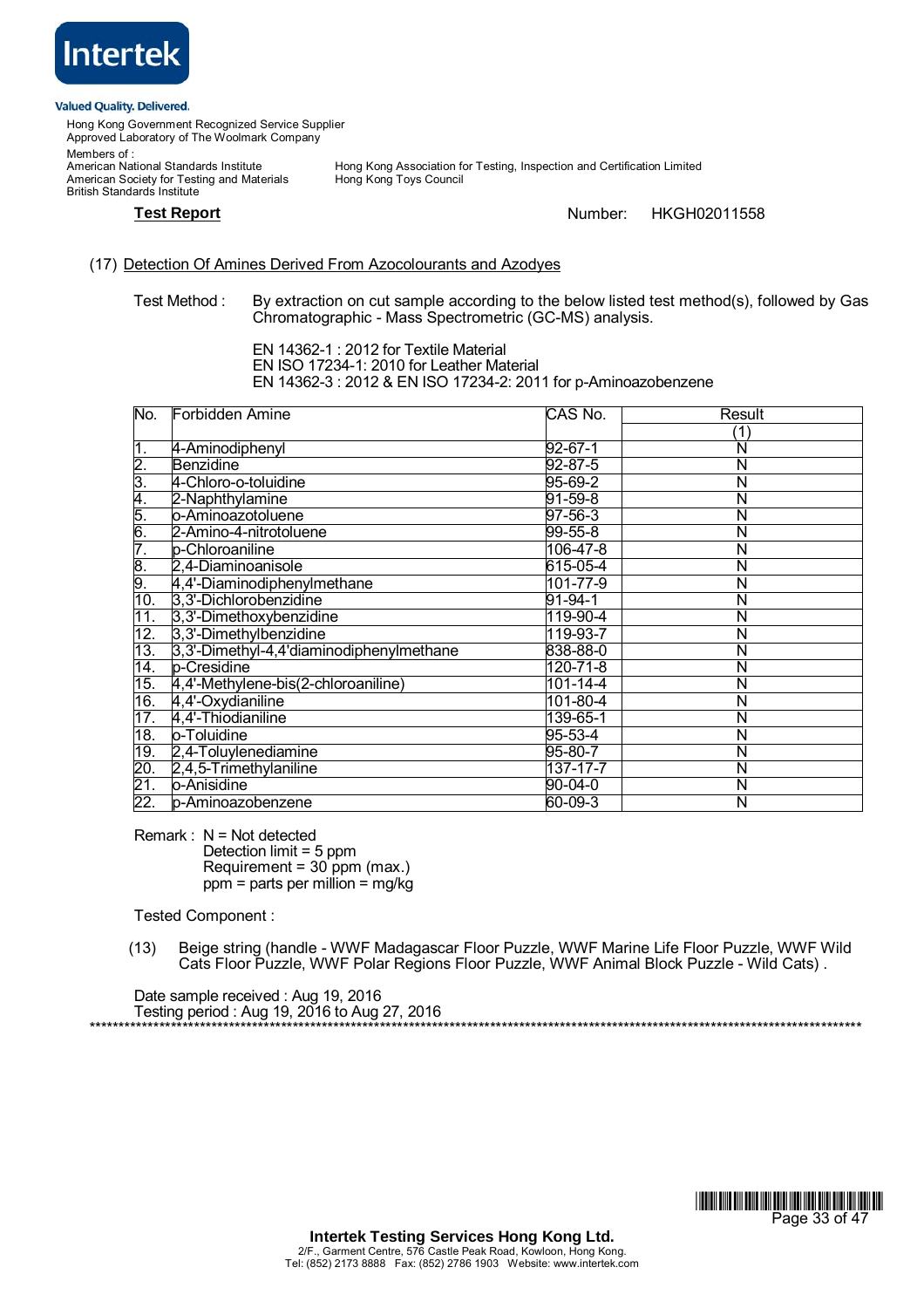

Hong Kong Government Recognized Service Supplier Approved Laboratory of The Woolmark Company Members of : Hong Kong Association for Testing, Inspection and Certification Limited<br>Hong Kong Toys Council American National Standards Institute<br>American Society for Testing and Materials British Standards Institute **Test Report** Number: HKGH02011558

# (18) Free Formaldehyde Content

Test Standard : ISO 14184-1, by Spectrometric Analysis.

| <b>Tested Component</b> | Result (ppm) |
|-------------------------|--------------|
|                         |              |

Remark : ppm = parts per million = mg/kg

Tested Component :

(1) Beige string (handle - WWF Madagascar Floor Puzzle, WWF Marine Life Floor Puzzle, WWF Wild Cats Floor Puzzle, WWF Polar Regions Floor Puzzle, WWF Animal Block Puzzle - Wild Cats) .

\*\*\*\*\*\*\*\*\*\*\*\*\*\*\*\*\*\*\*\*\*\*\*\*\*\*\*\*\*\*\*\*\*\*\*\*\*\*\*\*\*\*\*\*\*\*\*\*\*\*\*\*\*\*\*\*\*\*\*\*\*\*\*\*\*\*\*\*\*\*\*\*\*\*\*\*\*\*\*\*\*\*\*\*\*\*\*\*\*\*\*\*\*\*\*\*\*\*\*\*\*\*\*\*\*\*\*\*\*\*\*\*\*\*\*\*\*\*\*\*\*\*\*\*\*\*\*\*\*\*\*\*

Date sample received : Aug 19, 2016 Testing period : Aug 19, 2016 to Aug 24, 2016

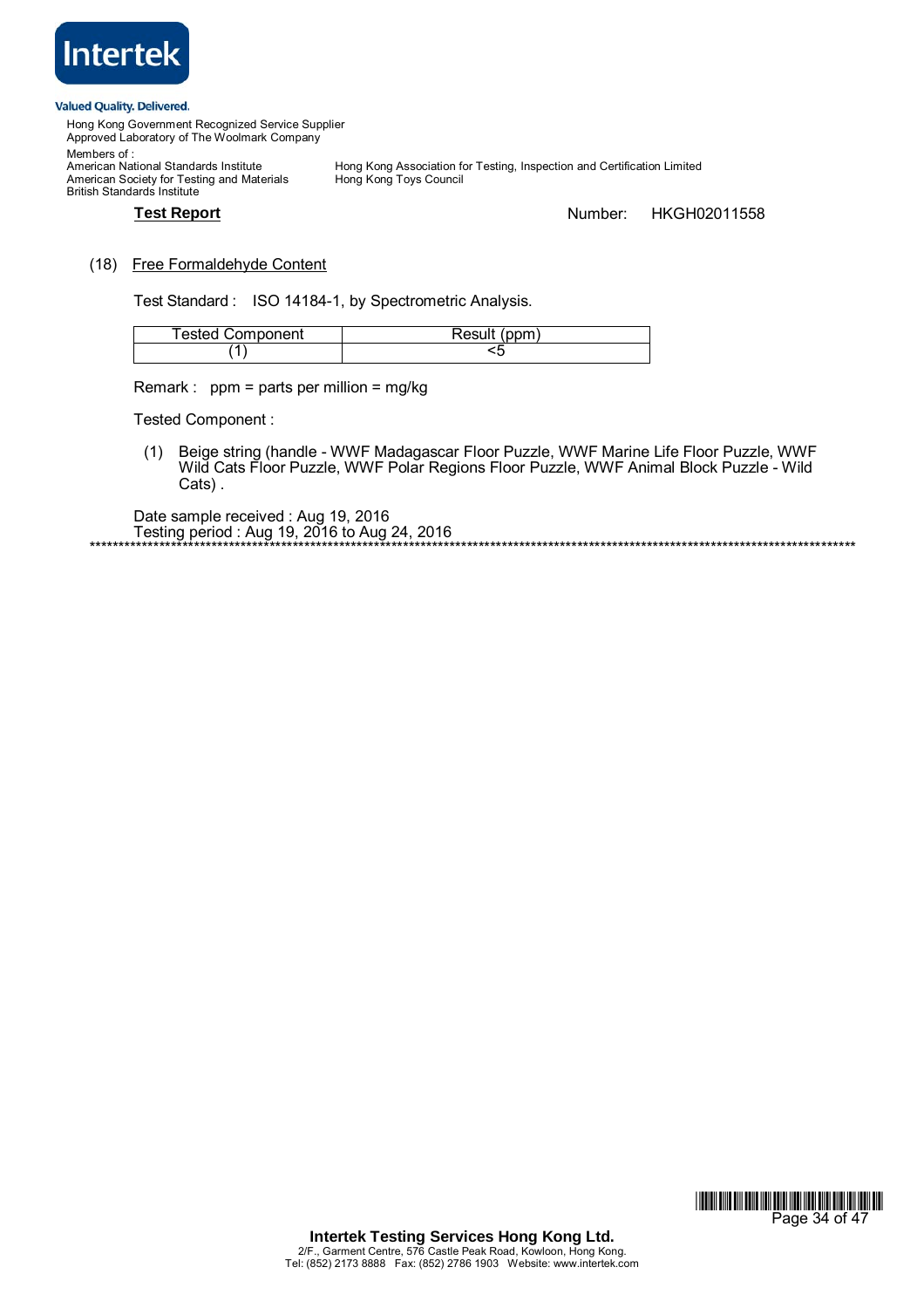

Hong Kong Government Recognized Service Supplier Approved Laboratory of The Woolmark Company Members of : Hong Kong Association for Testing, Inspection and Certification Limited<br>Hong Kong Toys Council American National Standards Institute<br>American Society for Testing and Materials British Standards Institute

### **Test Report** Number: HKGH02011558

# (19) Physical and Mechanical Tests

Test Standard : Australian / New Zealand Standard AS/NZS 8124-1:2016 Safety aspects related to mechanical and physical properties.

Age group for testing : WWF081, WWF082, WWF083, WWF084, WWF085, WWF086, WWF087, WWF088).

| Section          | <b>Testing Items</b>                                              | Assessment   |
|------------------|-------------------------------------------------------------------|--------------|
| 4.1              | Normal use                                                        | P            |
| $4.\overline{2}$ | Reasonably foreseeable abuse                                      | <b>NA</b>    |
| 4.3              | Material                                                          | $\mathsf{P}$ |
| 4.4              | Small parts                                                       | <b>NA</b>    |
| 4.5              | Shape, size and strength of certain toys                          | <b>NA</b>    |
| 4.6              | Edges                                                             | <b>NA</b>    |
| 4.7              | Points                                                            | <b>NA</b>    |
| 4.8              | Projections                                                       | <b>NA</b>    |
| 4.9              | Metal wires and rods                                              | <b>NA</b>    |
| 4.10             | Plastic film or plastic bags in packaging and in toys             | <b>NA</b>    |
| 4.11             | Cords and elastic                                                 | <b>NA</b>    |
| 4.12             | Folding mechanisms                                                | <b>NA</b>    |
| 4.13             | Holes, clearances and accessibility of mechanisms                 | <b>NA</b>    |
| 4.14             | Springs                                                           | <b>NA</b>    |
| 4.15             | Stability and overload requirement                                | <b>NA</b>    |
| 4.16             | Enclosures                                                        | <b>NA</b>    |
| 4.17             | Simulated protective equipment, such as helmets, hats and goggles | <b>NA</b>    |
| 4.18             | Projectile toys                                                   | <b>NA</b>    |
| 4.19             | Rotors and propellers                                             | <b>NA</b>    |
| 4.20             | Aquatic toys                                                      | <b>NA</b>    |
| 4.21             | <b>Braking</b>                                                    | <b>NA</b>    |
| 4.22             | Toy bicycles                                                      | <b>NA</b>    |
| 4.23             | Speed limitation of electrically driven ride-on toys              | <b>NA</b>    |
| 4.24             | Toys containing a heat source                                     | <b>NA</b>    |
| 4.25             | Liquid-filled toys                                                | <b>NA</b>    |
| 4.26             | Mouth-actuated toys                                               | <b>NA</b>    |
| 4.27             | Toy roller skates, toy inline skates and toys skateboards         | <b>NA</b>    |
| 4.28             | Percussion caps                                                   | <b>NA</b>    |
| 4.29             | Acoustic requirements                                             | <b>NA</b>    |
| 4.30             | Toy scooters                                                      | <b>NA</b>    |
| 4.31             | Magnets and magnetic components                                   | <b>NA</b>    |
| Annex B          | Safety labeling guidelines and manufacturer's markings            | #1           |
| Annex D          | Toy gun marking                                                   | <b>NA</b>    |

Remark : P = Pass NA= Not applicable



\*\*\*\*\*\*\*\*\*\*\*\*\*\*\*\*\*\*\*\*\*\*\*\*\*\*\*\*\*\*\*\*\*\*\*\*\*\*\*\*\*\*\*\*\*\*\*\*\*\*\*\*\*\*\*\*\*\*\*\*\*\*\*\*\*\*\*\*\*\*\*\*\*\*\*\*\*\*\*\*\*\*\*\*\*\*\*\*\*\*\*\*\*\*\*\*\*\*\*\*\*\*\*\*\*\*\*\*\*\*\*\*\*\*\*\*\*\*\*\*\*\*\*\*\*\*\*\*\*\*\*\*\*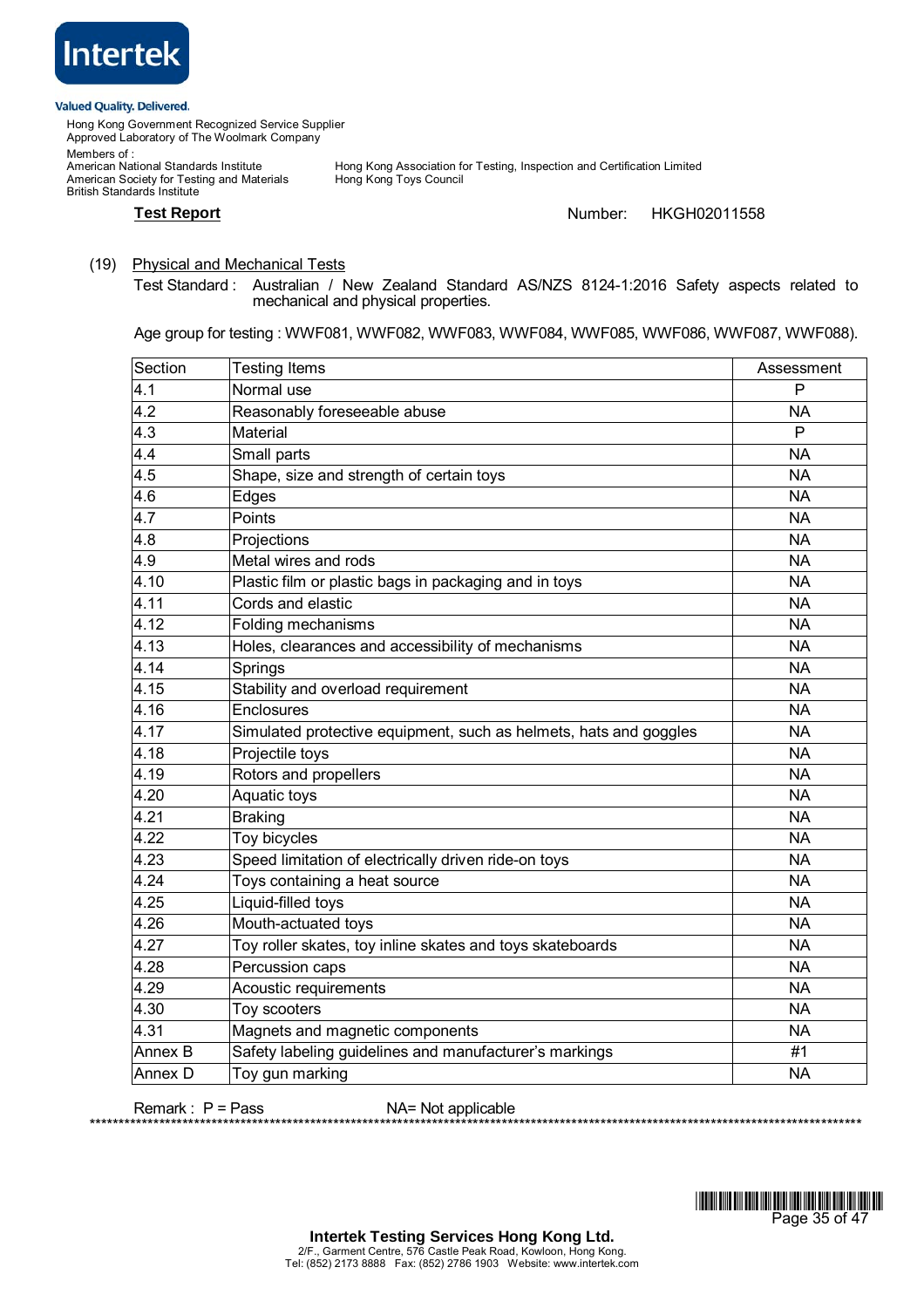

Hong Kong Government Recognized Service Supplier Approved Laboratory of The Woolmark Company Members of :<br>American National Standards Institute Hong Kong Association for Testing, Inspection and Certification Limited<br>Hong Kong Toys Council American Society for Testing and Materials British Standards Institute **Test Report** Number: HKGH02011558

# 1 = The item examined is not a toy. Therefore, the warning and other requirement as specified in this section did not apply.

Comment:

The scope of the standard was not applicable to the submitted samples. Testing was conducted with reference to the test method and requirements as stated.

Date sample received : Aug 19, 2016 Testing period :Aug 19, 2016 to Aug 31, 2016

(20) Cellulose Nitrate and Celluloid for (WWF990, WWF991, WWF994, WWF996, WWF997, WWF201, WWF202,WWF992,WWF081, WWF082, WWF083, WWF084, WWF085, WWF086, WWF087, WWF088, WWF101, WWF102, WWF103, WWF104)

 Test Standard : Canada Consumer Product Safety Act Toys Regulation SOR 2011-17 section 21 and Regulations Amending the Toys Regulations SOR/2016-195..

Assessment Requirement (A) Cellulose Nitrate/Celluloid (A) Cellulose Nitrate/Celluloid Cellulose Nitrate/Celluloid Date sample received : Aug 19, 2016 \*\*\*\*\*\*\*\*\*\*\*\*\*\*\*\*\*\*\*\*\*\*\*\*\*\*\*\*\*\*\*\*\*\*\*\*\*\*\*\*\*\*\*\*\*\*\*\*\*\*\*\*\*\*\*\*\*\*\*\*\*\*\*\*\*\*\*\*\*\*\*\*\*\*\*\*\*\*\*\*\*\*\*\*\*\*\*\*\*\*\*\*\*\*\*\*\*\*\*\*\*\*\*\*\*\*\*\*\*\*\*\*\*\*\*\*\*\*\*\*\*\*\*\*\*\*\*\*\*\*\*\*\*

Testing period : Aug 19, 2016 to Aug 31, 2016

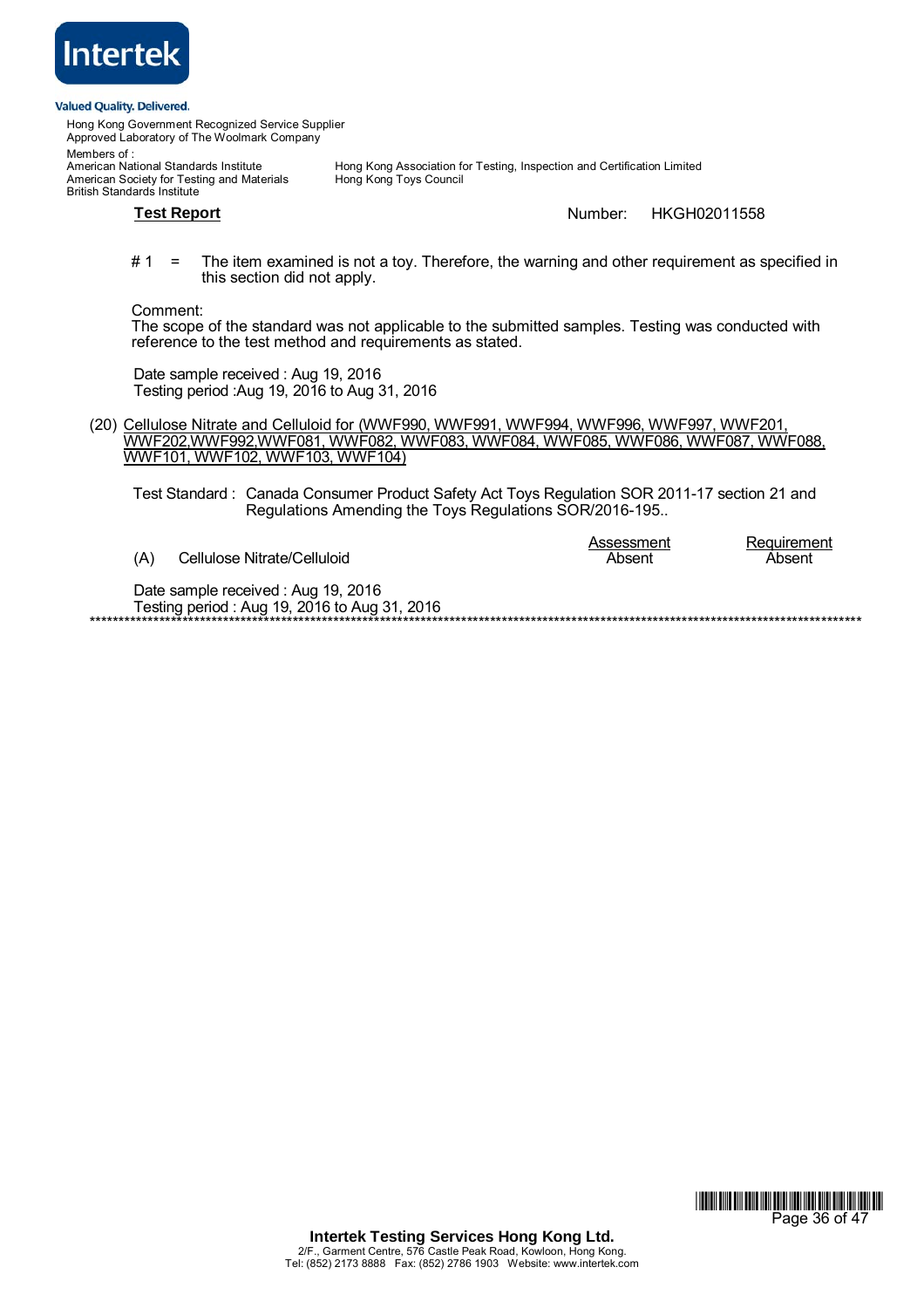

Hong Kong Government Recognized Service Supplier Approved Laboratory of The Woolmark Company Members of :<br>American National Standards Institute Hong Kong Association for Testing, Inspection and Certification Limited<br>Hong Kong Toys Council American Society for Testing and Materials British Standards Institute

**Test Report** Number: HKGH02011558

# (21) Physical and Mechanical Test

Test Standard : Canada Consumer Product Safety Act Toys Regulations SOR/2011-17 and Regulations Amending the Toys Regulations SOR/2016-195.

Age group for testing :

- (1) For ages over 3 years (WWW990, WWF991, WWF994, WWF996, WWF997, WWF201, WWF202).
- (2) For ages over 6 years (WWF992).
- (3) For ages over 8 years (WWF081, WWF082, WWF083, WWF084, WWF085, WWF086, WWF 087, WWF088, WWF101, WWF102, WWF103, WWF104).

The submitted samples were undergone the use and abuse tests in accordance with the Canada Consumer Product Safety Act Toys Regulations (SOR/2011-17) and Regulations Amending the Toys Regulations SOR/2016-195:

| <u>Test</u> | Parameter                |
|-------------|--------------------------|
| Drop test   | 4 x (0.909 $\pm$ 0.005)m |
| Pull test   | 42.5 $\pm$ 2 N           |
| Push test   | 42.5 $\pm$ 2 N           |

| No.            | Testing Items                                                         | Assessment |
|----------------|-----------------------------------------------------------------------|------------|
| 3              | General - English and French bilingual statement                      | NA.        |
| 4              | Packaging                                                             | <b>NA</b>  |
|                | Electrical hazard                                                     |            |
| 5              | Electrically operated toys                                            | <b>NA</b>  |
| 6              | Electrically heated toys                                              | <b>NA</b>  |
|                | Mechanical hazard                                                     |            |
| $\overline{7}$ | Small parts                                                           | <b>NA</b>  |
| 8              | Metal edges                                                           | <b>NA</b>  |
| 9              | Wire frames                                                           | <b>NA</b>  |
| 10             | Plastic edges                                                         | P          |
| 11             | Wooden surfaces, edges and corners                                    | <b>NA</b>  |
| 12             | Glass                                                                 | <b>NA</b>  |
| 13             | <b>Fasteners</b>                                                      | <b>NA</b>  |
| 14             | Folding mechanism, bracket or bracing                                 | <b>NA</b>  |
| 15             | Spring-wound driving mechanisms                                       | <b>NA</b>  |
| 16             | Projectile components                                                 | <b>NA</b>  |
| 17             | Toys which a child can enter and which can be closed by a lid or door | NА         |
| 18             | Stationary toy that is intended to bear the weight of a child         | <b>NA</b>  |
|                | Auditory hazards                                                      |            |
| 19             | Noise limit                                                           | <b>NA</b>  |
|                | Thermal hazards                                                       |            |
| 20             | Heated surfaces, parts or substances                                  | NA.        |
|                | Dolls, plush toys and soft toys                                       |            |
| 28             | Fastenings to attach parts, clothing or ornamentation                 | NA         |

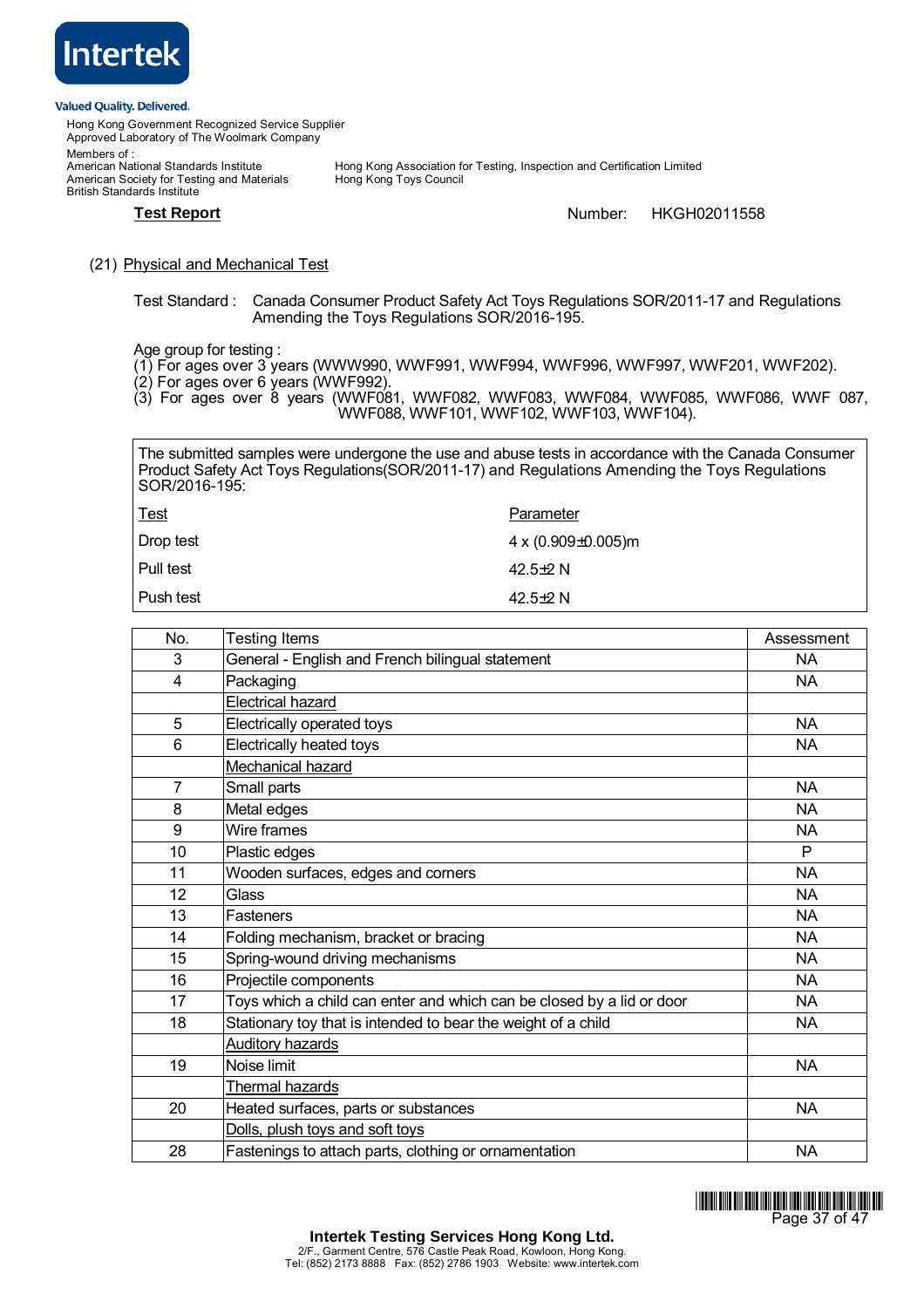

Hong Kong Government Recognized Service Supplier Approved Laboratory of The Woolmark Company

Members of :

Members or .<br>American National Standards Institute<br>American Society for Testing and Materials British Standards Institute

Hong Kong Association for Testing, Inspection and Certification Limited<br>Hong Kong Toys Council

# **Test Report Number:** HKGH02011558

| No. | <b>Testing Items</b>                                       | Assessment |
|-----|------------------------------------------------------------|------------|
| 29  | Stuffing materials                                         |            |
|     | (a) Clean and free from vermin                             | NA.        |
|     | (b) Free from hard and sharp foreign matter                | NA.        |
| 30  | Small parts -Squeaker, reed, valve or other similar device | NA.        |
| 31  | Eyes and noses                                             | NA         |
|     | Plant seeds                                                |            |
| 35  | Plant seeds for making noise                               | NA         |
| 36  | Plant seeds for stuffing material                          | NA         |
| 37  | Pull and push toys that has a shaft-like handle            | <b>NA</b>  |
| 38  | Toy steam engines boilers                                  | NA.        |
| 39  | Finger paints                                              | NA.        |
| 40  | Rattle                                                     | NA.        |
| 41  | <b>Elastics</b>                                            | <b>NA</b>  |
| 42  | Yo-yo type balls                                           |            |
|     | (a) Stretchable cords                                      | <b>NA</b>  |
|     | (b) Similar product                                        | NA         |
| 43  | <b>Batteries</b>                                           | NA         |

Remark : P = Pass NA = Not applicable

Date sample received : Aug 19, 2016 Testing period : Aug 19, 2016 to Aug 31, 2016 \*\*\*\*\*\*\*\*\*\*\*\*\*\*\*\*\*\*\*\*\*\*\*\*\*\*\*\*\*\*\*\*\*\*\*\*\*\*\*\*\*\*\*\*\*\*\*\*\*\*\*\*\*\*\*\*\*\*\*\*\*\*\*\*\*\*\*\*\*\*\*\*\*\*\*\*\*\*\*\*\*\*\*\*\*\*\*\*\*\*\*\*\*\*\*\*\*\*\*\*\*\*\*\*\*\*\*\*\*\*\*\*\*\*\*\*\*\*\*\*\*\*\*\*\*\*\*\*\*\*\*\*\*

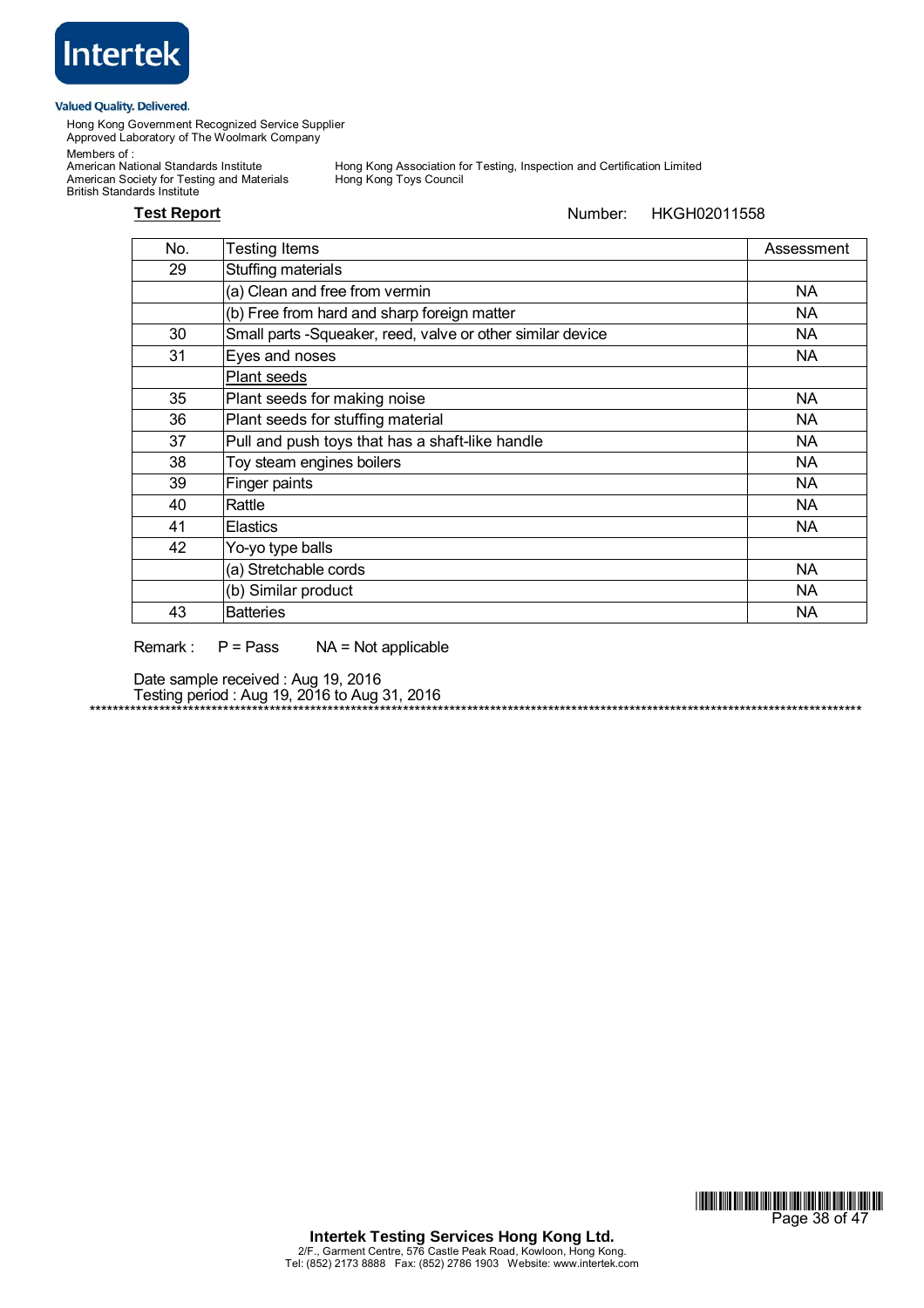

Hong Kong Government Recognized Service Supplier Approved Laboratory of The Woolmark Company Members of :

American National Standards Institute<br>American Society for Testing and Materials British Standards Institute

Hong Kong Association for Testing, Inspection and Certification Limited<br>Hong Kong Toys Council

**Test Report** Number: HKGH02011558

\*\*\*\*\*\*\*\*\*\*\*\*\*\*\*\*\*\*\*\*\*\*\*\*\*\*\*\*\*\*\*\*\*\*\*\*\*\*\*\*\*\*\*\*\*\*\*\*\*\*\*\*\*\*\*\*\*\*\*\*\*\*\*\*\*\*\*\*\*\*\*\*\*\*\*\*\*\*\*\*\*\*\*\*\*\*\*\*\*\*\*\*\*\*\*\*\*\*\*\*\*\*\*\*\*\*\*\*\*\*\*\*\*\*\*\*\*\*\*\*\*\*\*\*\*\*\*\*

# (22) Flammability Test for (WWF081, WWF082, WWF083, WWF084, WWF085, WWF086, WWF087, WWF088).

Test Standard : Australian / New Zealand Standard AS/NZS 8124-2:2016.

| <b>Clause</b> | Testing items                                                         | Assessment |
|---------------|-----------------------------------------------------------------------|------------|
| 4.1           | General                                                               |            |
| 4.2           | Toys to be worn on the head                                           | NA         |
| 4.3           | Toy disguise costumes and toys intended to be worn by a child in play | ΝA         |
| 4.4           | Toys intended to be entered by a child                                | NA         |
| 4.5           | Soft filled toys                                                      | NA         |

Remark : P = Pass NA= Not applicable

Additional Information : Butane gas was used in the test burner.

Comment:

The scope of the standard was not applicable to the submitted samples. Testing was conducted with reference to the test method and requirements as stated.

Date sample received : Aug 19, 2016 Testing period : Aug 19, 2016 to Aug 31, 2016

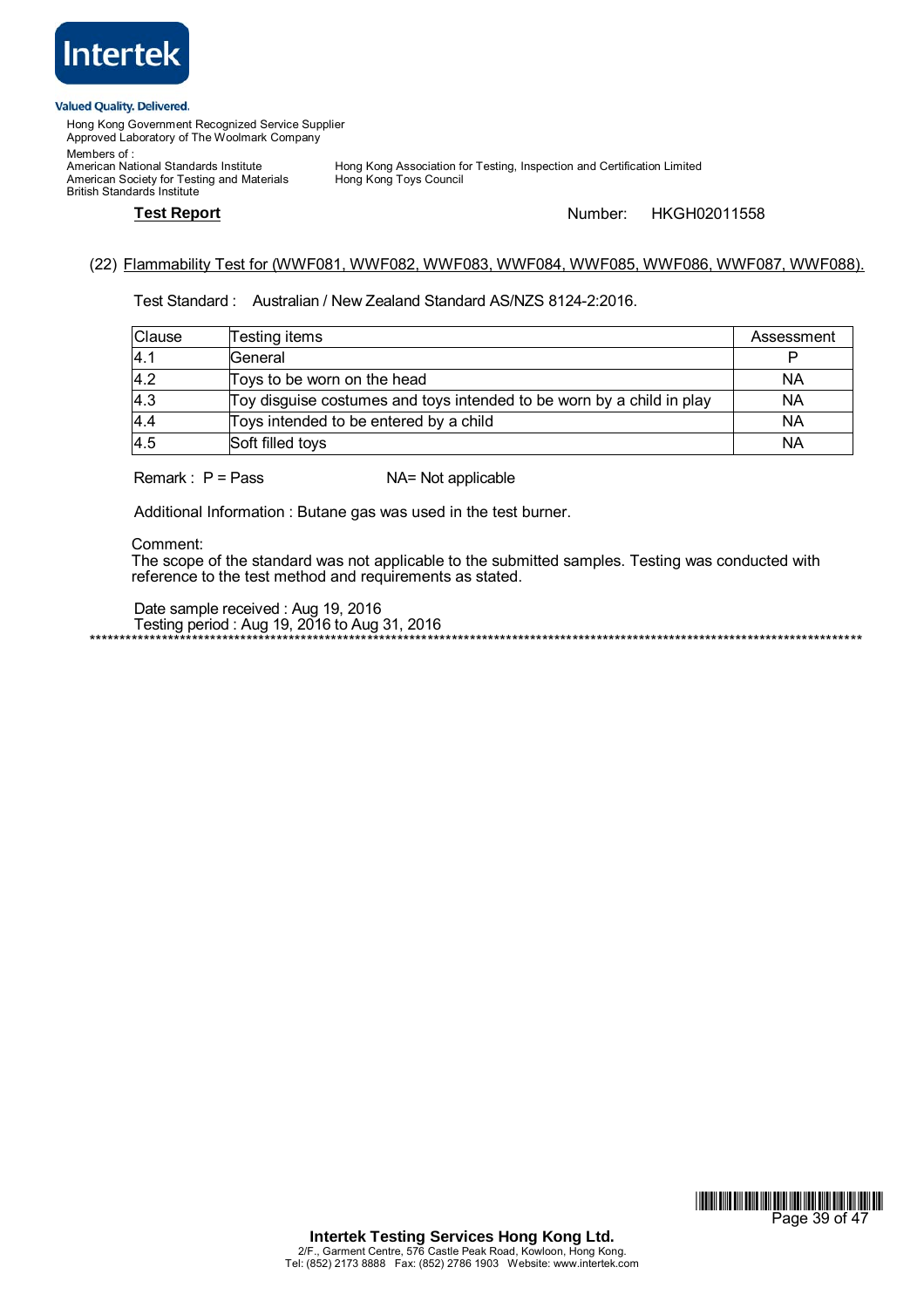

Hong Kong Government Recognized Service Supplier Approved Laboratory of The Woolmark Company Members of :

American National Standards Institute<br>American Society for Testing and Materials British Standards Institute

Hong Kong Association for Testing, Inspection and Certification Limited<br>Hong Kong Toys Council

**Test Report** Number: HKGH02011558

# (23) Mechanical and Physical Test

Test standard: European Standard on Safety of toys EN71-1 : 2014

Age group for testing :

- (1) For ages over 3 years (WWW990, WWF991, WWF994, WWF996, WWF997, WWF201, WWF202).
- (2) For ages over 6 years (WWF992).
- (3) For ages over 8 years (WWF101, WWF102, WWF103, WWF104).

| Clause | Testing items                                                                           | Assessment     |
|--------|-----------------------------------------------------------------------------------------|----------------|
| 4      | General requirements                                                                    |                |
| 4.1    | Material                                                                                | $\mathsf{P}$   |
| 4.2    | Assembly                                                                                | <b>NA</b>      |
| 4.3    | Flexible plastic sheeting                                                               | <b>NA</b>      |
| 4.4    | Toy bags                                                                                | <b>NA</b>      |
| 4.5    | Glass                                                                                   | <b>NA</b>      |
| 4.6    | <b>Expanding materials</b>                                                              | <b>NA</b>      |
| 4.7    | Edges                                                                                   | $\mathsf{P}$   |
| 4.8    | Points and metallic wires                                                               | $\overline{P}$ |
| 4.9    | Protruding parts                                                                        | <b>NA</b>      |
| 4.10   | Parts moving against each other                                                         | <b>NA</b>      |
| 4.11   | Mouth actuated toys and other toys intended to be put in the mouth                      | <b>NA</b>      |
| 4.12   | <b>Balloons</b>                                                                         | <b>NA</b>      |
| 4.13   | Cords of toy kites and other flying toys                                                | <b>NA</b>      |
| 4.14   | Enclosures                                                                              | <b>NA</b>      |
| 4.15   | Toys intended to bear the mass of a child                                               | <b>NA</b>      |
| 4.16   | Heavy immobile toys                                                                     | <b>NA</b>      |
| 4.17   | Projectiles                                                                             | <b>NA</b>      |
| 4.18   | Aquatic toys and inflatable toys                                                        | <b>NA</b>      |
| 4.19   | Percussion caps specifically designed for use in toys and toys using<br>percussion caps | <b>NA</b>      |
| 4.20   | <b>Acoustics</b>                                                                        | <b>NA</b>      |
| 4.21   | Toys containing non-electrical heat source                                              | <b>NA</b>      |
| 4.22   | Small balls                                                                             | <b>NA</b>      |
| 4.23   | Magnets                                                                                 | <b>NA</b>      |
| 4.24   | Yo-yo balls                                                                             | <b>NA</b>      |
| 4.25   | Toys attached to food                                                                   | <b>NA</b>      |
| 5      | Toys intended for children under 36 months                                              |                |
| 5.1    | General requirements for children under 36 months                                       | <b>NA</b>      |
| 5.2    | Soft-filled toys and soft-filled parts of a toy                                         | <b>NA</b>      |
| 5.3    | Plastic sheeting                                                                        | <b>NA</b>      |
| 5.4    | Cords, chains and electrical cables in toys                                             | <b>NA</b>      |
| 5.5    | Liquid filled toys                                                                      | <b>NA</b>      |
| 5.6    | Speed limitation of electrically-driven ride-on toys                                    | <b>NA</b>      |
| 5.7    | Glass and porcelain                                                                     | <b>NA</b>      |

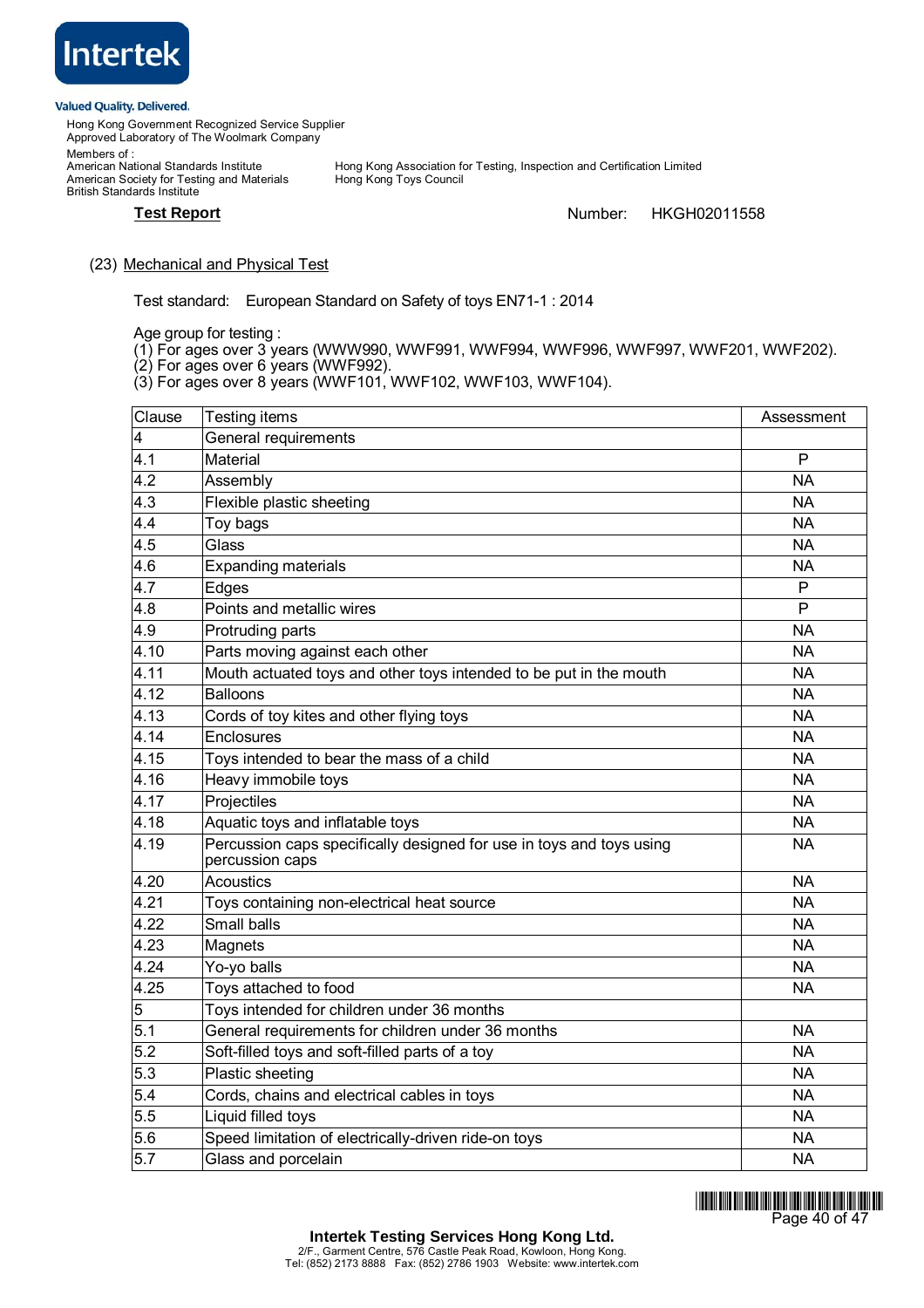

Hong Kong Government Recognized Service Supplier Approved Laboratory of The Woolmark Company

Members of :

American Society for Testing and Materials Hong Kong Toys Council British Standards Institute

Hong Kong Association for Testing, Inspection and Certification Limited<br>Hong Kong Toys Council

# **Test Report Number:** HKGH02011558

| Clause            | Testing items                                                                                | Assessment |
|-------------------|----------------------------------------------------------------------------------------------|------------|
| 5.8               | Shape and size of certain toys                                                               | <b>NA</b>  |
| 5.9               | Toys comprising monofilament fibres                                                          | <b>NA</b>  |
| 5.10              | Small balls                                                                                  | <b>NA</b>  |
| 5.11              | Play figures                                                                                 | <b>NA</b>  |
| 5.12              | Hemispheric-shaped toys                                                                      | <b>NA</b>  |
| 5.13              | Suction cups                                                                                 | <b>NA</b>  |
| 5.14              | Straps intended to be worn fully or partially around the neck                                | <b>NA</b>  |
| 6                 | Packaging                                                                                    | <b>NA</b>  |
| $\overline{7}$    | Warnings, markings and instructions for use                                                  |            |
| 7.1               | General                                                                                      | P          |
| 7.2               | Toys not intended for children under 36 months                                               | P          |
| 7.3               | Latex balloons                                                                               | <b>NA</b>  |
| 7.4               | Aquatic toys                                                                                 | <b>NA</b>  |
| 7.5               | <b>Functional toys</b>                                                                       | <b>NA</b>  |
| 7.6               | Hazardous sharp functional edges and points                                                  | <b>NA</b>  |
| 7.7               | Projectiles                                                                                  | <b>NA</b>  |
| 7.8               | Imitation protective masks and helmets                                                       | <b>NA</b>  |
| 7.9               | Toy kites                                                                                    | <b>NA</b>  |
| 7.10              | Roller skates, inlineskates and skateboards and certain other ride-on toys                   | <b>NA</b>  |
| 7.11              | Toys intended to be attached to strung across a cradle, cot, or perambulator                 | <b>NA</b>  |
| 7.12              | Liquid-filled teethers                                                                       | <b>NA</b>  |
| $\overline{7}.13$ | Percussion caps specifically designed for use in toys                                        | <b>NA</b>  |
| 7.14              | <b>Acoustics</b>                                                                             | <b>NA</b>  |
| 7.15              | Toy bicycles                                                                                 | <b>NA</b>  |
| 7.16              | Toys intended to bear the mass of a child                                                    | <b>NA</b>  |
| 7.17              | Toys comprising monofilament fibres                                                          | <b>NA</b>  |
| 7.18              | Toy scooters                                                                                 | <b>NA</b>  |
| 7.19              | Rocking horses and similar toys                                                              | <b>NA</b>  |
| 7.20              | Magnetic/electrical experimental sets                                                        | <b>NA</b>  |
| $\overline{7.21}$ | Toys with electrical cables exceeding 300 mm in length                                       | <b>NA</b>  |
| 7.22              | Toys with cords or chains intended for children of 18 months and over but<br>under 36 months | <b>NA</b>  |

Abbreviation : P = Pass NA = Not Applicable



\*\*\*\*\*\*\*\*\*\*\*\*\*\*\*\*\*\*\*\*\*\*\*\*\*\*\*\*\*\*\*\*\*\*\*\*\*\*\*\*\*\*\*\*\*\*\*\*\*\*\*\*\*\*\*\*\*\*\*\*\*\*\*\*\*\*\*\*\*\*\*\*\*\*\*\*\*\*\*\*\*\*\*\*\*\*\*\*\*\*\*\*\*\*\*\*\*\*\*\*\*\*\*\*\*\*\*\*\*\*\*\*\*\*\*\*\*\*\*\*\*\*\*\*\*\*\*\*\*\*\*\*\*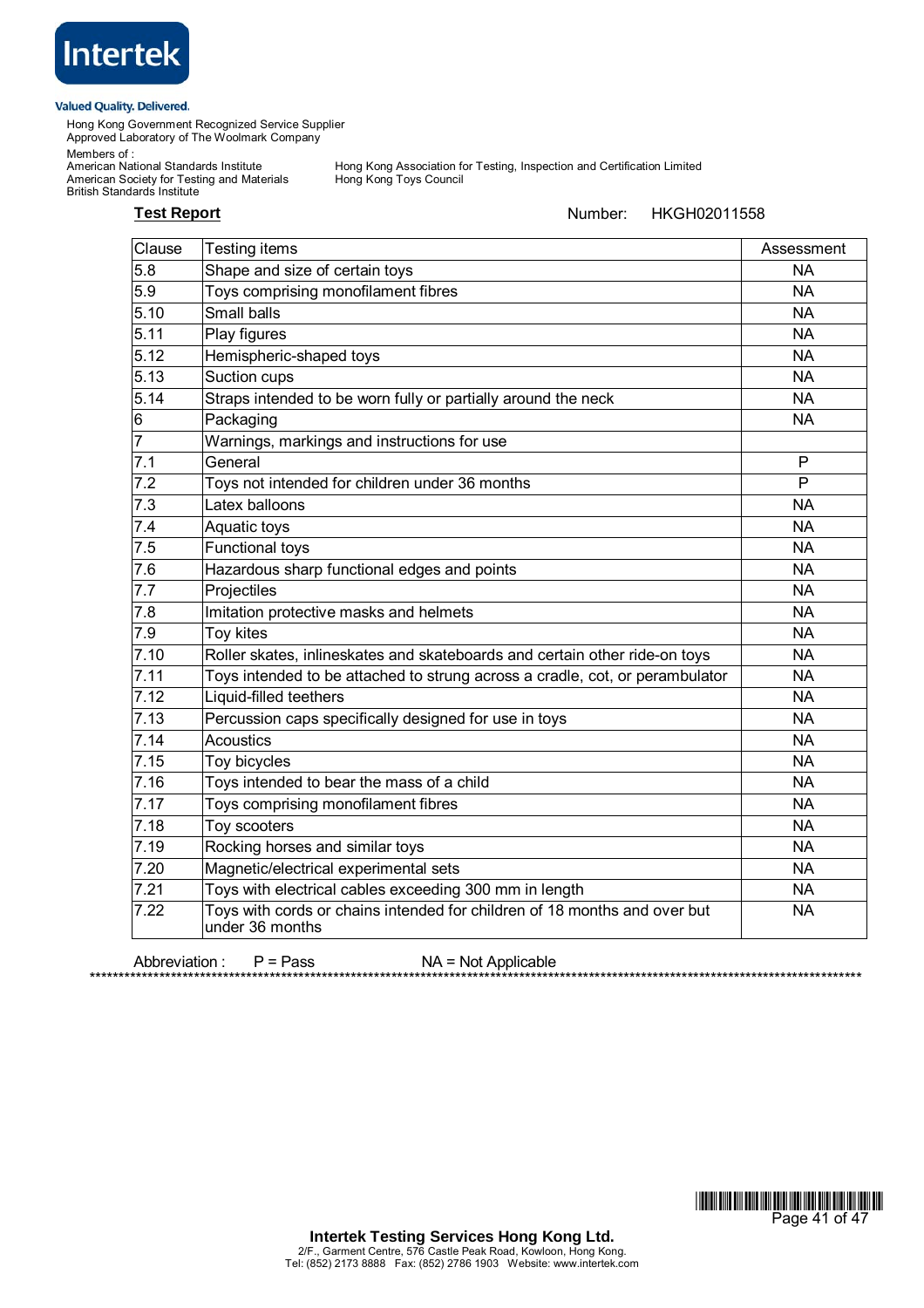

Hong Kong Government Recognized Service Supplier Approved Laboratory of The Woolmark Company

Members of :<br>American National Standards Institute

American Society for Testing and Materials British Standards Institute

Hong Kong Association for Testing, Inspection and Certification Limited<br>Hong Kong Toys Council

**Test Report** Number: HKGH02011558

 Below are additional information according to the Toy Safety Directive 2009/48/EC requirement. These information also appears as a note within the EN71 but are not standard requirements and not accredited: Marking

The manufacturer's and importer's name, registered trade name or registered trade mark, the address and type, batch, serial or model number or other element allowing their identification shall be indicated on the product itself. In addition, toys or packagings shall also bear the CE-marking. After checking, it was found that

|                             | ⊤ον    | Packaging |
|-----------------------------|--------|-----------|
| Manufacturer's name         | Absent | Present   |
| Manufacturer's address      | Absent | Present   |
| Importer's name             | Absent | Present   |
| Importer's address          | Absent | Present   |
| Product identification code | Absent | Present   |
| CE-marking                  | Absent | Present   |

Date sample received : Aug 19, 2016 Testing period : Aug 19, 2016 to Aug 31, 2016

# (24) Flammability Test for (WWF990, WWF991, WWF994, WWF996, WWF997, WWF201, WWF202, WWF992, WWF101, WWF102, WWF103, WWF104).

Test Standard : European Standard on Safety of Toys EN71-2:2011 + A1:2014

| <b>Clause</b> | Testing items                                                         | Assessment |
|---------------|-----------------------------------------------------------------------|------------|
| 4.1           | General                                                               |            |
| 4.2           | Toys to be worn on the head                                           | <b>NA</b>  |
| 4.3           | Toy disguise costumes and toys intended to be worn by a child in play | <b>NA</b>  |
| 4.4           | Toys intended to be entered by a child                                | <b>NA</b>  |
| 4.5           | Soft filled toys                                                      | <b>NA</b>  |

 $Remark: P = Pass$   $NA = Not applicable$ 

Date sample received : Aug 19, 2016 Testing period : Aug 19, 2016 to

# (25) Wood Preservatives

Test method: EN71 part 10 and 11.

 Assessment: As the testing scope was not applicable to the submitted sample, therefore no wood preservatives (EN71-9) testing has been performed.

Date sample received : Aug 19, 2016 Testing period : Aug 19, 2016 to Aug 22, 2016 \*\*\*\*\*\*\*\*\*\*\*\*\*\*\*\*\*\*\*\*\*\*\*\*\*\*\*\*\*\*\*\*\*\*\*\*\*\*\*\*\*\*\*\*\*\*\*\*\*\*\*\*\*\*\*\*\*\*\*\*\*\*\*\*\*\*\*\*\*\*\*\*\*\*\*\*\*\*\*\*\*\*\*\*\*\*\*\*\*\*\*\*\*\*\*\*\*\*\*\*\*\*\*\*\*\*\*\*\*\*\*\*\*\*\*\*\*\*\*\*\*\*\*\*\*\*\*\*\*\*\*\*

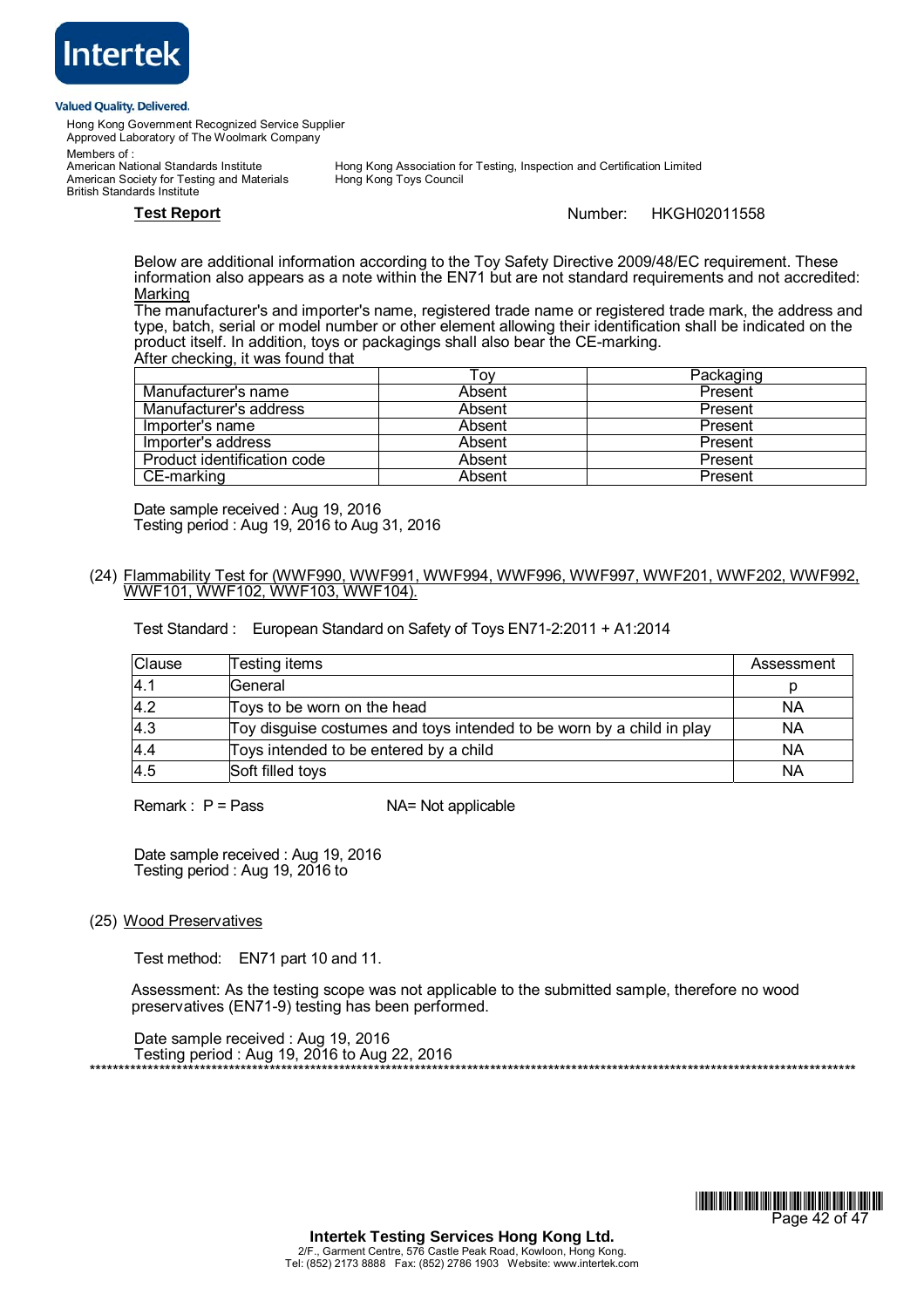

Hong Kong Government Recognized Service Supplier Approved Laboratory of The Woolmark Company

Members of : Members or .<br>American National Standards Institute<br>American Society for Testing and Materials British Standards Institute

Hong Kong Association for Testing, Inspection and Certification Limited<br>Hong Kong Toys Council

**Test Report Number:** HKGH02011558









**Intertek Testing Services Hong Kong Ltd.** 2/F., Garment Centre, 576 Castle Peak Road, Kowloon, Hong Kong. Tel: (852) 2173 8888 Fax: (852) 2786 1903 Website: www.intertek.com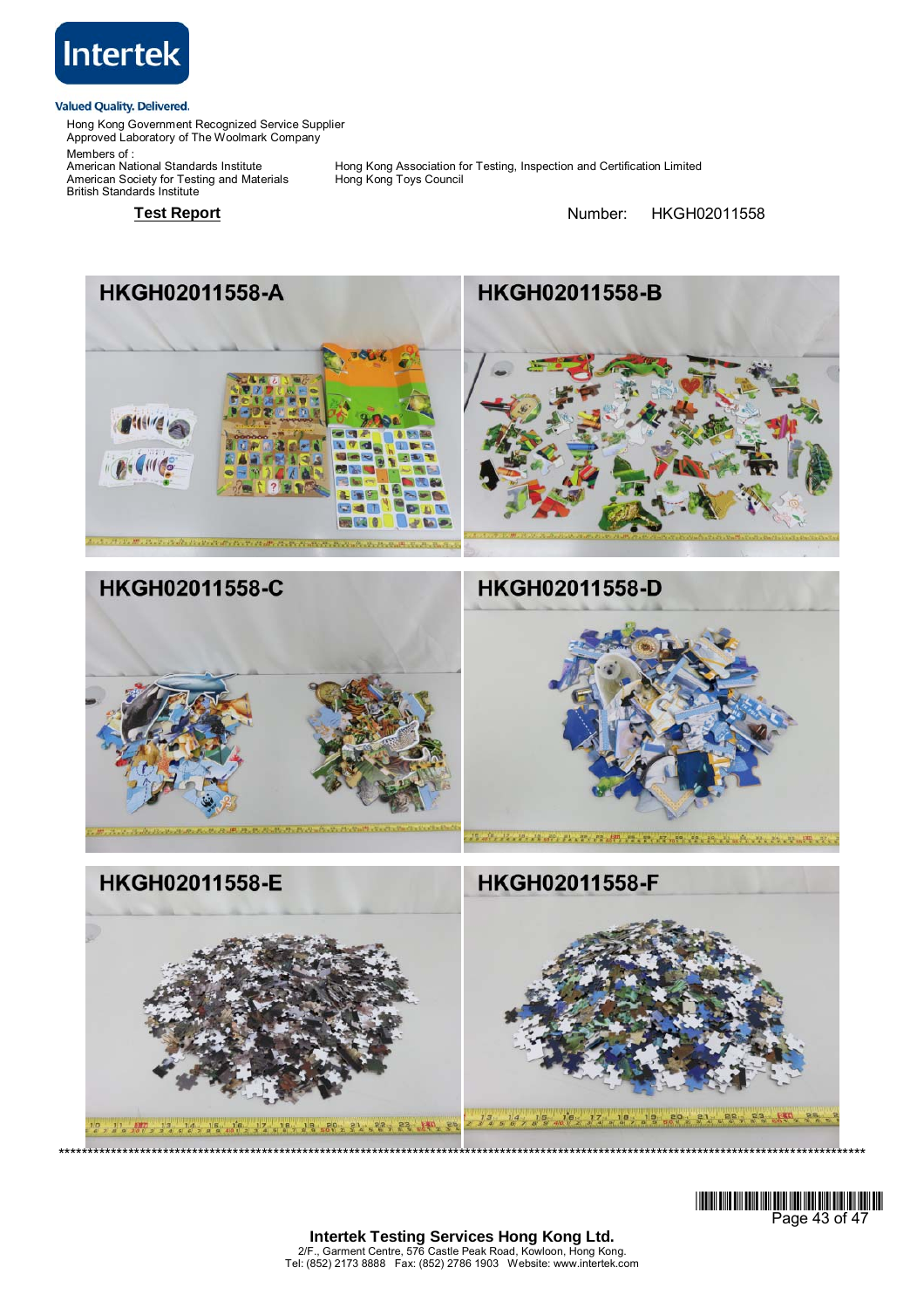

Hong Kong Government Recognized Service Supplier Approved Laboratory of The Woolmark Company

Members of : American National Standards Institute<br>American Society for Testing and Materials British Standards Institute

Hong Kong Association for Testing, Inspection and Certification Limited<br>Hong Kong Toys Council

HKGH02011558-G HKGH02011558-H 17 13 14, 15 16, 15 17 18, 19 18, 19 20, 20 20 20  $458789$ 14 15 16 17 18 19 50 50 5 6 6 7 8 HKGH02011558-I HKGH02011558-J  $\frac{15}{8}$ ,  $\frac{16}{9}$ ,  $\frac{17}{40}$ ,  $\frac{17}{2}$ ,  $\frac{18}{3}$ ,  $\frac{18}{6}$ ,  $\frac{19}{7}$ ,  $\frac{20}{9}$ ,  $\frac{21}{50}$ ,  $\frac{22}{3}$ ,  $\frac{23}{8}$ ,  $\frac{23}{8}$  $\frac{1}{3}$ 

Test Report **Number:** HKGH02011558





**Intertek Testing Services Hong Kong Ltd.** 2/F., Garment Centre, 576 Castle Peak Road, Kowloon, Hong Kong. Tel: (852) 2173 8888 Fax: (852) 2786 1903 Website: www.intertek.com

\*\*\*\*\*\*\*\*\*\*\*\*\*\*\*\*\*\*\*\*\*\*\*\*\*\*\*\*\*\*\*\*\*\*\*\*\*\*\*\*\*\*\*\*\*\*\*\*\*\*\*\*\*\*\*\*\*\*\*\*\*\*\*\*\*\*\*\*\*\*\*\*\*\*\*\*\*\*\*\*\*\*\*\*\*\*\*\*\*\*\*\*\*\*\*\*\*\*\*\*\*\*\*\*\*\*\*\*\*\*\*\*\*\*\*\*\*\*\*\*\*\*\*\*\*\*\*\*\*\*\*\*\*\*\*\*\*\*\*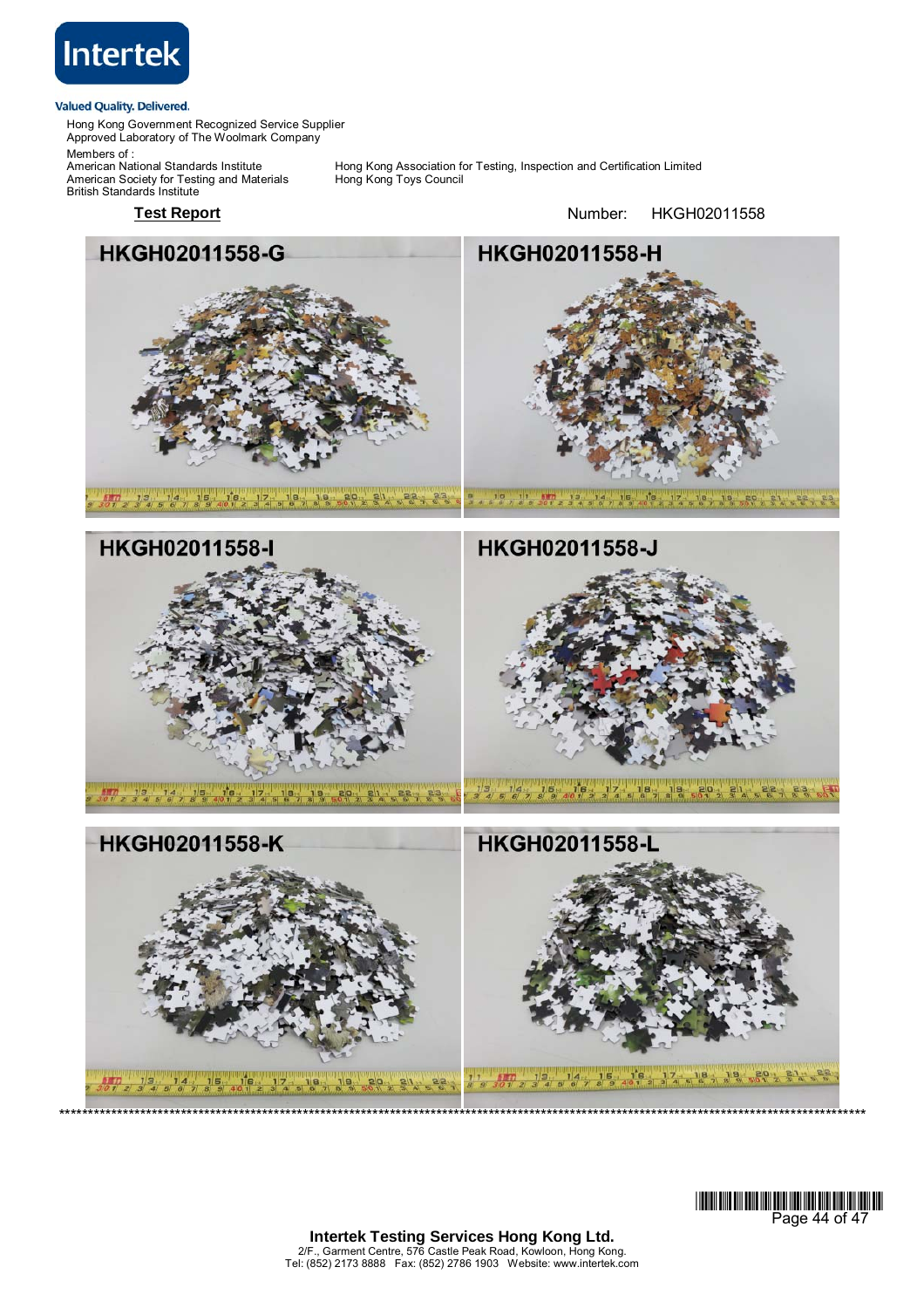

 $18.80$ 

21 22 23 21

 $P = \frac{1}{2}$   $P = \frac{1}{2}$   $P = \frac{1}{2}$   $P = \frac{1}{2}$ 

Hong Kong Government Recognized Service Supplier Approved Laboratory of The Woolmark Company

Members of : American National Standards Institute<br>American Society for Testing and Materials British Standards Institute

Hong Kong Association for Testing, Inspection and Certification Limited<br>Hong Kong Toys Council

**Test Report Number:** HKGH02011558

HKGH02011558-M HKGH02011558-N  $\frac{1}{6}$   $\frac{4}{7}$   $\frac{15}{8}$   $\frac{15}{9}$   $\frac{16}{40}$   $\frac{1}{7}$   $\frac{1}{2}$   $\frac{19}{3}$   $\frac{19}{4}$   $\frac{19}{5}$   $\frac{19}{9}$   $\frac{20}{9}$   $\frac{21}{3}$   $\frac{1}{4}$   $\frac{1}{5}$   $\frac{2}{3}$   $\frac{1}{4}$   $\frac{1}{5}$   $\frac{23}{6}$   $\frac{1}{7}$   $\frac{23}{8}$ 12 18 18 18 20 21 21 28 12 23 24  $50<sup>2</sup>$ HKGH02011558-O HKGH02011558-P 78 7 8 8 8 9 2 3 4 5 6 7 8 9 60 1 2 3 4 5  $rac{6}{56}$  $27$  $\frac{1}{56}$ HKGH02011558-Q HKGH02011558-R



 $\frac{1}{5B}$ 

 $25.26$   $27.$ 

 $23 - 10$ 

**18 80 81 82** 

**Intertek Testing Services Hong Kong Ltd.** 2/F., Garment Centre, 576 Castle Peak Road, Kowloon, Hong Kong. Tel: (852) 2173 8888 Fax: (852) 2786 1903 Website: www.intertek.com

\*\*\*\*\*\*\*\*\*\*\*\*\*\*\*\*\*\*\*\*\*\*\*\*\*\*\*\*\*\*\*\*\*\*\*\*\*\*\*\*\*\*\*\*\*\*\*\*\*\*\*\*\*\*\*\*\*\*\*\*\*\*\*\*\*\*\*\*\*\*\*\*\*\*\*\*\*\*\*\*\*\*\*\*\*\*\*\*\*\*\*\*\*\*\*\*\*\*\*\*\*\*\*\*\*\*\*\*\*\*\*\*\*\*\*\*\*\*\*\*\*\*\*\*\*\*\*\*\*\*\*\*\*\*\*\*\*\*\*

 $\frac{1}{30}$  $58$ 

 $1B$ 

 $1/2$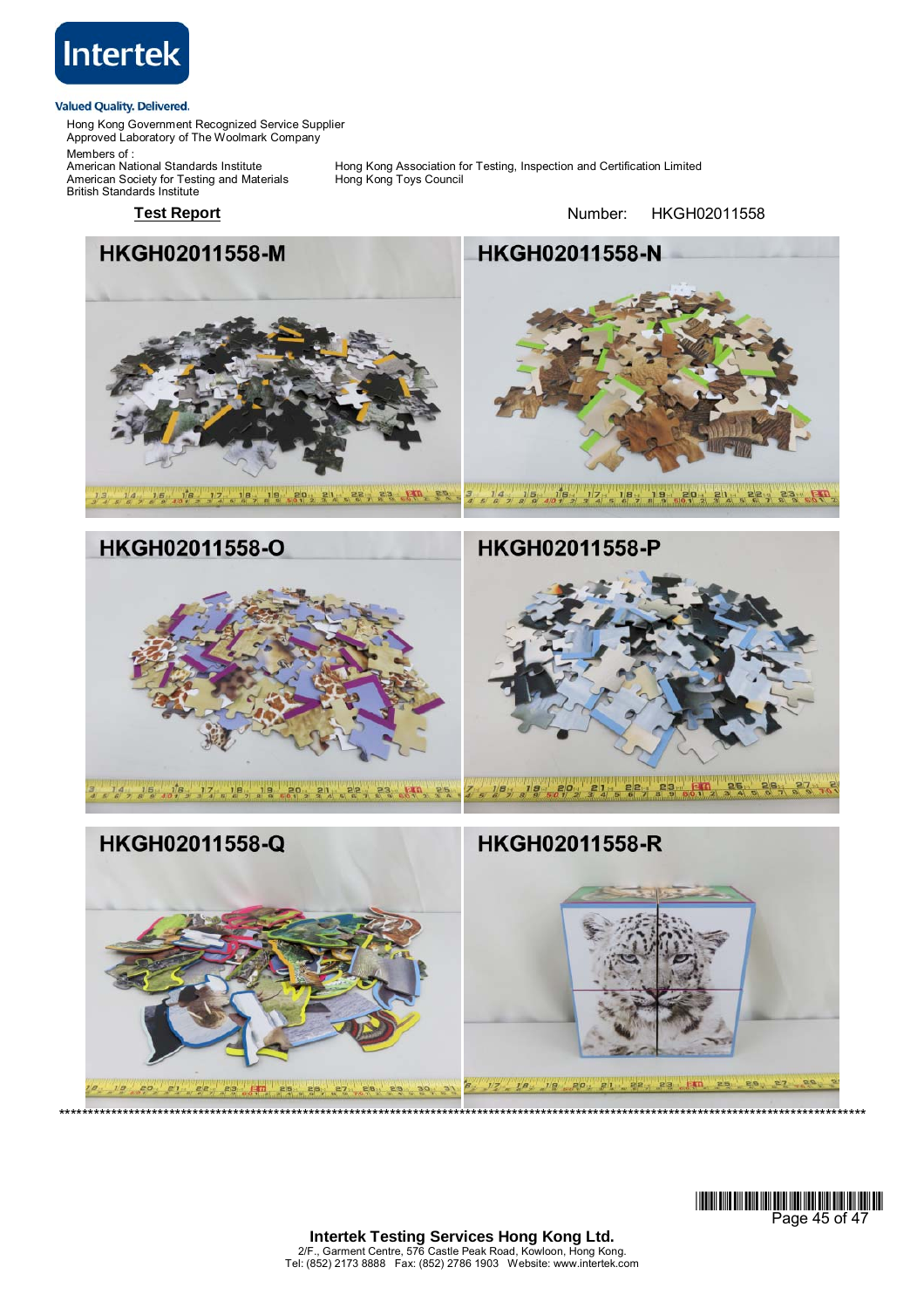

Hong Kong Government Recognized Service Supplier Approved Laboratory of The Woolmark Company

Members of : American Society for Testing and Materials Hong Kong Toys Council British Standards Institute

Hong Kong Association for Testing, Inspection and Certification Limited<br>Hong Kong Toys Council

Test Report **Number:** HKGH02011558



\*\*\*\*\*\*\*\*\*\*\*\*\*\*\*\*\*\*\*\*\*\*\*\*\*\*\*\*\*\*\*\*\*\*\*\*\*\*\*\*\*\*\*\*\*\*\*\*\*\*\*\*\*\*\*\*\*\*\*\*\*\*\*\*\*\*\*\*\*\*\*\*\*\*\*\*\*\*\*\*\*\*\*\*\*\*\*\*\*\*\*\*\*\*\*\*\*\*\*\*\*\*\*\*\*\*\*\*\*\*\*\*\*\*\*\*\*\*\*\*\*\*\*\*\*\*\*\*\*\*\*\*\*\*\*\*\*\*\*